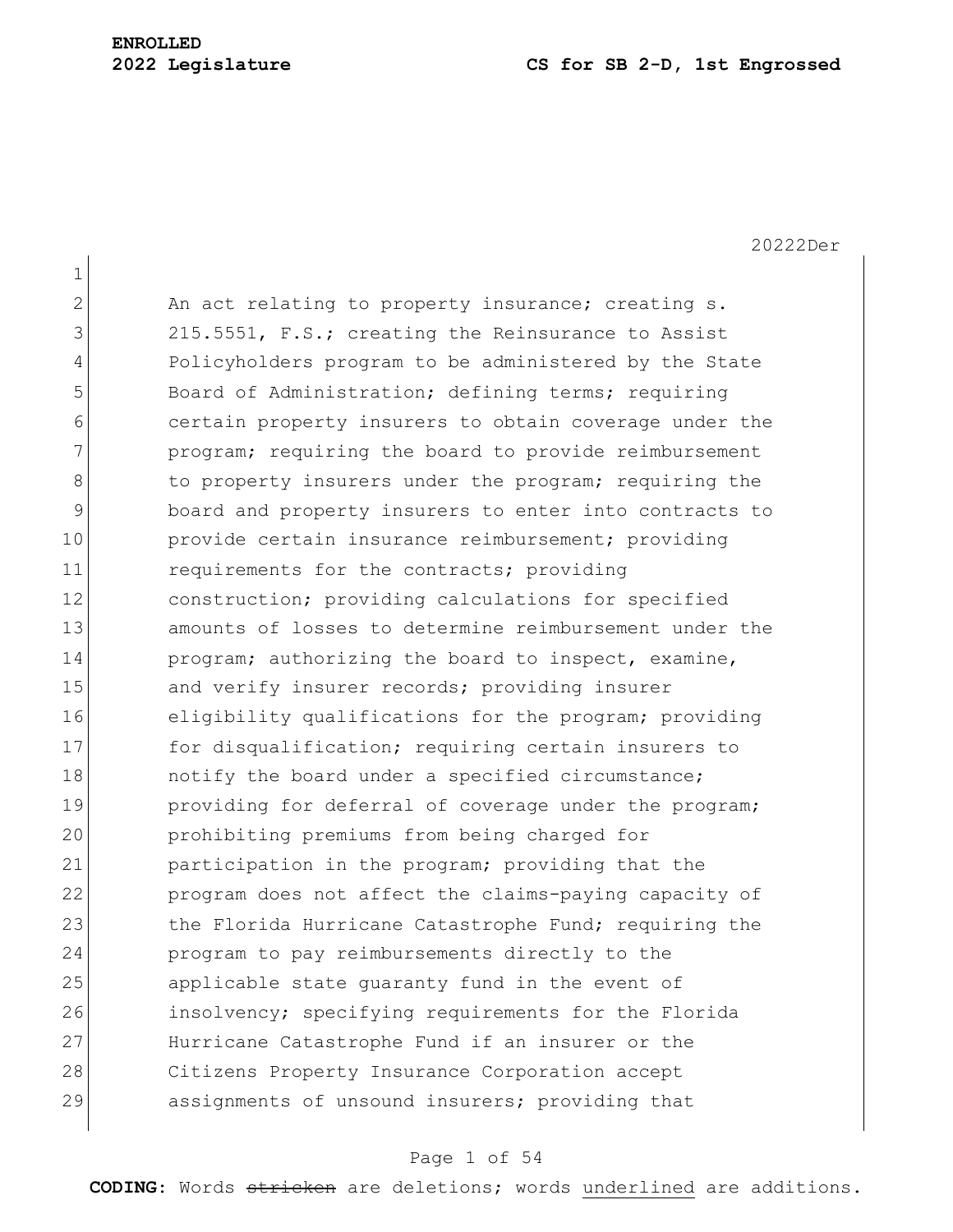20222Der

30 certain violations are violations of the insurance 31 code; authorizing the board to enforce certain 32 requirements; authorizing the board to adopt 33 nonemergency rules and emergency rules; providing 34 legislative findings; specifying conditions and 35 limitations for any emergency rules adopted; providing 36 legislative intent; requiring the board to submit a 37 written notice within a certain timeframe to the 38 Executive Office of the Governor relating to the 39 program funds, under certain circumstances; providing 40 a requirement for the notice and subsequent requests; 41 requiring the Executive Office of the Governor to 42 instruct the Chief Financial Officer to draw a warrant 43 for a transfer to the board for the program under 44 certain circumstances and to provide notification to 45 specified persons within a certain timeframe; 46 prohibiting cumulative transfers from exceeding a 47 specified amount; providing reporting requirements; 48 providing for expiration and transfer of unencumbered 49 **funds;** requiring certain property insurers to reduce 50 rates to reflect certain cost savings through rate 51 filings by a specified date; prohibiting such insurers 52 from making other rate changes; requiring the Office 53 of Insurance Regulation to expedite the review of 54 certain filings; amending s. 215.5586, F.S.; revising 55 homeowner eligibility criteria for mitigation grants; 56 specifying matching requirements for grants; revising 57 reporting requirements; providing an appropriation; 58 requiring the Department of Financial Services to

## Page 2 of 54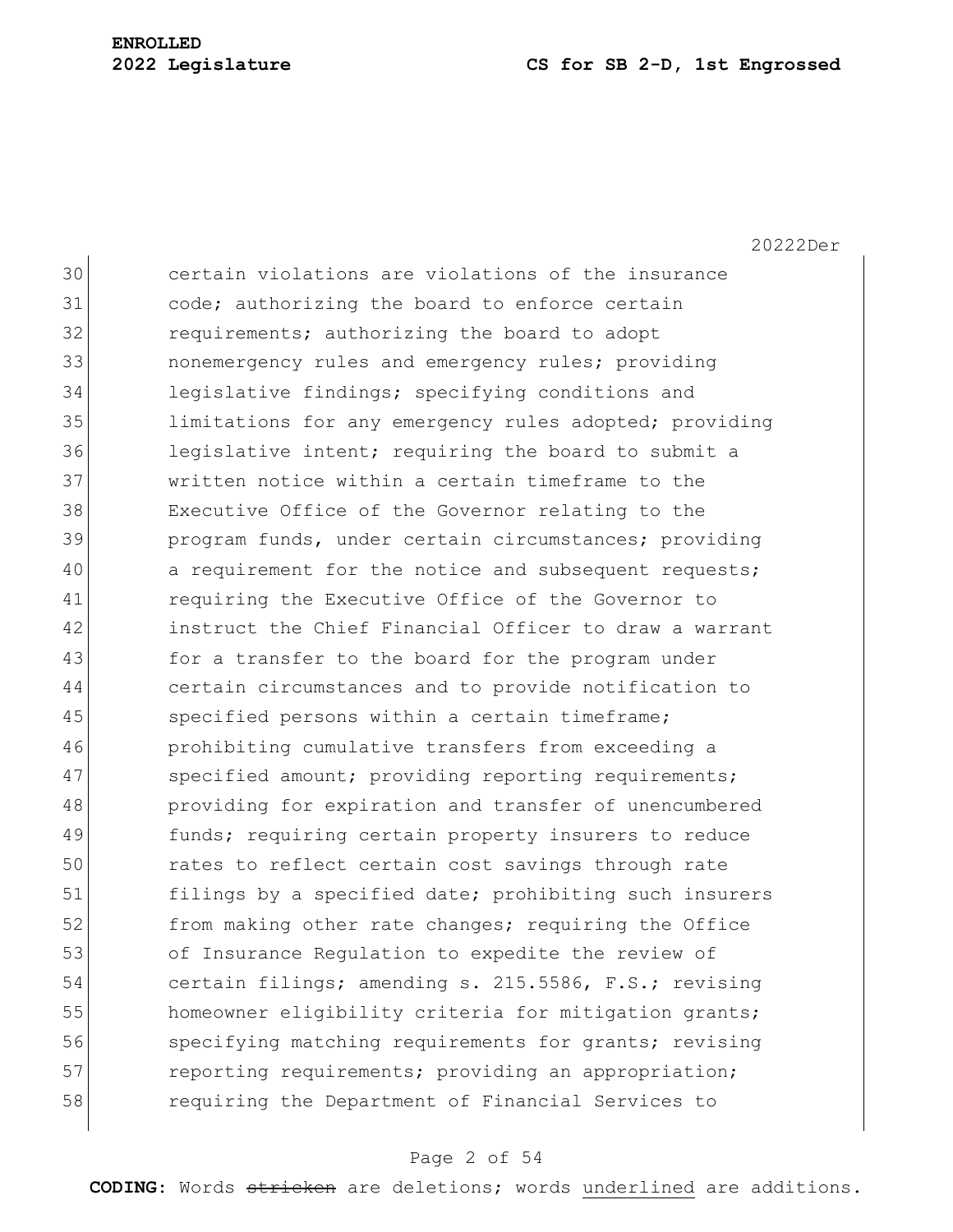20222Der 59 submit budget amendments; specifying requirements for 60 budget amendments; providing for reversion and 61 appropriation of any unexpended balance; authorizing 62 the Department of Financial Services to adopt 63 emergency rules; providing legislative findings; 64 providing that such rules remain in effect until 65 replaced by rules adopted using nonemergency 66 rulemaking procedures; providing for expiration; 67 amending s. 489.147, F.S.; revising the definition of 68 the term "prohibited advertisement"; creating s. 69 624.1551, F.S.; requiring claimants to establish that 70 property insurers have breached the insurance contract 71 to prevail in certain claims for damages; amending s. 72 624.307, F.S.; requiring the office to publish certain 73 information on its website; amending s. 624.313, F.S.; 74 revising the information the office must include in a 75 certain annual report; amending s.  $624.315$ , F.S.; 76 revising the information the office must include in 77 certain reports; amending s. 624.424, F.S.; requiring 78 the Office of Insurance Regulation to aggregate on a 79 Statewide basis and make publicly available certain 80 data submitted by insurers and insurer groups; 81 specifying requirements for publishing such data; 82 providing that such information is not a trade secret 83 and is not subject to a certain public records 84 exemption; amending s. 626.9373, F.S.; revising 85 85 6 85 conditions for the award of reasonable attorney fees 86 to apply to all suits brought under residential or 87 commercial property insurance policies, rather than

### Page 3 of 54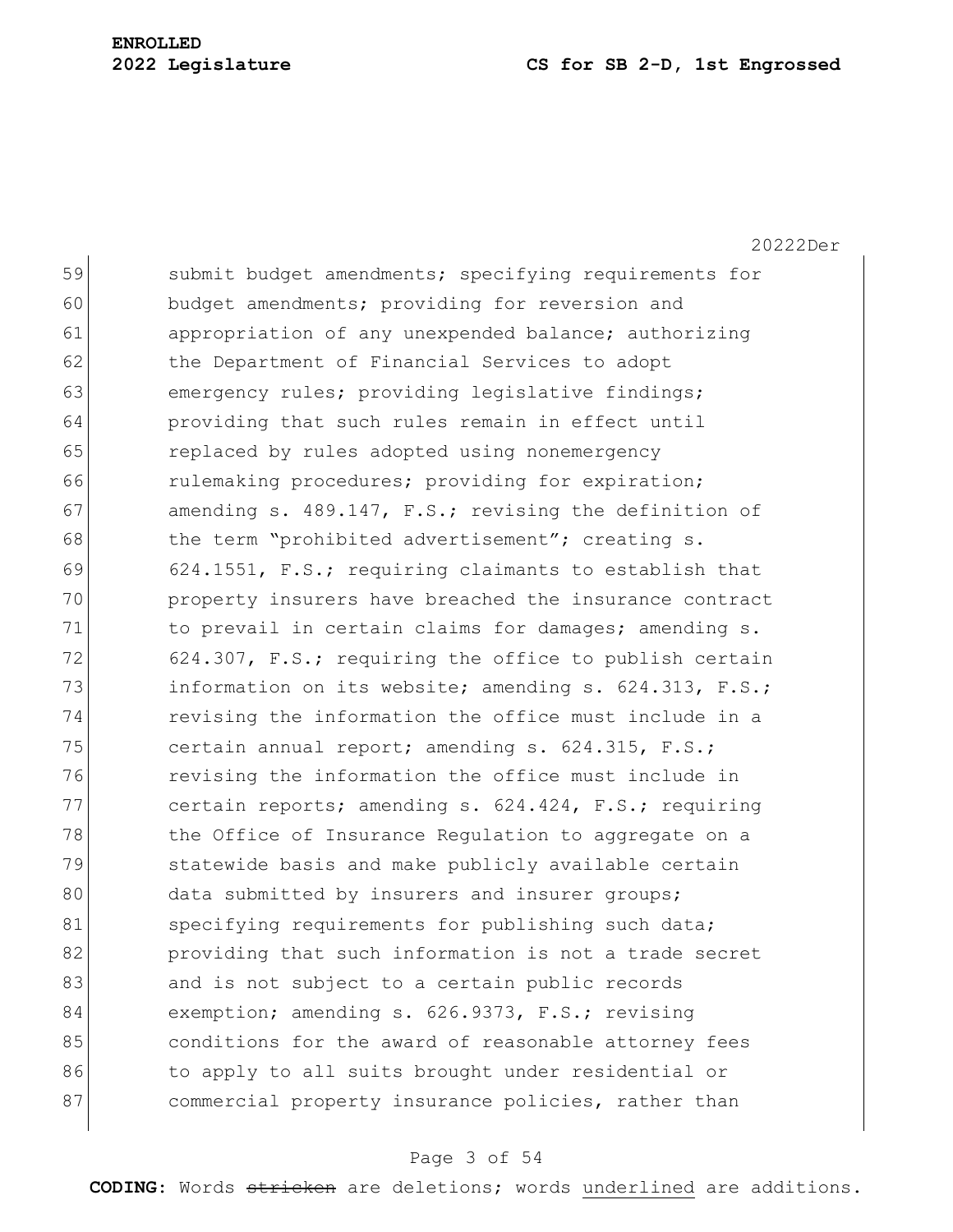20222Der  $88$  those not brought by assignees; limiting the transfer, 89 assignment, or acquisition of rights to attorney fees 90 in certain property insurance suits; amending s. 91 627.428, F.S.; revising conditions for the award of 92 reasonable attorney fees to apply to all suits brought 93 ander residential or commercial property insurance 94 policies, rather than those not brought by assignees; 95 limiting the transfer, assignment, or acquisition of 96 **rights to attorney fees in certain property insurance** 97 suits; amending s. 627.701, F.S.; revising a 98 prohibition against the issuance of insurance policies 99 containing certain deductible provisions; revising the 100 conditions a personal lines residential property 101 insurance policy covering certain risks must meet 102 ander certain circumstances; requiring personal lines 103 residential property insurance policies containing 104 separate roof deductibles to include specified 105 information; authorizing property insurers to include 106 separate roof deductibles if certain requirements are 107 met; providing requirements for policyholders in 108 rejecting such deductibles under certain 109 circumstances; requiring the office to expedite the 110 review of filing of certain forms; authorizing the 111 commission to adopt certain model forms or guidelines; 112 requiring the office to review certain filings within 113 a specified timeframe; providing that roof deductible 114 portions of the filing are not subject to a specified 115 extension for review; amending s. 627.7011, F.S.; 116 authorizing property insurers to limit certain roof

### Page 4 of 54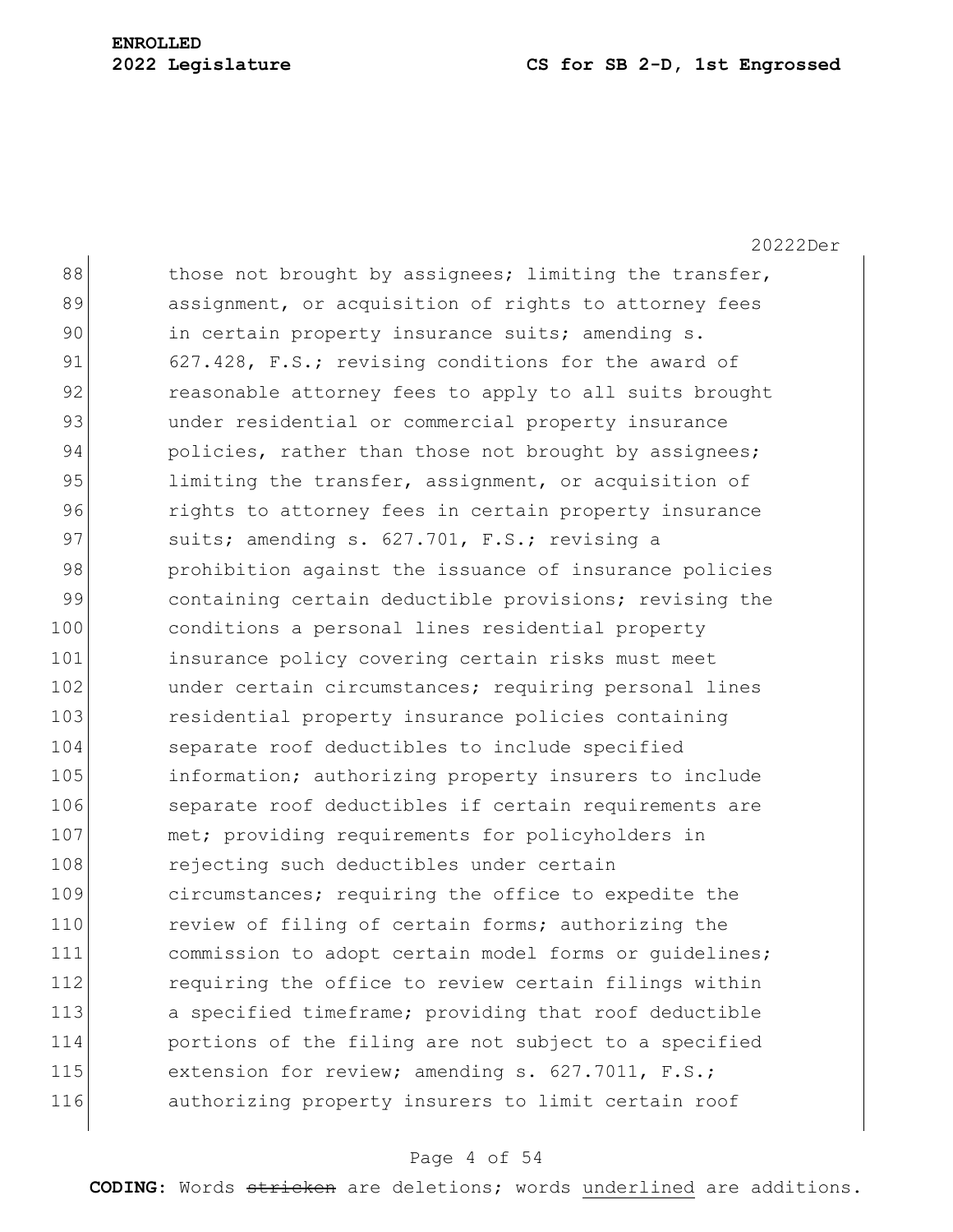20222Der

117 claim payments under certain circumstances; defining 118 the term "authorized inspector"; prohibiting insurers 119 from refusing to issue or renew homeowners' policies 120 insuring certain structures; requiring insurers to 121 allow homeowners to have roof inspections performed 122 before requiring roof replacement; specifying the 123 manner of calculating the age of certain roofs; 124 providing applicability; amending s. 627.70131, F.S.; 125 **requiring insurers to conduct physical inspections for** 126 certain claims within a specified timeframe; requiring 127 **property insurers to notify and provide certain** 128 detailed estimates to policyholders; providing 129 construction; requiring property insurers to provide 130 reasonable explanations related to claims under 131 certain circumstances; amending s. 627.70152, F.S.; 132 making a technical change; authorizing property 133 insurers to be awarded attorney fees in certain suit 134 dismissals; providing that a strong presumption is 135 created that a lodestar fee is sufficient and 136 reasonable; providing that such presumption may be 137 rebutted only under certain circumstances; amending s. 138 627.7142, F.S.; conforming a cross-reference; amending 139 s. 627.7152, F.S.; revising the definition of the term 140 **Number** agreement"; deleting the definitions of 141 the terms "disputed amount" and "judgment obtained"; 142 revising a requirement for assignment agreements; 143 revising the requirement for assignees to indemnify 144 and hold harmless assignors; specifying a timeframe 145 during which and the addresses to which a notice of

## Page 5 of 54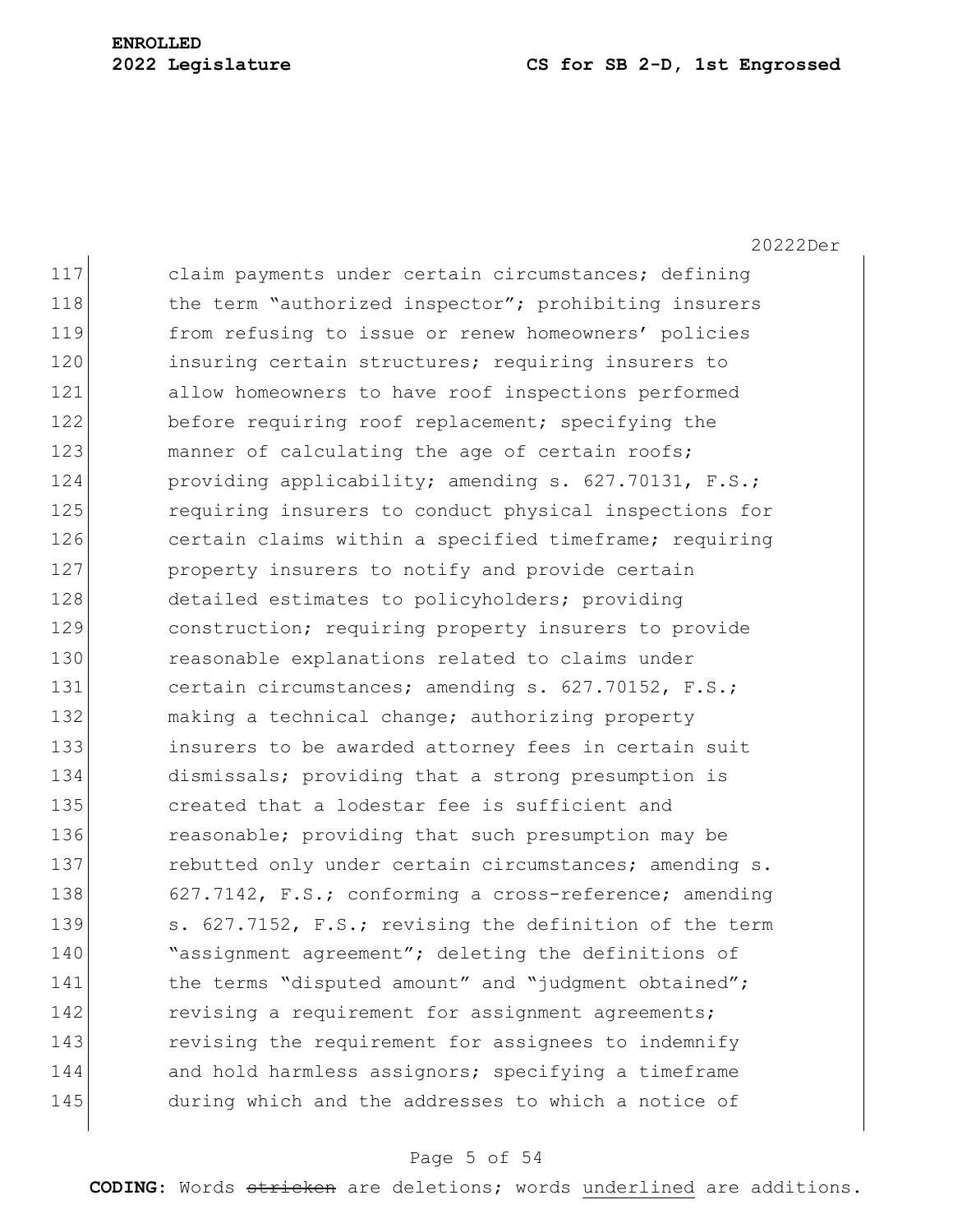20222Der 146 intent must be served; deleting certain limitations on 147 the recovery and award of attorney fees in suits 148 related to assignment agreements; creating s. 149 627.7154, F.S.; creating a property insurer stability 150 unit within the office for a specified purpose; 151 specifying the duties of the unit; requiring the unit 152 to provide a specified report biannually; specifying 153 requirements for such report; specifying events that 154 trigger referrals to the unit; requiring the unit's 155 Supervisors to review such referrals for a certain 156 determination; requiring unit expenses be paid from a 157 Specified fund; requiring costs of examinations to be 158 paid by examined persons in a specified circumstance; 159 amending s. 631.031, F.S.; requiring certain 160 **notifications** by the office to the department of 161 **grounds** for delinquency proceedings to include an 162 affidavit; specifying contents of such affidavit; 163 amending s. 631.398, F.S.; specifying duties of the 164 department for insurer insolvency proceedings; 165 **providing for construction of the act in pari materia** 166 with laws enacted during the 2022 Regular Session of 167 the Legislature; providing effective dates. 168 169 Be It Enacted by the Legislature of the State of Florida: 170 171 Section 1. Section 215.5551, Florida Statutes, is created 172 to read: 173 215.5551 Reinsurance to Assist Policyholders program. 174 (1) CREATION OF THE REINSURANCE TO ASSIST POLICYHOLDERS

#### Page 6 of 54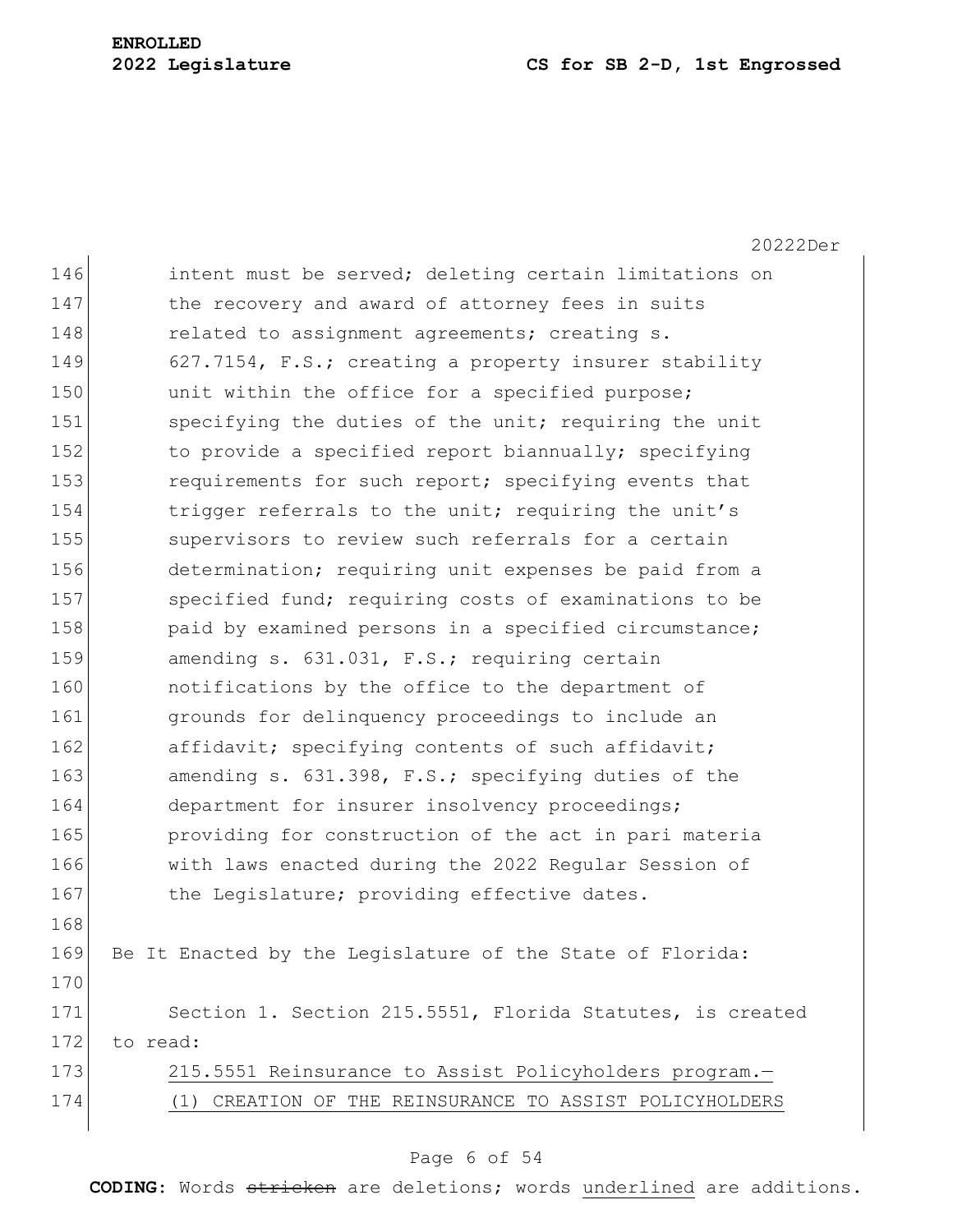|     | 20222Der                                                         |
|-----|------------------------------------------------------------------|
| 175 | PROGRAM.-There is created the Reinsurance to Assist              |
| 176 | Policyholders program to be administered by the State Board of   |
| 177 | Administration.                                                  |
| 178 | (2) DEFINITIONS. - As used in this section, the term:            |
| 179 | (a) "Board" means the State Board of Administration.             |
| 180 | (b) "Contract year" means the period beginning on June 1 of      |
| 181 | a specified calendar year and ending on May 31 of the following  |
| 182 | calendar year.                                                   |
| 183 | (c) "Covered event" means any one storm declared to be a         |
| 184 | hurricane by the National Hurricane Center, which storm causes   |
| 185 | insured losses in this state.                                    |
| 186 | (d) "Covered policy" has the same meaning as in s.               |
| 187 | $215.555(2)(c)$ .                                                |
| 188 | (e) "FHCF" means the Florida Hurricane Catastrophe Fund          |
| 189 | created under s. 215.555.                                        |
| 190 | (f) "Losses" has the same meaning as in s. 215.555(2)(d).        |
| 191 | (g) "RAP" means the Reinsurance to Assist Policyholders          |
| 192 | program created by this section.                                 |
| 193 | (h) "RAP insurer" means an insurer that is a participating       |
| 194 | insurer in the FHCF on June 1, 2022, which must obtain coverage  |
| 195 | under the RAP program and qualifies under subsection (5).        |
| 196 | However, any joint underwriting association, risk apportionment  |
| 197 | plan, or other entity created under s. 627.351 is not considered |
| 198 | a RAP insurer and is prohibited from obtaining coverage under    |
| 199 | the RAP program.                                                 |
| 200 | (i) "RAP limit" means, for the 2022-2023 contract year, the      |
| 201 | RAP insurer's maximum payout, which is its share of the \$2      |
| 202 | billion RAP layer aggregate limit. For the 2023-2024 contract    |
| 203 | year, for RAP insurers that are subject to participation         |
|     |                                                                  |

# Page 7 of 54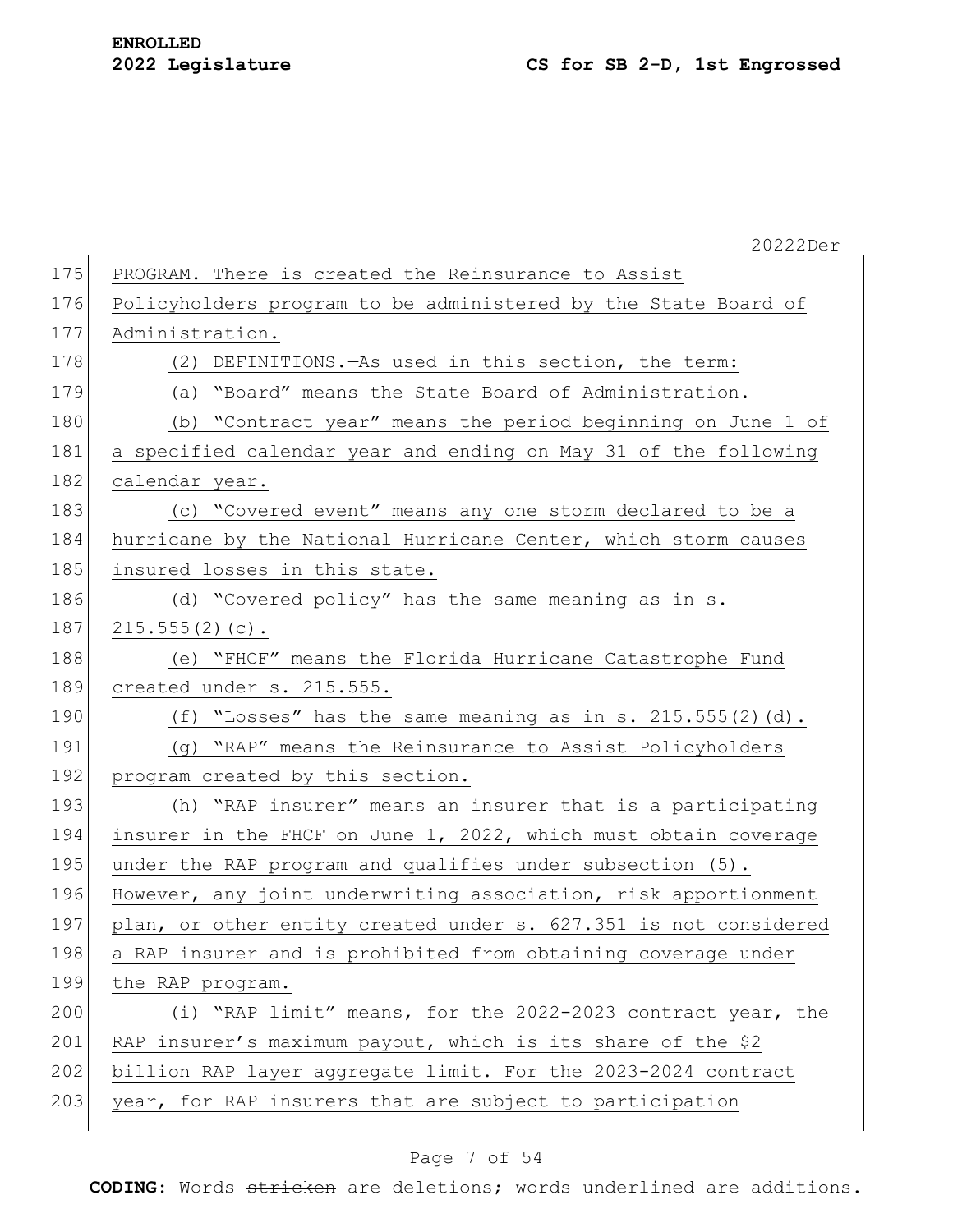|     | 20222Der                                                         |
|-----|------------------------------------------------------------------|
| 204 | deferral under subsection (6) and participate during the 2023-   |
| 205 | 2024 contract year, the RAP limit means the RAP insurer's        |
| 206 | maximum payout, which is its share of the total amount of the    |
| 207 | RAP program layer aggregate limit deferred from 2022-2023.       |
| 208 | (j) "RAP qualification ratio" means:                             |
| 209 | 1. For the 2022-2023 contract year, the ratio of FHCF            |
| 210 | mandatory premium adjusted to 90 percent for RAP insurers        |
| 211 | divided by the FHCF mandatory premium adjusted to 90 percent for |
| 212 | all insurers. The preliminary RAP qualification ratio shall be   |
| 213 | based on the 2021-2022 contract year's company premiums, as of   |
| 214 | December 31, 2021, adjusted to 90 percent based on the 2022-2023 |
| 215 | contract year coverage selections. The RAP qualification ratio   |
| 216 | shall be based on the reported 2022-2023 contract year company   |
| 217 | premiums, as of December 31, 2022, adjusted to 90 percent.       |
| 218 | 2. For the 2023-2024 contract year, the ratio of FHCF            |
| 219 | mandatory premium adjusted to 90 percent for the qualified RAP   |
| 220 | insurers that have deferred RAP coverage to 2023-2024 divided by |
| 221 | the FHCF mandatory premium adjusted to 90 percent for all        |
| 222 | insurers. The preliminary RAP qualification ratio shall be based |
| 223 | on the 2022-2023 contract year's company premiums as of December |
| 224 | 31, 2022, adjusted to 90 percent based on the 2023-2024 contract |
| 225 | year coverage selections. The RAP qualification ratio shall be   |
| 226 | based on the reported 2023-2024 contract year company premiums   |
| 227 | as of December 31, 2023, adjusted to 90 percent.                 |
| 228 | (k) "RAP reimbursement contract" means the reimbursement         |
| 229 | contract reflecting the obligations of the RAP program to        |
| 230 | insurers.                                                        |
| 231 | "RAP retention" means the amount of losses below which<br>( 1 )  |
| 232 | a RAP insurer is not entitled to reimbursement under the RAP     |
|     |                                                                  |

# Page 8 of 54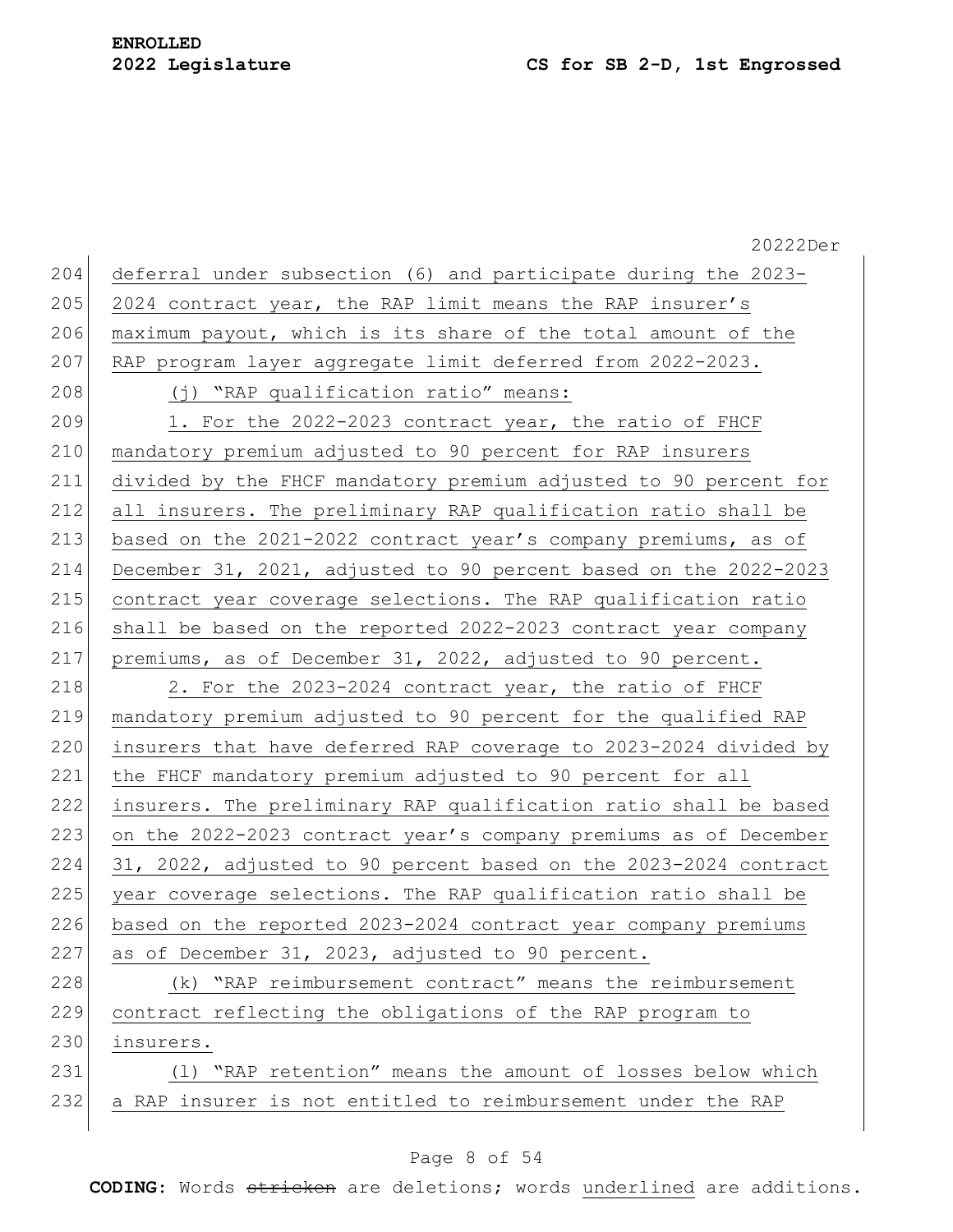|     | 20222Der                                                         |
|-----|------------------------------------------------------------------|
| 233 | program.                                                         |
| 234 | (m) "Unsound insurer" means a RAP insurer determined by the      |
| 235 | Office of Insurance Regulation to be in unsound condition as     |
| 236 | defined in s. 624.80(2) or a RAP insurer placed in receivership  |
| 237 | under chapter 631.                                               |
| 238 | $(3)$ COVERAGE. -                                                |
| 239 | (a) As a condition of doing business in this state, each         |
| 240 | RAP insurer shall obtain coverage under the RAP program.         |
| 241 | (b) The board shall provide a reimbursement layer of \$2         |
| 242 | billion below the FHCF retention prior to the third event        |
| 243 | dropdown of the FHCF retention set forth in s. $215.555(2)$ (e). |
| 244 | Subject to the mandatory notice provisions in subsection $(5)$ , |
| 245 | the board shall enter into a RAP reimbursement contract with     |
| 246 | each eligible RAP insurer writing covered policies in this state |
| 247 | to provide to the insurer the reimbursement described in this    |
| 248 | section.                                                         |
| 249 | (4) RAP REIMBURSEMENT CONTRACTS.-                                |
| 250 | (a) 1. The board shall issue a RAP reimbursement contract to     |
| 251 | each eligible RAP insurer which is effective:                    |
| 252 | a. June 1, 2022, for RAP insurers that participate in the        |
| 253 | RAP program during the 2022-2023 contract year; or               |
| 254 | b. June 1, 2023, for RAP insurers that are subject to            |
| 255 | participation deferral under subsection (6) and participate in   |
| 256 | the RAP program during the 2023-2024 contract year.              |
| 257 | 2. The reimbursement contract shall be executed no later         |
| 258 | than:                                                            |
| 259 | a. July 15, 2022, for RAP insurers that participate in the       |
| 260 | RAP program during the 2022-2023 contract year; or               |
| 261 | b. March 1, 2023, for RAP insurers that are subject to           |

# Page 9 of 54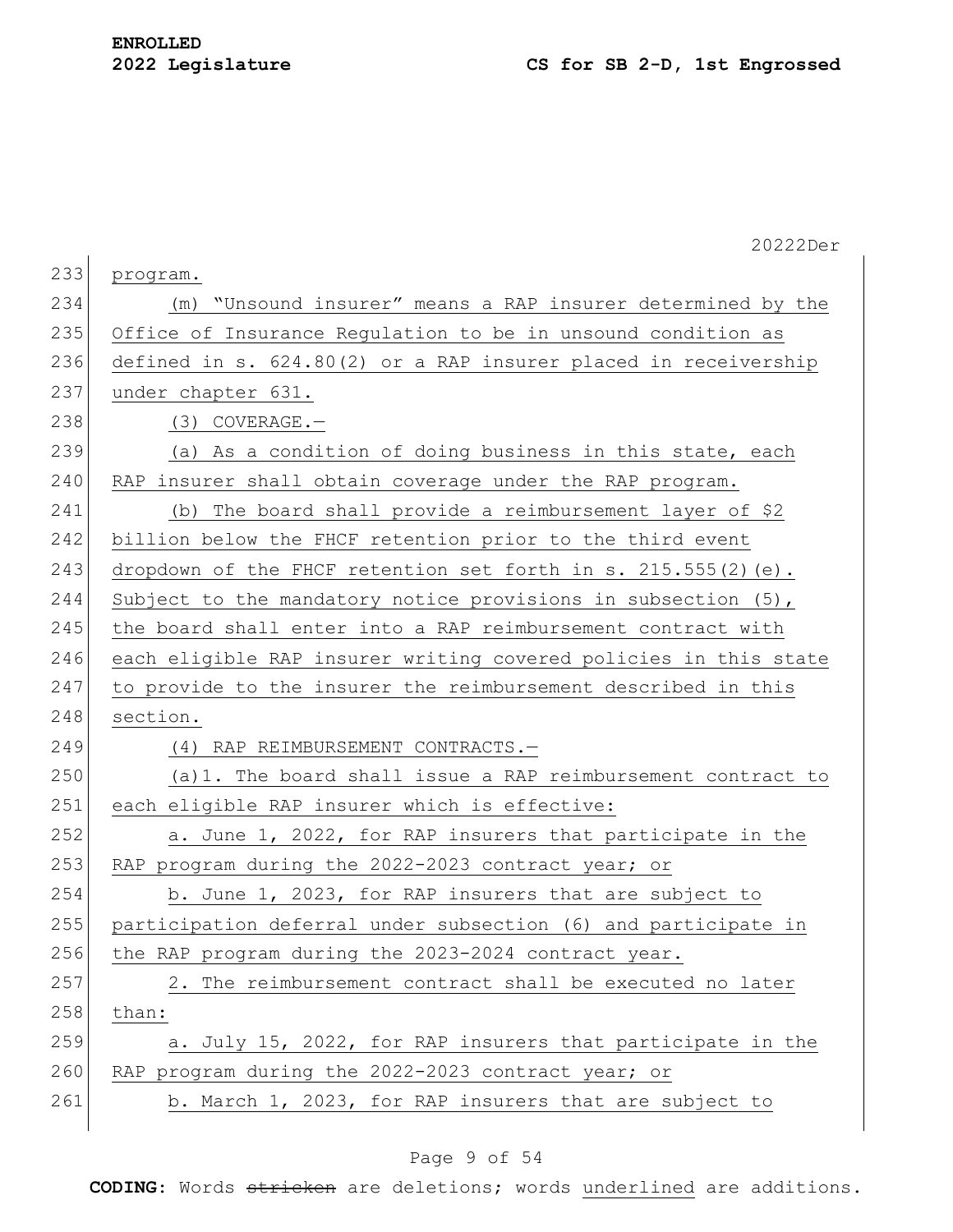|     | 20222Der                                                          |
|-----|-------------------------------------------------------------------|
| 262 | participation deferral under subsection (6) and participate in    |
| 263 | the RAP program during the 2023-2024 contract year.               |
| 264 | 3. If a RAP insurer fails to execute the RAP reimbursement        |
| 265 | contract by the dates required in this paragraph, the RAP         |
| 266 | insurance contract is deemed to have been executed by the RAP     |
| 267 | insurer.                                                          |
| 268 | (b) For the two covered events with the largest losses, the       |
| 269 | RAP reimbursement contract must contain a promise by the board    |
| 270 | to reimburse the RAP insurer for 90 percent of its losses from    |
| 271 | each covered event in excess of the insurer's RAP retention,      |
| 272 | plus 10 percent of the reimbursed losses to cover loss            |
| 273 | adjustment expenses. The sum of the losses and 10 percent loss    |
| 274 | adjustment expense allocation from the RAP layer may not exceed   |
| 275 | the RAP limit. Recoveries on losses in the FHCF mandatory layer   |
| 276 | shall inure to the benefit of the RAP contract layer.             |
| 277 | (c) The RAP reimbursement contract must provide that              |
| 278 | reimbursement amounts are not reduced by reinsurance paid or      |
| 279 | payable to the insurer from other sources excluding the FHCF.     |
| 280 | (d) The board shall calculate and report to each RAP              |
| 281 | insurer the RAP payout multiples as the ratio of the RAP          |
| 282 | industry limit of \$2 billion for the 2022-2023 contract year, or |
| 283 | the deferred limit for the 2022-2023 contract year, to the        |
| 284 | mandatory FHCF retention multiplied by the mandatory FHCF         |
| 285 | retention multiples divided by the RAP qualification ratio. The   |
| 286 | RAP payout multiple for an insurer is multiplied by the RAP       |
| 287 | insurer's FHCF premium to calculate its RAP maximum payout. RAP   |
| 288 | payout multiples are calculated for 45 percent, 75 percent, and   |
| 289 | 90 percent FHCF mandatory coverage selections.                    |
| 290 | (e) A RAP insurer's RAP retention is calculated as follows:       |
|     |                                                                   |

# Page 10 of 54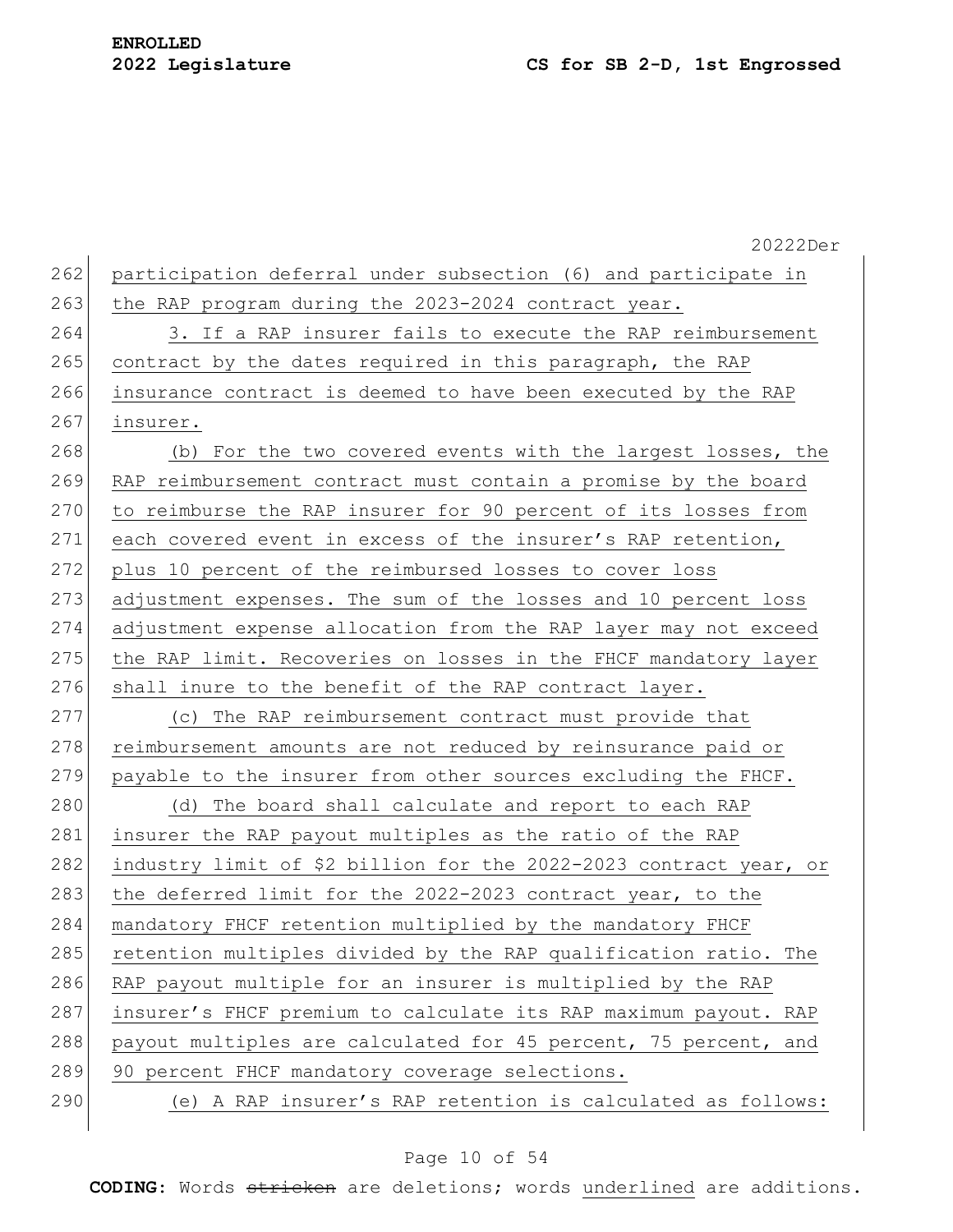20222Der 291 1. The board shall calculate and report to each RAP insurer 292 | the RAP retention multiples for each FHCF coverage selection as 293 the FHCF retention multiple minus the RAP payout multiple. The 294 RAP retention multiple for an insurer is multiplied by the RAP 295 insurer's FHCF premium to calculate its RAP retention. RAP 296 retention multiples are calculated for 45 percent, 75 percent, 297 and 90 percent FHCF mandatory coverage selections. 298 2. The RAP industry retention for the 2022-2023 contract 299 year is the FHCF's industry retention minus \$2 billion, prior to 300 allocation to qualifying RAP insurers. The RAP industry 301 retention for the 2023-2024 contract year is the FHCF's industry 302 retention for the 2023-2024 contract year minus the total 303 deferred RAP limit, prior to allocation to qualifying RAP 304 insurers. 305 3. A RAP insurer determines its actual RAP retention by 306 multiplying its actual mandatory reimbursement FHCF premium by 307 the RAP retention multiple. 308 (f) To ensure that insurers have properly reported the 309 losses for which RAP reimbursements have been made, the board 310 may inspect, examine, and verify the records of each RAP 311 insurer's covered policies at such times as the board deems 312 appropriate for the specific purpose of validating the accuracy 313 of losses required to be reported under the terms and conditions 314 of the RAP reimbursement contract. 315 (5) INSURER QUALIFICATION.— 316 (a) An insurer is not eligible to participate in the RAP 317 program if the board receives a notice from the Commissioner of 318 Insurance Regulation which certifies that the insurer is in an 319 unsound financial condition no later than:

## Page 11 of 54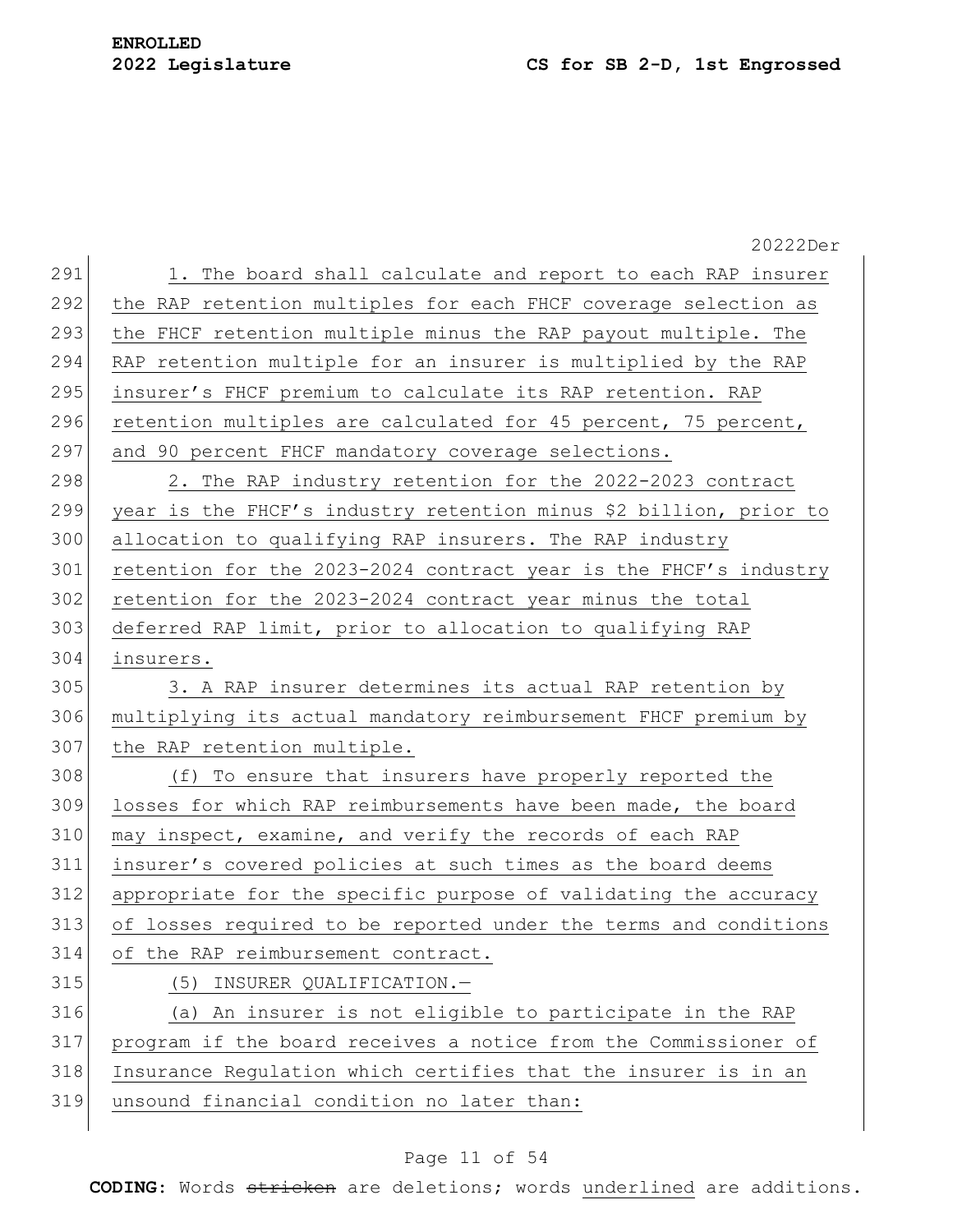# **ENROLLED**

|     | 20222Der                                                         |
|-----|------------------------------------------------------------------|
| 320 | 1. June 15, 2022, for RAP insurers that participate during       |
| 321 | the 2022-2023 contract year; or                                  |
| 322 | 2. February 1, 2023, for RAP insurers subject to                 |
| 323 | participation deferral under subsection (6) and participate      |
| 324 | during the 2023-2024 contract year.                              |
| 325 | (b) The office must make this determination based on the         |
| 326 | following factors:                                               |
| 327 | 1. The insurer's compliance with the requirements to             |
| 328 | qualify for and hold a certificate of authority under s.         |
| 329 | 624.404;                                                         |
| 330 | 2. The insurer's compliance with the applicable surplus          |
| 331 | requirements of s. 624.408;                                      |
| 332 | 3. The insurer's compliance with the applicable risk-based       |
| 333 | capital requirements under s. 624.4085;                          |
| 334 | 4. The insurer's compliance with the applicable premium to       |
| 335 | surplus requirements under s. 624.4095; and                      |
| 336 | 5. An analysis of quarterly and annual statements,               |
| 337 | including an actuarial opinion summary, and other information    |
| 338 | submitted to the office pursuant to s. 624.424.                  |
| 339 | (c) If the board receives timely notice pursuant to              |
| 340 | paragraph (a) regarding an insurer, such insurer is disqualified |
| 341 | from participating in the RAP program.                           |
| 342 | (6) PARTICIPATION DEFERRAL.-                                     |
| 343 | (a) A RAP insurer that has any private reinsurance that          |
| 344 | duplicates RAP coverage that such insurer would receive for the  |
| 345 | 2022-2023 contract year shall notify the board in writing of     |
| 346 | such duplicative coverage no later than June 30, 2022.           |
| 347 | Participation in the RAP program for such RAP insurers shall be  |
| 348 | deferred until the 2023-2024 contract year.                      |
|     |                                                                  |

# Page 12 of 54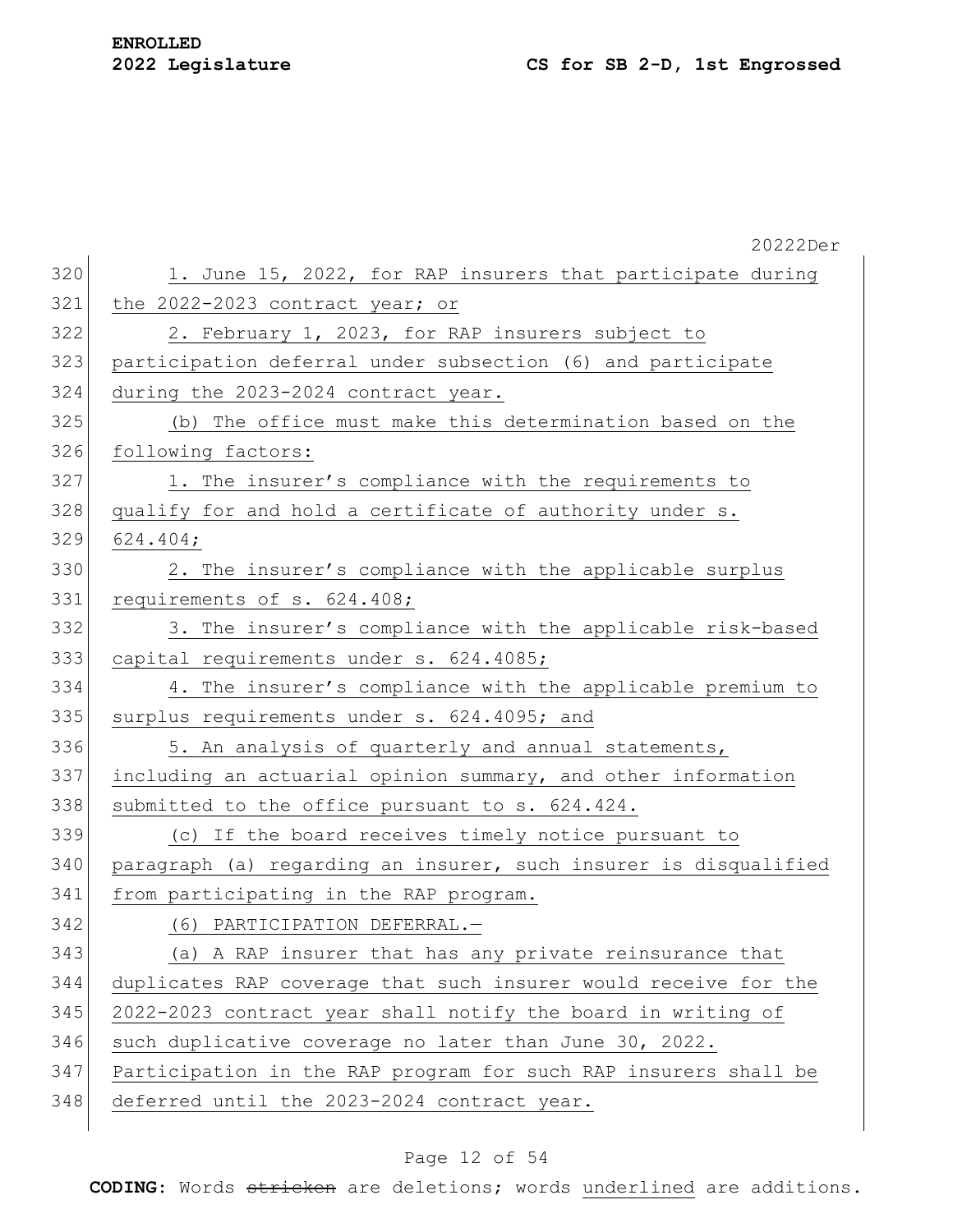|     | 20222Der                                                         |
|-----|------------------------------------------------------------------|
| 349 | (b) A new participating insurer that begins writing covered      |
| 350 | policies in this state after June 1, 2022, is deemed to defer    |
| 351 | its RAP coverage to the 2023-2024 contract year.                 |
| 352 | (7) RAP PREMIUMS.-Premiums may not be charged for                |
| 353 | participation in the RAP program.                                |
| 354 | (8) CLAIMS-PAYING CAPACITY. - The RAP program shall not          |
| 355 | affect the claims-paying capacity of the FHCF as provided in s.  |
| 356 | 215.555(4)(c)1.                                                  |
| 357 | (9) INSOLVENCY OF RAP INSURER.-                                  |
| 358 | (a) The RAP reimbursement contract shall provide that in         |
| 359 | the event of an insolvency of a RAP insurer, the RAP program     |
| 360 | shall pay reimbursements directly to the applicable state        |
| 361 | guaranty fund for the benefit of policyholders in this state of  |
| 362 | the RAP insurer.                                                 |
| 363 | (b) If an authorized insurer or the Citizens Property            |
| 364 | Insurance Corporation accepts an assignment of an unsound RAP    |
| 365 | insurer's RAP contract, the FHCF shall apply the unsound RAP     |
| 366 | insurer's RAP contract to such policies and treat the authorized |
| 367 | insurer or the Citizens Property Insurance Corporation as if it  |
| 368 | were the unsound RAP insurer for the remaining term of the RAP   |
| 369 | contract, with all rights and duties of the unsound RAP insurer  |
| 370 | beginning on the date it provides coverage for such policies.    |
| 371 | (10) VIOLATIONS. - Any violation of this section or of rules     |
| 372 | adopted under this section constitutes a violation of the        |
| 373 | insurance code.                                                  |
| 374 | (11) LEGAL PROCEEDINGS. - The board is authorized to take any    |
| 375 | action necessary to enforce the rules, provisions, and           |
| 376 | requirements of the RAP reimbursement contract, required by and  |
| 377 | adopted pursuant to this section.                                |
|     |                                                                  |

# Page 13 of 54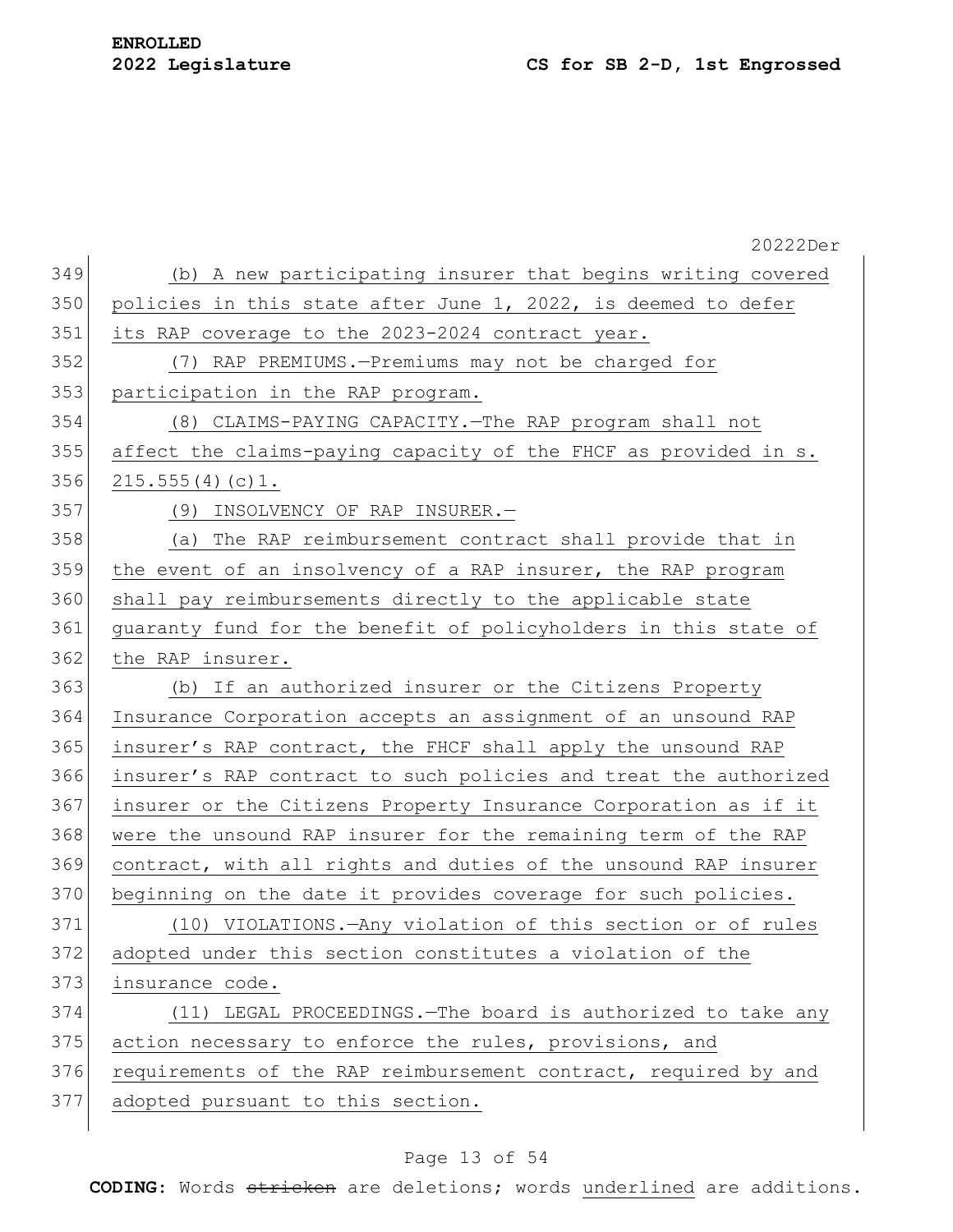378 (12) RULEMAKING.—The board may adopt rules to implement 379 this section. In addition, the board may adopt emergency rules,  $380$  pursuant to s. 120.54, at any time, as are necessary to 381 implement this section for the 2022-2023 fiscal year. The 382 Legislature finds that such emergency rulemaking power is 383 necessary in order to address a critical need in the state's 384 problematic property insurance market. The Legislature further 385 finds that the uniquely short timeframe needed to effectively 386 implement this section for the 2022-2023 fiscal year requires  $387$  that the board adopt rules as quickly as practicable. Therefore, 388 in adopting such emergency rules, the board need not make the 389 findings required by s. 120.54(4)(a). Emergency rules adopted 390 under this section are exempt from s.  $120.54(4)(c)$  and shall 391 remain in effect until replaced by rules adopted under the 392 nonemergency rulemaking procedures of chapter 120, which must 393 occur no later than July 1, 2023. 394 (13) APPROPRIATION.— 395 (a) Within 60 days after a covered event, the board shall 396 submit written notice to the Executive Office of the Governor if 397 the board determines that funds from the RAP program coverage 398 established by this section will be necessary to reimburse RAP 399 insurers for losses associated with the covered event. The 400 initial notice, and any subsequent requests, must specify the 401 amount necessary to provide RAP reimbursements. Upon receiving 402 such notice, the Executive Office of the Governor shall instruct 403 the Chief Financial Officer to draw a warrant from the General 404 Revenue Fund for a transfer to the board for the RAP program in 405 the amount requested. The Executive Office of the Governor shall 406 provide written notification to the chair and vice chair of the

#### Page 14 of 54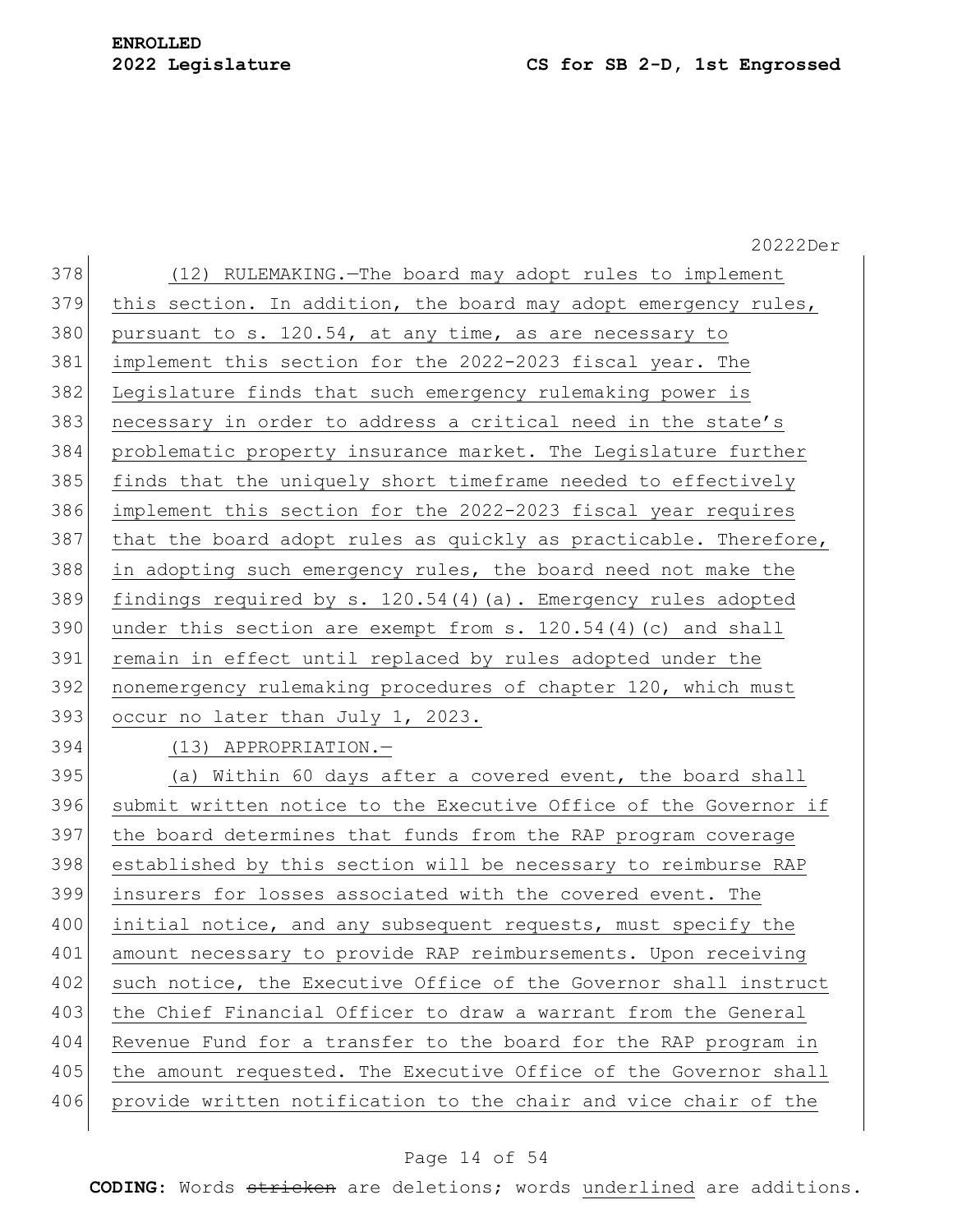20222Der 407 Legislative Budget Commission at least 3 days before the 408 effective date of the warrant. Cumulative transfers authorized 409 under this paragraph may not exceed \$2 billion. 410 (b) If General Revenue Funds are transferred to the board 411 for the RAP program under paragraph (a), the board shall submit 412 written notice to the Executive Office of the Governor that 413 funds will be necessary for the administration of the RAP 414 program and post-event examinations for covered events that 415 require RAP coverage. The initial notice, and any subsequent 416 requests, must specify the amount necessary for administration 417 of the RAP program and post-event examinations. Upon receiving 418 such notice, the Executive Office of the Governor shall instruct 419 the Chief Financial Officer to draw a warrant from the General 420 Revenue Fund for a transfer to the board for the RAP program in 421 the amount requested. The Executive Office of the Governor shall 422 provide written notification to the chair and vice chair of the 423 Legislative Budget Commission at least 3 days before the 424 effective date of the warrant. Cumulative transfers authorized 425 under this paragraph may not exceed \$5 million. 426 (c) No later than January 31, 2023, and quarterly 427 thereafter, the board shall submit a report to the Executive 428 Office of the Governor, the President of the Senate, and the 429 Speaker of the House of Representatives detailing any 430 reimbursements of the RAP program, all loss development 431 projections, the amount of RAP reimbursement coverage deferred 432 until the 2023-2024 contract year, and detailed information 433 about administrative and post-event examination expenditures. 434 (14) EXPIRATION DATE.—If no General Revenue Funds have been 435 | transferred to the board for the RAP program under subsection

#### Page 15 of 54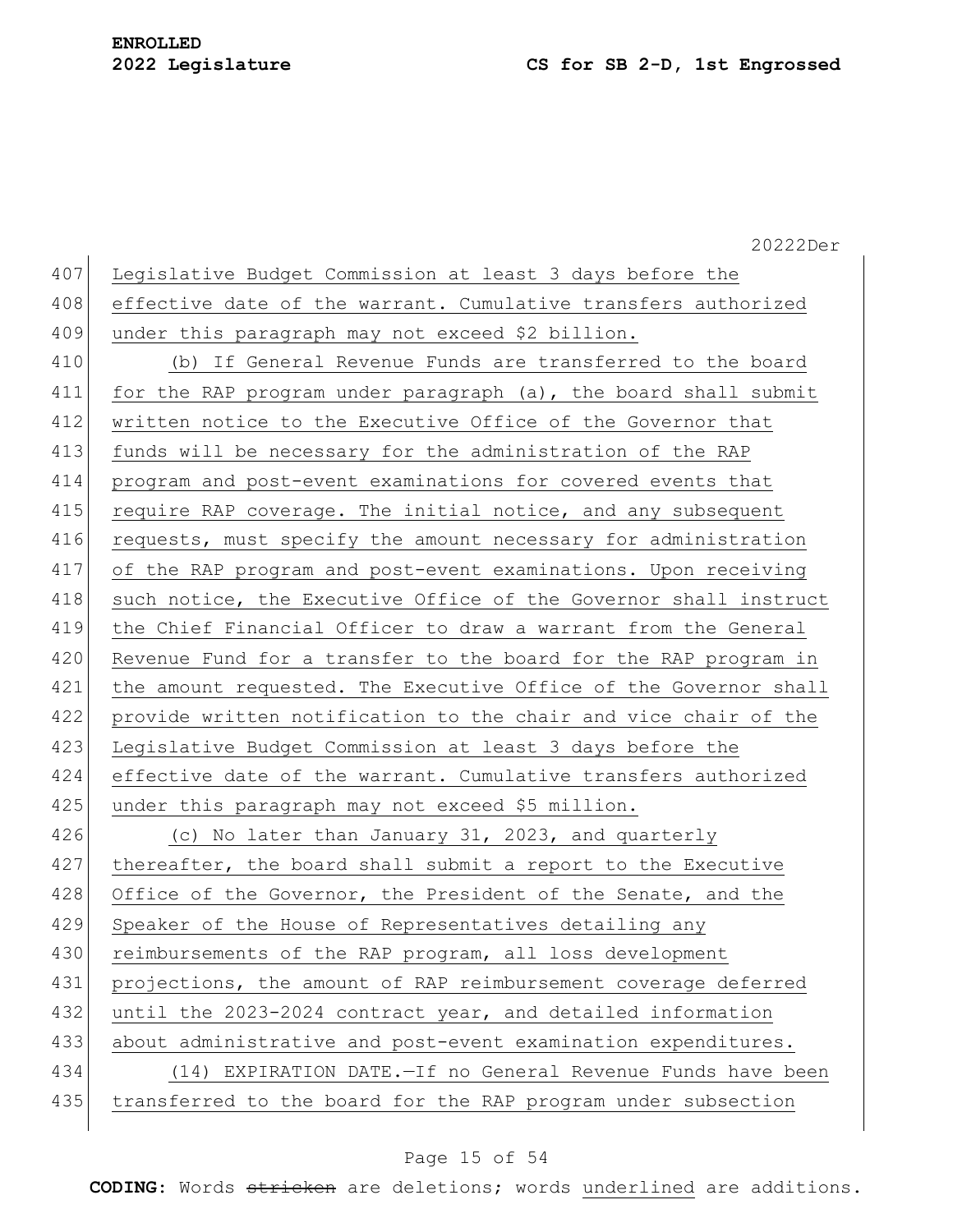20222Der 436 (13) by June 30, 2025, this section expires on July 1, 2025. If 437 General Revenue Funds have been transferred to the board for the 438 RAP program under subsection (13) by June 30, 2025, this section 439 expires on July 1, 2029, and all unencumbered RAP program funds 440 shall be transferred by the board back to the General Revenue 441 Fund unallocated. 442 Section 2. (1) No later than June 30, 2022, each insurer 443 that participates during the 2022-2023 contract year in the 444 Reinsurance to Assist Policyholders program under s. 215.5551, 445 Florida Statutes, shall reduce its rates to reflect the cost 446 savings realized by participating in the program through a rate 447 filing with the Office of Insurance Regulation or by amending a 448 pending rate filing. The insurer shall make no other changes to 449 its rates in the filing. 450 (2) No later than May 1, 2023, each insurer that defers 451 participation in the Reinsurance to Assist Policyholders program 452 until the 2023-2024 year under s. 215.5551, Florida Statutes, 453 shall reduce its rates to reflect the cost savings realized by 454 participating in the program through a rate filing with the 455 Office of Insurance Regulation or by amending a pending rate 456 filing. The insurer shall make no other changes to its rates in 457 the filing. 458 (3) The Office of Insurance Regulation shall expedite the 459 review of the filings made under this section. 460 Section 3. Effective July 1, 2022, paragraphs (a) and (b) 461 of subsection (2) and subsection (10) of section 215.5586, 462 Florida Statutes, are amended to read: 463 215.5586 My Safe Florida Home Program.—There is established 464 within the Department of Financial Services the My Safe Florida

### Page 16 of 54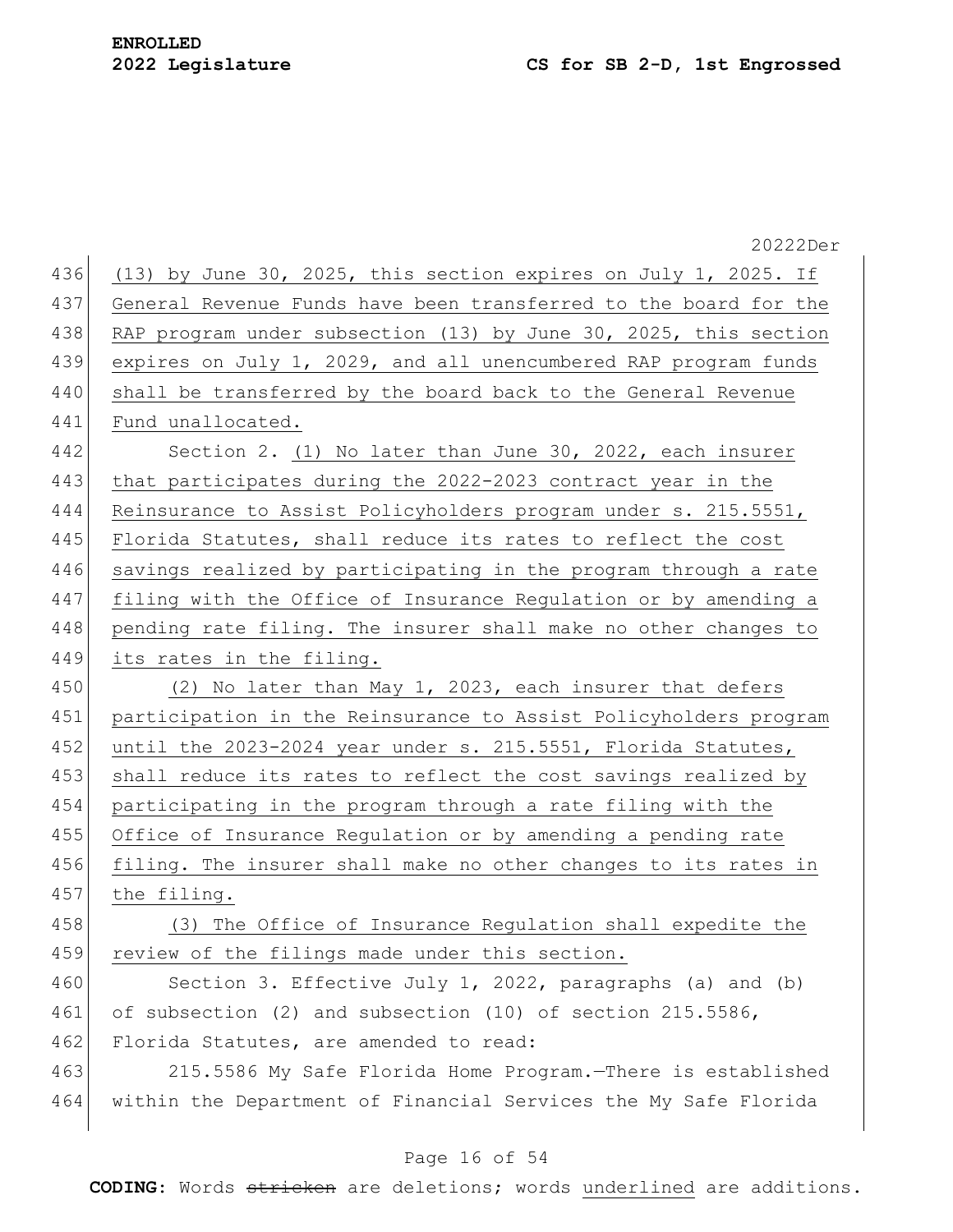465 Home Program. The department shall provide fiscal 466 accountability, contract management, and strategic leadership 467 for the program, consistent with this section. This section does 468 not create an entitlement for property owners or obligate the 469 state in any way to fund the inspection or retrofitting of 470 residential property in this state. Implementation of this 471 program is subject to annual legislative appropriations. It is 472 the intent of the Legislature that the My Safe Florida Home 473 Program provide trained and certified inspectors to perform 474 inspections for owners of site-built, single-family, residential 475 properties and grants to eligible applicants as funding allows. 476 The program shall develop and implement a comprehensive and 477 coordinated approach for hurricane damage mitigation that may 478 include the following:

479 (2) MITIGATION GRANTS.—Financial grants shall be used to 480 encourage single-family, site-built, owner-occupied, residential 481 property owners to retrofit their properties to make them less 482 vulnerable to hurricane damage.

483 (a) For a homeowner to be eligible for a grant, the 484 following criteria must be met:

485 1. The homeowner must have been granted a homestead 486 exemption on the home under chapter 196.

487 2. The home must be a dwelling with an insured value of 488 \$500,000 \$300,000 or less. Homeowners who are low-income 489 persons, as defined in s. 420.0004(11), are exempt from this 490 requirement.

491 3. The home must have undergone an acceptable hurricane 492 mitigation inspection after July 1, 2008  $\text{May } 1, 2007$ . 493 4. The home must be located in the "wind-borne debris"

### Page 17 of 54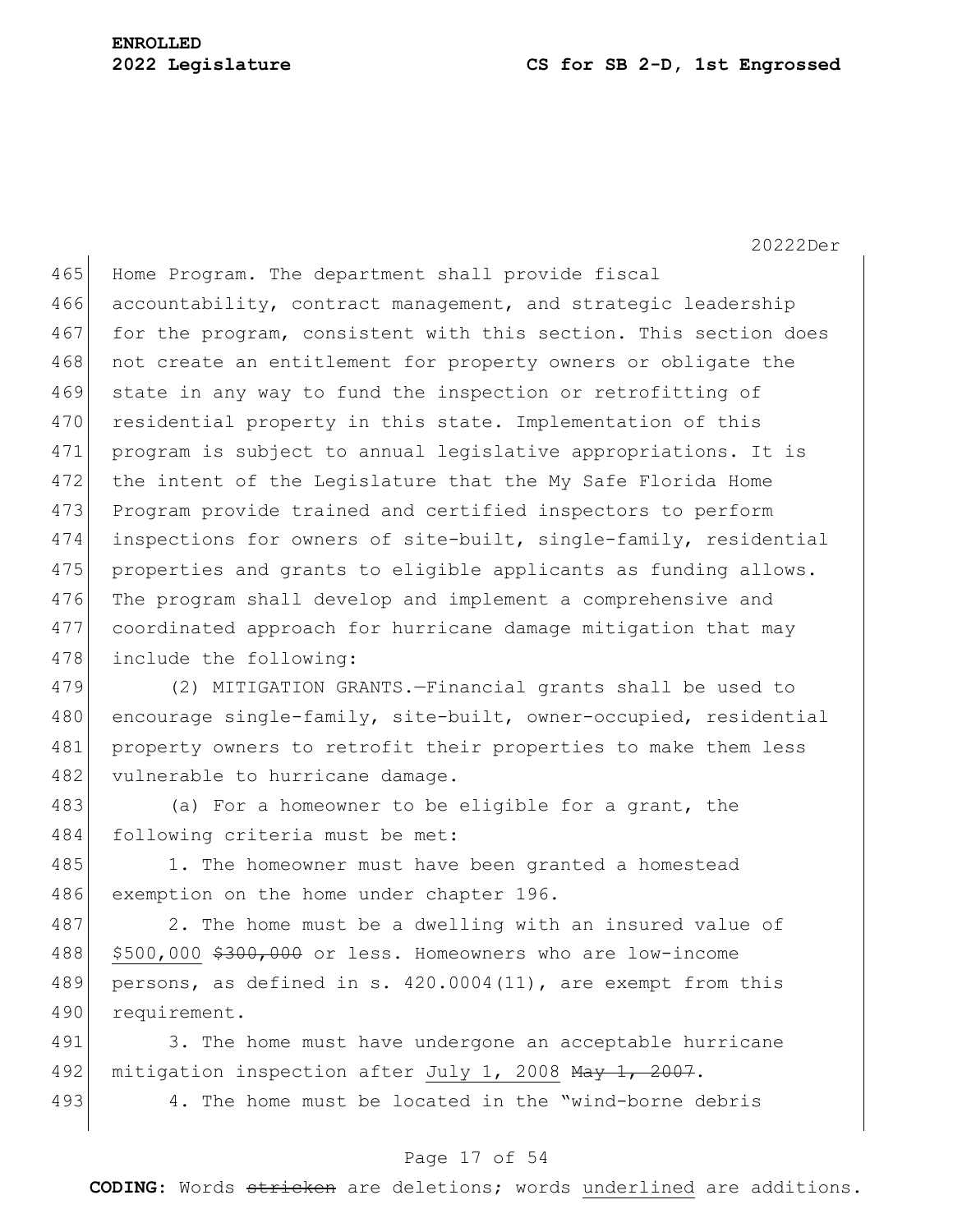20222Der 494 region" as that term is defined in the Florida Building Code  $\sigma$ . 495 1609.2, International Building Code (2006), or as subsequently  $496$  amended. 497 5. The building permit application for initial construction 498 of the home must have been made before January 1, 2008 March  $1,$ 499 2002. 500 6. The homeowner must agree to make his or her home 501 available for inspection once a mitigation project is completed. 502 503 An application for a grant must contain a signed or 504 electronically verified statement made under penalty of perjury 505 that the applicant has submitted only a single application and 506 must have attached documents demonstrating the applicant meets 507 the requirements of this paragraph. 508 (b) All grants must be matched on the basis of \$1 provided 509 by the applicant for \$2 provided by the state a dollar-for-510 dollar basis up to a maximum state contribution total of \$10,000  $511$  toward  $f$ or the actual cost of the mitigation project with the 512 state's contribution not to exceed \$5,000. 513 (10) REPORTS.—The department shall make an annual report on 514 the activities of the program that shall account for the use of 515 state funds and indicate the number of inspections requested, 516 the number of inspections performed, the number of grant 517 applications received, and the number and value of grants 518 approved, and the average annual amount of insurance premium 519 discounts and total annual amount of insurance premium discounts 520 homeowners received from insurers as a result of mitigation 521 funded through the program. The report shall be delivered to the 522 President of the Senate and the Speaker of the House of

### Page 18 of 54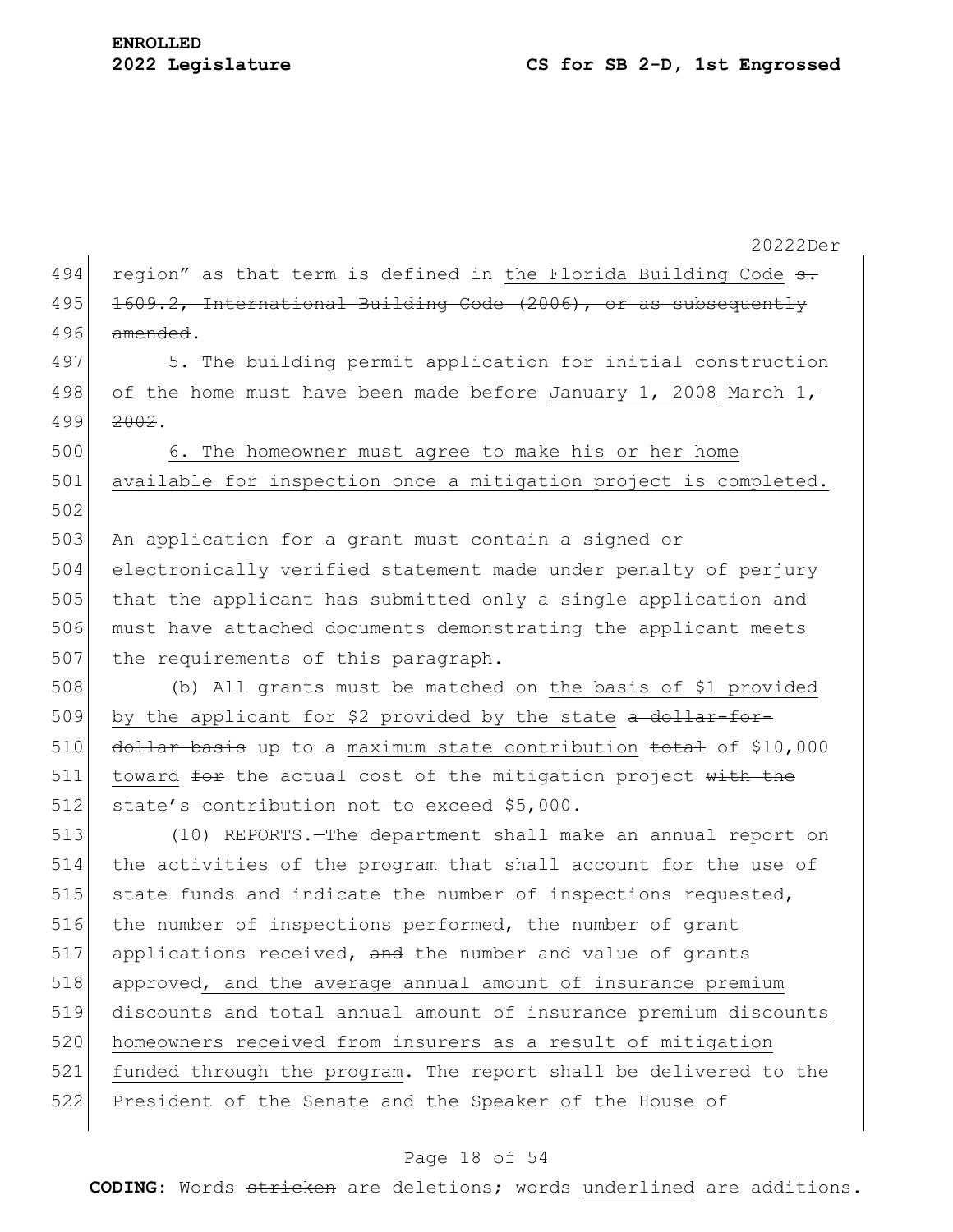|     | 20222Der                                                         |
|-----|------------------------------------------------------------------|
| 523 | Representatives by February 1 of each year.                      |
| 524 | Section 4. (1) For the 2022-2023 fiscal year, the sum of         |
| 525 | \$150 million in nonrecurring funds is appropriated from the     |
| 526 | General Revenue Fund to the Department of Financial Services for |
| 527 | the My Safe Florida Home Program. The funds shall be placed in   |
| 528 | reserve. The department shall submit budget amendments           |
| 529 | requesting release of the funds held in reserve pursuant to      |
| 530 | chapter 216, Florida Statutes. The budget amendments shall       |
| 531 | include a detailed spending plan.                                |
| 532 | (2) The funds shall be allocated as follows:                     |
| 533 | (a) Twenty-five million dollars for hurricane mitigation         |
| 534 | inspections.                                                     |
| 535 | (b) One hundred fifteen million dollars for mitigation           |
| 536 | grants.                                                          |
| 537 | (c) Four million dollars for education and consumer              |
| 538 | awareness.                                                       |
| 539 | (d) One million dollars for public outreach for contractors      |
| 540 | and real estate brokers and sales associates.                    |
| 541 | (e) Five million dollars for administrative costs.               |
| 542 | (3) Any unexpended balance of funds from this appropriation      |
| 543 | remaining on June 30, 2023, shall revert and is appropriated to  |
| 544 | the Department of Financial Services for the 2023-2024 fiscal    |
| 545 | year for the same purpose.                                       |
| 546 | (4) The department may adopt emergency rules pursuant to s.      |
| 547 | 120.54, Florida Statutes, at any time, as are necessary to       |
| 548 | implement this section and s. 215.5586, Florida Statutes, as     |
| 549 | amended by this act. The Legislature finds that such emergency   |
| 550 | rulemaking authority is necessary to address a critical need in  |
| 551 | the state's problematic property insurance market. The           |
|     |                                                                  |

# Page 19 of 54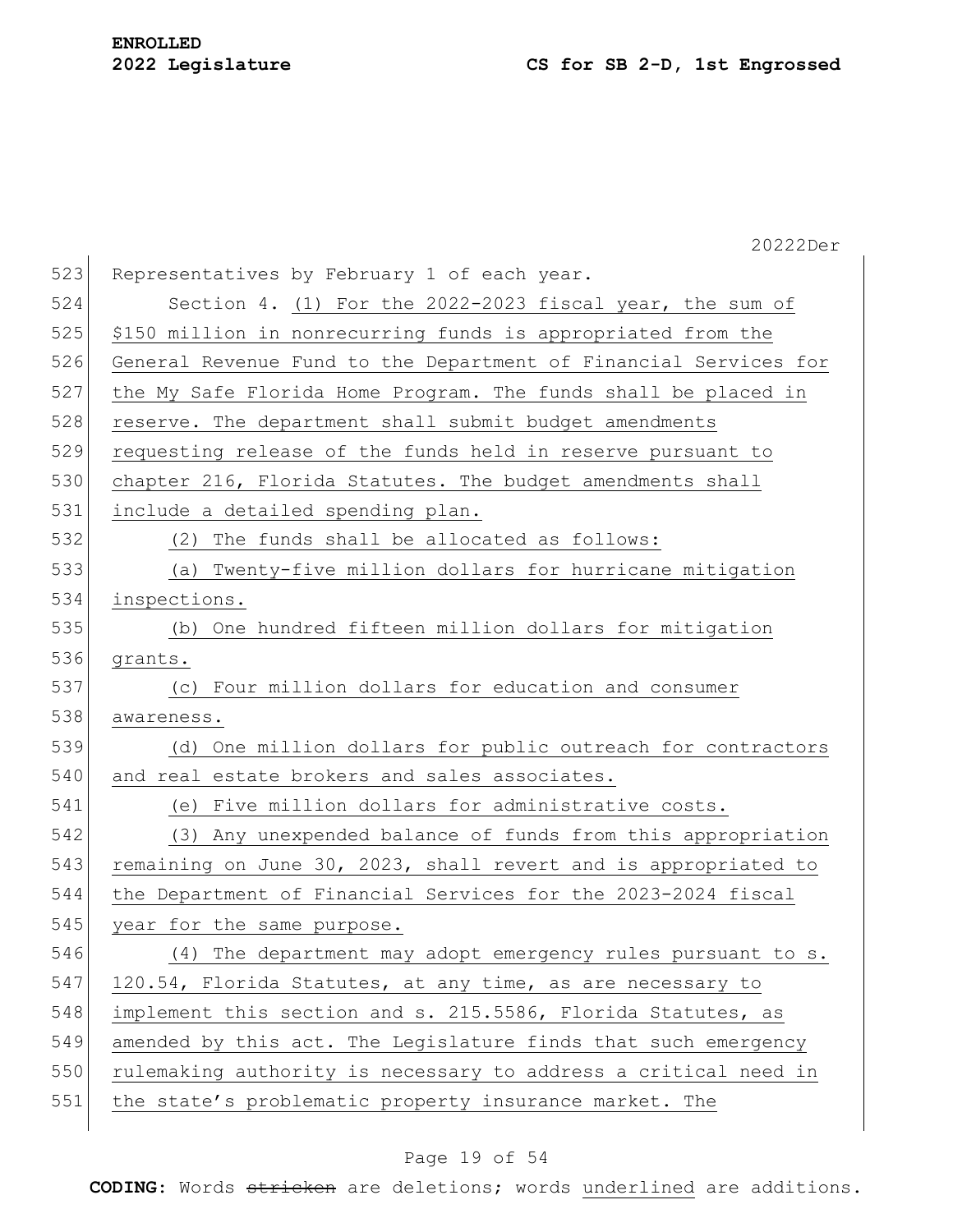|     | 20222Der                                                           |
|-----|--------------------------------------------------------------------|
| 552 | Legislature further finds that the uniquely short timeframe        |
| 553 | needed to effectively implement this section for the 2022-2023     |
| 554 | fiscal year requires that the department adopt rules as quickly    |
| 555 | as practicable. Therefore, in adopting such emergency rules, the   |
| 556 | department need not make the findings required by s.               |
| 557 | 120.54(4)(a), Florida Statutes. Emergency rules adopted under      |
| 558 | this section are exempt from s. $120.54(4)(c)$ , Florida Statutes, |
| 559 | and shall remain in effect until replaced by rules adopted under   |
| 560 | the nonemergency rulemaking procedures of chapter 120, Florida     |
| 561 | Statutes, which must occur no later than July 1, 2023.             |
| 562 | (5) This section shall expire on October 1, 2024.                  |
| 563 | Section 5. Paragraph (a) of subsection (1) of section              |
| 564 | 489.147, Florida Statutes, is amended to read:                     |
| 565 | 489.147 Prohibited property insurance practices.-                  |
| 566 | (1) As used in this section, the term:                             |
| 567 | (a) "Prohibited advertisement" means any written or                |
| 568 | electronic communication by a contractor which that encourages,    |
| 569 | instructs, or induces a consumer to contact a contractor or        |
| 570 | public adjuster for the purpose of making an insurance claim for   |
| 571 | roof damage, if such communication does not state in a font size   |
| 572 | of at least 12 points and at least half as large as the largest    |
| 573 | font size used in the communication that:                          |
| 574 | 1. The consumer is responsible for payment of any insurance        |
| 575 | deductible;                                                        |
| 576 | 2. It is insurance fraud punishable as a felony of the             |
| 577 | third degree for a contractor to knowingly or willfully, and       |
| 578 | with intent to injure, defraud, or deceive, pay, waive, or         |
| 579 | rebate all or part of an insurance deductible applicable to        |
| 580 | payment to the contractor for repairs to a property covered by a   |

# Page 20 of 54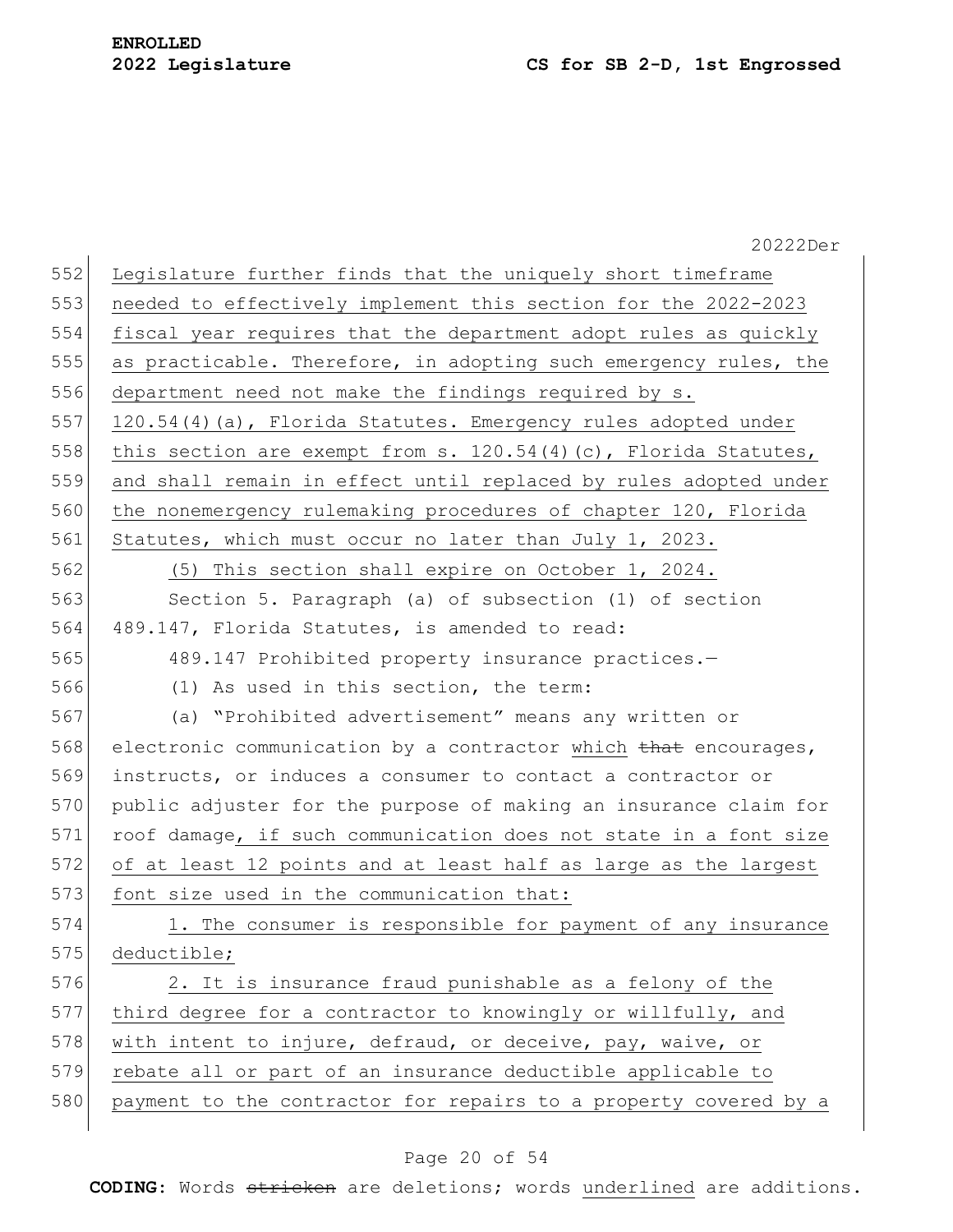|     | 20222Der                                                         |
|-----|------------------------------------------------------------------|
| 581 | property insurance policy; and                                   |
| 582 | 3. It is insurance fraud punishable as a felony of the           |
| 583 | third degree to intentionally file an insurance claim containing |
| 584 | any false, incomplete, or misleading information.                |
| 585 |                                                                  |
| 586 | The term includes, but is not limited to, door hangers, business |
| 587 | cards, magnets, flyers, pamphlets, and e-mails.                  |
| 588 | Section 6. Section 624.1551, Florida Statutes, is created        |
| 589 | to read:                                                         |
| 590 | 624.1551 Civil remedy actions against property insurers.-        |
| 591 | Notwithstanding any provision of s. 624.155, a claimant must     |
| 592 | establish that the property insurer breached the insurance       |
| 593 | contract to prevail in a claim for extracontractual damages      |
| 594 | under s. 624.155(1)(b).                                          |
| 595 | Section 7. Subsection (4) of section 624.307, Florida            |
| 596 | Statutes, is amended to read:                                    |
| 597 | 624.307 General powers; duties.-                                 |
| 598 | (4) The department and office may each collect, propose,         |
| 599 | publish, and disseminate information relating to the subject     |
| 600 | matter of any duties imposed upon it by law.                     |
| 601 | (a) Aggregate information may include information asserted       |
| 602 | as trade secret information unless the trade secret information  |
| 603 | can be individually extrapolated, in which case the trade secret |
| 604 | information remains protected as provided under s. 624.4213.     |
| 605 | (b) The office shall publish all orders, data required by        |
| 606 | s. 627.915(2), reports required by s. 627.7154(3), and all       |
| 607 | reports that are not confidential and exempt on its website in a |
| 608 | timely fashion.                                                  |
| 609 | Section 8. Paragraph (j) of subsection (1) of section            |

# Page 21 of 54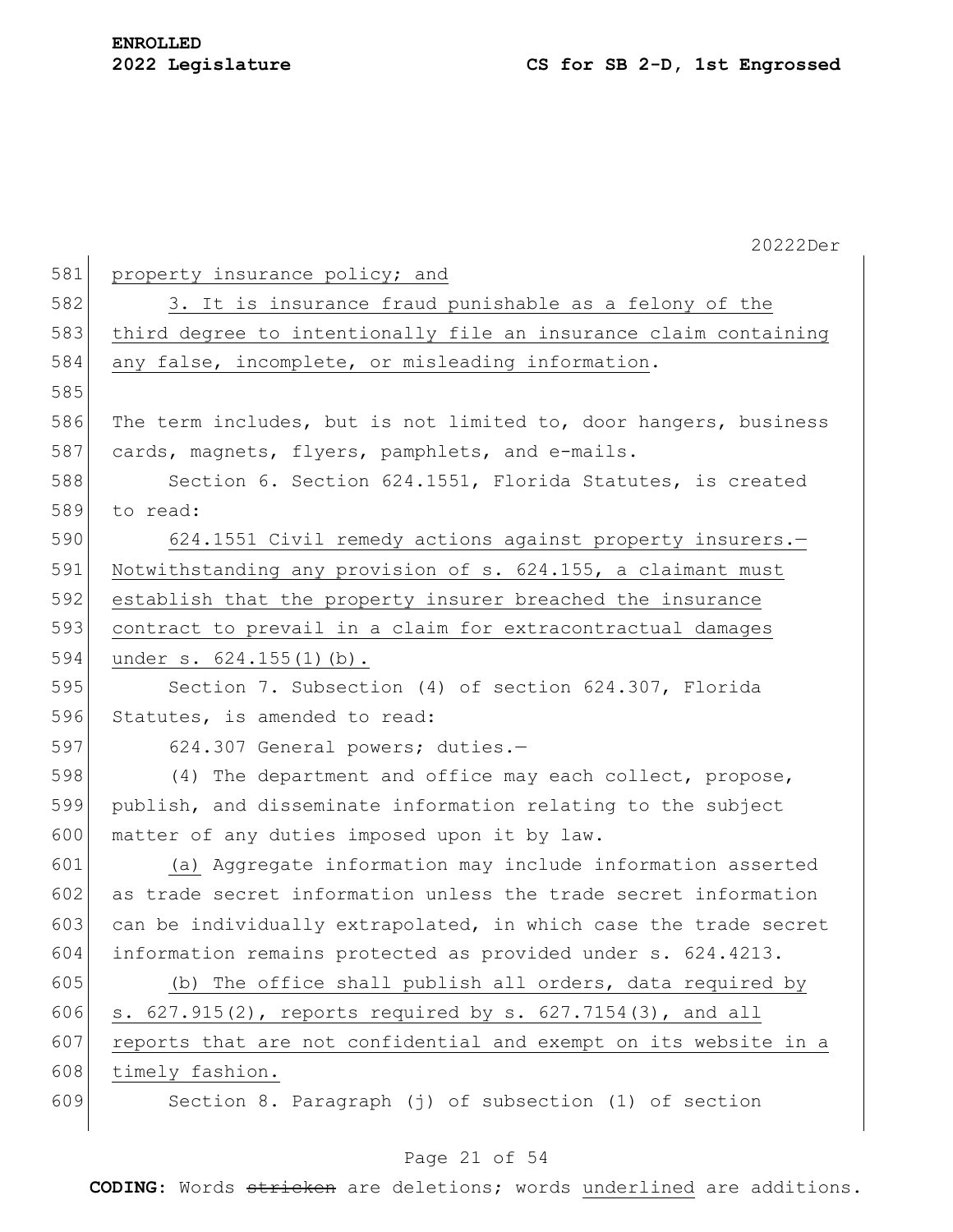|     | 20222Der                                                            |
|-----|---------------------------------------------------------------------|
| 610 | 624.313, Florida Statutes, is amended to read:                      |
| 611 | 624.313 Publications.-                                              |
| 612 | (1) As early as reasonably possible, the office shall               |
| 613 | annually have printed and made available a statistical report       |
| 614 | which must include all of the following information on either a     |
| 615 | calendar year or fiscal year basis:                                 |
| 616 | (j) An analysis of such lines or kinds of insurance for             |
| 617 | which the office determines that an availability problem exists     |
| 618 | in this state, and an analysis of the availability of               |
| 619 | reinsurance to domestic insurers selling homeowners' and            |
| 620 | condominium unit owners' insurance in this state.                   |
| 621 | Section 9. Paragraph (c) of subsection (1) and paragraph            |
| 622 | (n) of subsection (2) of section $624.315$ , Florida Statutes, are  |
| 623 | amended to read:                                                    |
| 624 | 624.315 Department; annual report.-                                 |
| 625 | (1) As early as reasonably possible, the office, with such          |
| 626 | assistance from the department as requested, shall annually         |
| 627 | prepare a report to the Speaker and Minority Leader of the House    |
| 628 | of Representatives, the President and Minority Leader of the        |
| 629 | Senate, the chairs of the legislative committees with               |
| 630 | jurisdiction over matters of insurance, and the Governor            |
| 631 | showing, with respect to the preceding calendar year:               |
| 632 | (c) Names of insurers against which delinquency or similar          |
| 633 | proceedings were instituted. $\tau$ For property insurers for which |
| 634 | the delinquency or similar proceedings were instituted, the         |
| 635 | annual report must also include the date that each insurer was      |
| 636 | deemed impaired of capital or surplus, as the terms impairment      |
| 637 | of capital and impairment of surplus are defined in s. 631.011,     |
| 638 | or insolvent, as the term insolvency is defined in s. 631.011;      |
|     |                                                                     |

# Page 22 of 54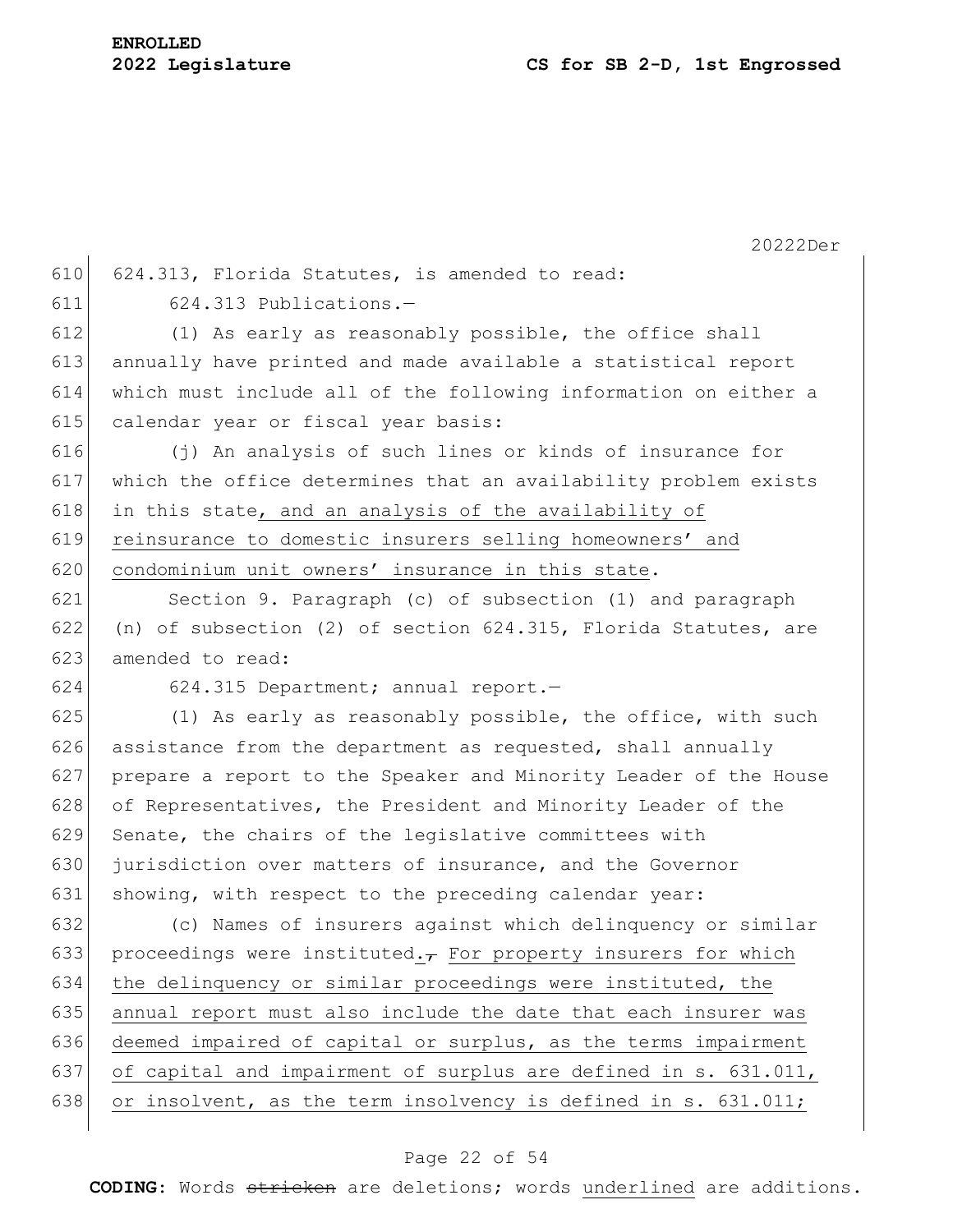20222Der and a concise statement of the circumstances that led to each insurer's delinquency; a summary of the actions taken by the 641 insurer and the office to avoid delinquency; and the results or 642 status of each such proceeding. (2) The office shall maintain the following information and make such information available upon request: (n) Trends; emerging trends as exemplified by the 646 percentage change in frequency and severity of both paid and incurred claims, and pure premium (Florida and countrywide). 648 Reports relating to the health of the homeowners' and condominium unit owners' insurance market must include the 650 percentage of policies written by voluntary carriers, the percentage of policies written by the Citizens Property Insurance Corporation, and any trends related to the relative 653 shares of the voluntary and residual markets. Section 10. Subsection (10) of section 624.424, Florida Statutes, is amended to read: 624.424 Annual statement and other information.— (10)(a) Each insurer or insurer group doing business in 658 this state shall file on a quarterly basis in conjunction with financial reports required by paragraph (1)(a) a supplemental 660 report on an individual and group basis on a form prescribed by the commission with information on personal lines and commercial lines residential property insurance policies in this state. The supplemental report shall include separate information for personal lines property policies and for commercial lines property policies and totals for each item specified, including premiums written for each of the property lines of business as described in ss. 215.555(2)(c) and 627.351(6)(a). The report

#### Page 23 of 54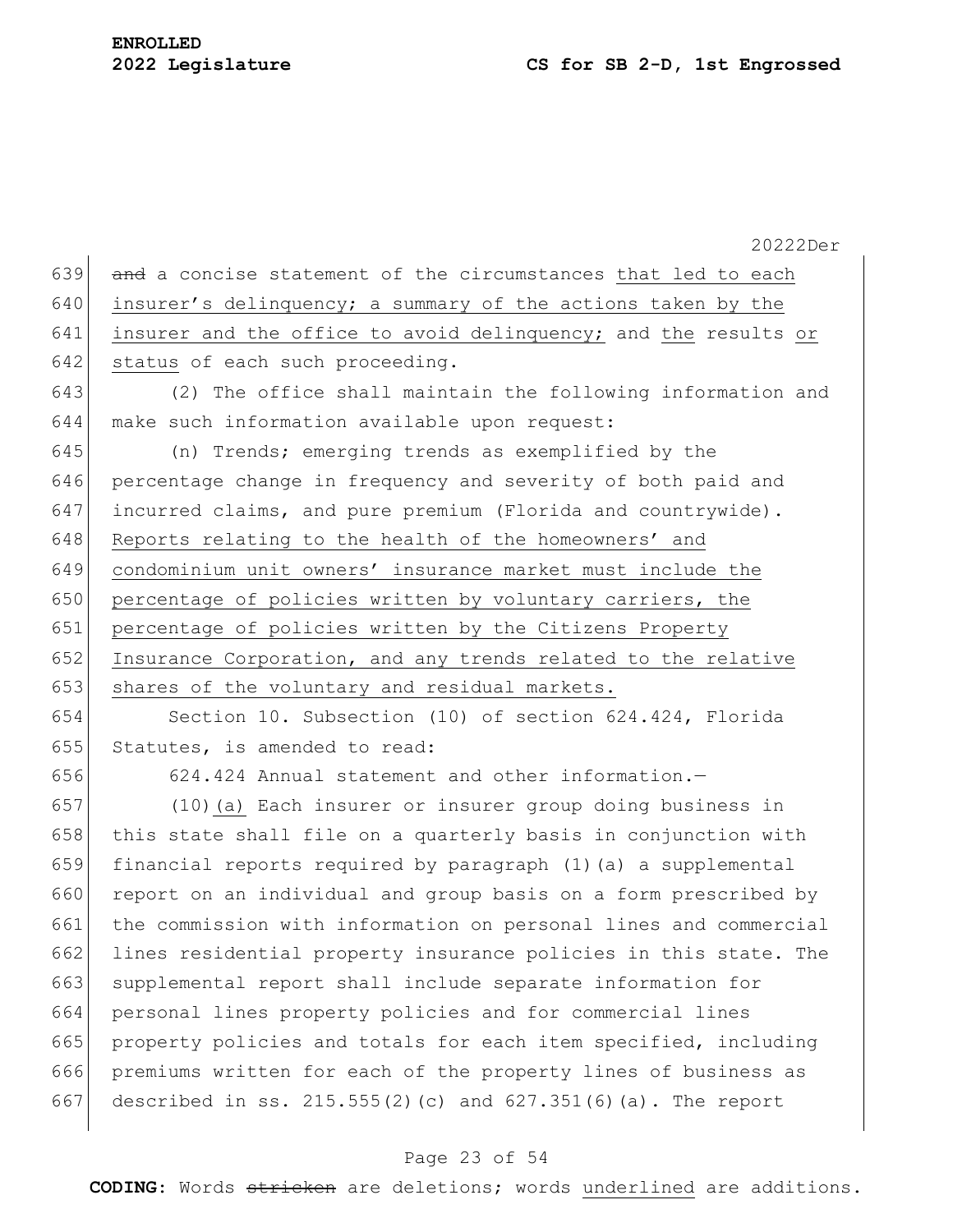|     | 20222Der                                                         |
|-----|------------------------------------------------------------------|
| 668 | shall include the following information for each county on a     |
| 669 | monthly basis:                                                   |
| 670 | 1. (a) Total number of policies in force at the end of each      |
| 671 | month.                                                           |
| 672 | 2. (b) Total number of policies canceled.                        |
| 673 | 3. (e) Total number of policies nonrenewed.                      |
| 674 | 4. (d) Number of policies canceled due to hurricane risk.        |
| 675 | 5. (e) Number of policies nonrenewed due to hurricane risk.      |
| 676 | 6. (f) Number of new policies written.                           |
| 677 | 7. (g) Total dollar value of structure exposure under            |
| 678 | policies that include wind coverage.                             |
| 679 | 8. (h) Number of policies that exclude wind coverage.            |
| 680 | (b) The office shall aggregate on a statewide basis the          |
| 681 | data submitted by each insurer or insurer group under paragraph  |
| 682 | (a) and make such data publicly available by publishing such     |
| 683 | data on the office's website within 1 month after each quarterly |
| 684 | and annual filing. Such information, when aggregated on a        |
| 685 | statewide basis as to an individual insurer or insurer group, is |
| 686 | not a trade secret as defined in s. 688.002(4) or s. 812.081 and |
| 687 | is not subject to the public records exemption for trade secrets |
| 688 | provided in s. 119.0715.                                         |
| 689 | Section 11. Section 626.9373, Florida Statutes, is amended       |
| 690 | to read:                                                         |
| 691 | 626.9373 Attorney fees.-                                         |
| 692 | (1) Upon the rendition of a judgment or decree by any court      |
| 693 | of this state against a surplus lines insurer in favor of any    |
| 694 | named or omnibus insured or the named beneficiary under a policy |
| 695 | or contract executed by the insurer on or after the effective    |
| 696 | date of this act, the trial court or, if the insured or          |
|     |                                                                  |

# Page 24 of 54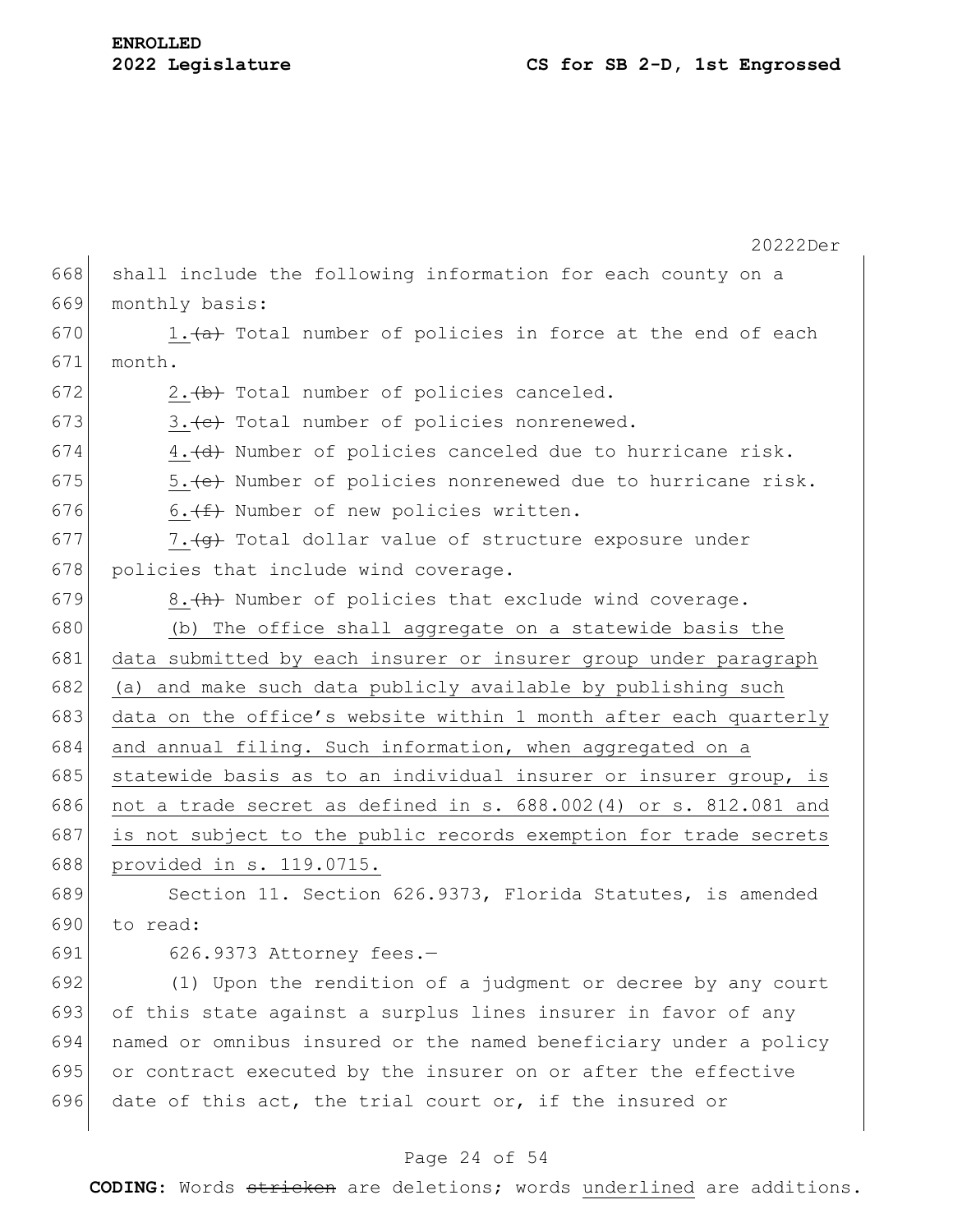20222Der 697 beneficiary prevails on appeal, the appellate court, shall 698 adjudge or decree against the insurer in favor of the insured or 699 beneficiary a reasonable sum as fees or compensation for the 700 insured's or beneficiary's attorney prosecuting the lawsuit for 701 which recovery is awarded. In a suit arising under a residential 702 or commercial property insurance policy not brought by an 703 assignee, the amount of reasonable attorney fees shall be 704 awarded only as provided in s. 57.105 or s.  $627.70152$ , as 705 applicable. 706 (2) If awarded, attorney fees or compensation shall be 707 included in the judgment or decree rendered in the case. 708 (3) In a suit arising under a residential or commercial 709 property insurance policy, the right to attorney fees under this 710 section may not be transferred to, assigned to, or acquired in 711 any other manner by anyone other than a named or omnibus insured 712 or a named beneficiary. 713 Section 12. Section 627.428, Florida Statutes, is amended 714 to read: 715 627.428 Attorney fees.-716 (1) Upon the rendition of a judgment or decree by any of 717 the courts of this state against an insurer and in favor of any 718 named or omnibus insured or the named beneficiary under a policy 719 or contract executed by the insurer, the trial court or, in the 720 event of an appeal in which the insured or beneficiary prevails, 721 the appellate court shall adjudge or decree against the insurer 722 and in favor of the insured or beneficiary a reasonable sum as 723 fees or compensation for the insured's or beneficiary's attorney 724 prosecuting the suit in which the recovery is had. In a suit 725 arising under a residential or commercial property insurance

### Page 25 of 54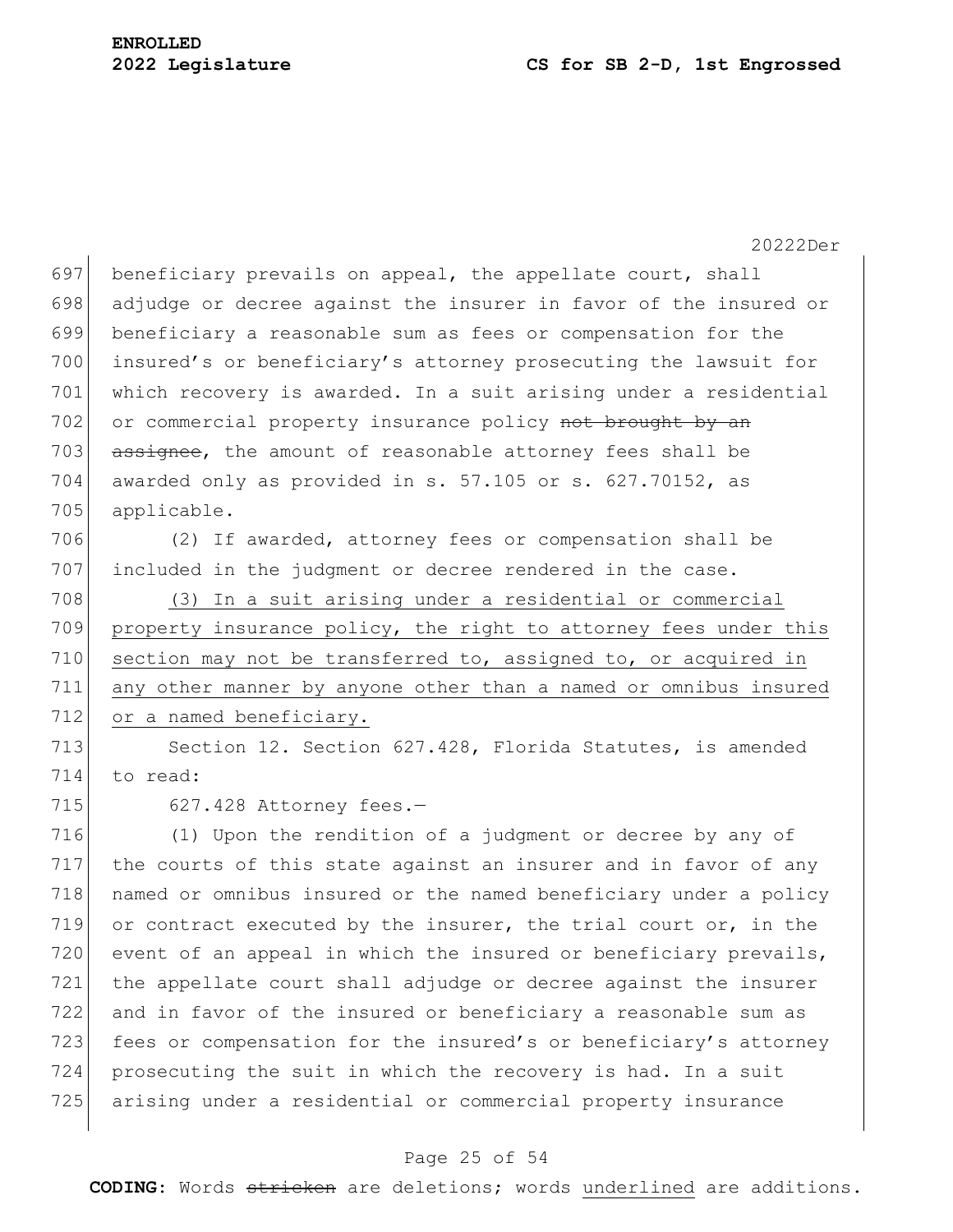20222Der 726 policy not brought by an assignee, the amount of reasonable 727 attorney fees shall be awarded only as provided in s. 57.105 or 728 s. 627.70152, as applicable. 729 (2) As to suits based on claims arising under life 730 insurance policies or annuity contracts, no such attorney fees 731 shall be allowed if such suit was commenced prior to expiration 732 of 60 days after proof of the claim was duly filed with the 733 insurer. 734 (3) When so awarded, compensation or fees of the attorney 735 shall be included in the judgment or decree rendered in the 736 case. 737 (4) In a suit arising under a residential or commercial 738 property insurance policy, the right to attorney fees under this 739 section may not be transferred to, assigned to, or acquired in 740 any other manner by anyone other than a named or omnibus insured 741 or a named beneficiary. 742 Section 13. Paragraph (d) of subsection (4) of section 743 627.701, Florida Statutes, is amended, paragraph (c) of 744 subsection (2), paragraph (e) of subsection  $(4)$ , and subsection 745 (10) are added to that section, and subsection (7) of that 746 section is republished, to read: 747 627.701 Liability of insureds; coinsurance; deductibles.-748 (2) Unless the office determines that the deductible 749 provision is clear and unambiguous, a property insurer may not 750 issue an insurance policy or contract covering real property in 751 this state which contains a deductible provision that: 752 (c) Applies solely to a roof loss as provided in subsection 753 (10). 754 (4)

### Page 26 of 54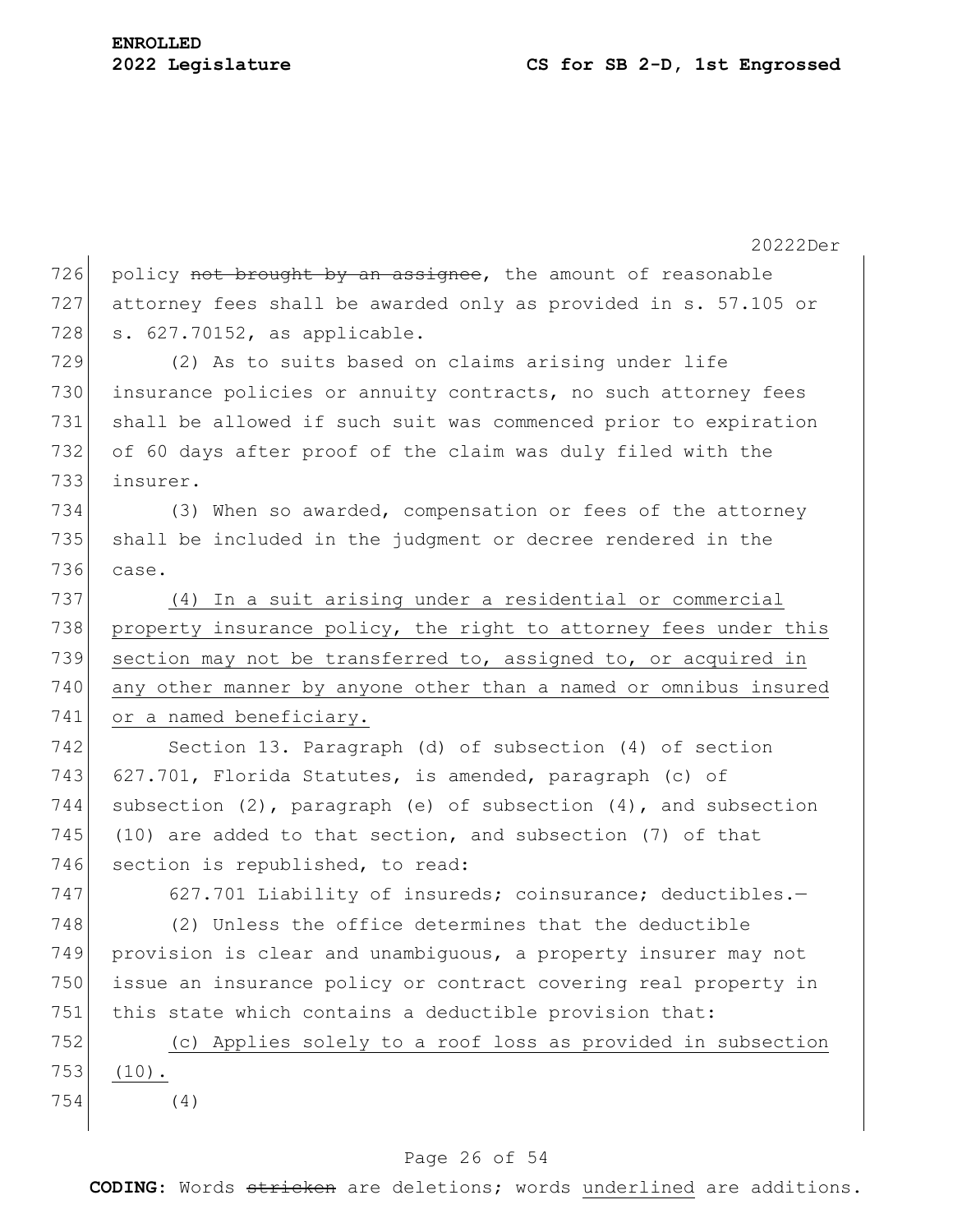# **ENROLLED**

#### **2022 Legislature CS for SB 2-D, 1st Engrossed**

20222Der

 (d)1. A personal lines residential property insurance policy covering a risk valued at less than \$500,000 may not have a hurricane deductible in excess of 10 percent of the policy dwelling limits, unless the following conditions are met:

759 a. The policyholder must personally write or type and 760 provide to the insurer the following statement in his or her own 761 handwriting and sign his or her name, which must also be signed 762 by every other named insured on the policy, and dated: "I do not 763 want the insurance on my home to pay for the first (specify 764 dollar value) of damage from hurricanes. I will pay those costs. 765 My insurance will not."

766 b. If the structure insured by the policy is subject to a 767 mortgage or lien, the policyholder must provide the insurer with 768 a written statement from the mortgageholder or lienholder 769 indicating that the mortgageholder or lienholder approves the 770 policyholder electing to have the specified deductible.

771 2. A deductible subject to the requirements of this 772 paragraph applies for the term of the policy and for each 773 renewal thereafter. Changes to the deductible percentage may be 774 implemented only as of the date of renewal.

775 3. An insurer shall keep the original copy of the signed 776 statement required by this paragraph, electronically or 777 otherwise, and provide a copy to the policyholder providing the 778 signed statement. A signed statement meeting the requirements of 779 this paragraph creates a presumption that there was an informed, 780 knowing election of coverage.

781 4. The commission shall adopt rules providing appropriate 782 alternative methods for providing the statements required by 783 this section for policyholders who have a handicapping or

### Page 27 of 54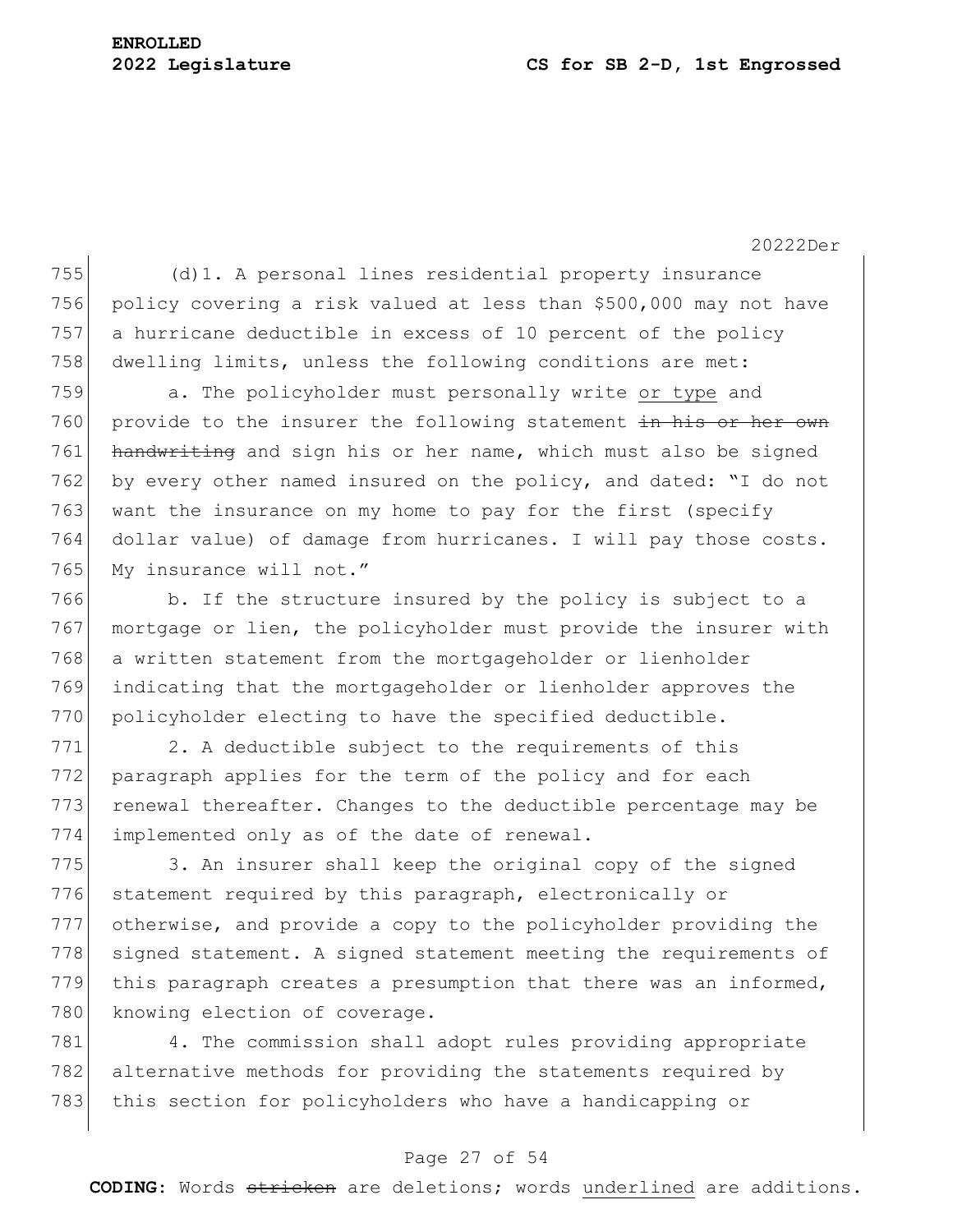784 disabling condition that prevents them from providing a 785 handwritten statement.

786 (e)1. A personal lines residential property insurance 787 policy that contains a separate roof deductible must include, on 788 the page immediately behind the declarations page, with no other 789 policy language on the page, in boldfaced type no smaller than 790 18 point, the following statement: "YOU ARE ELECTING TO PURCHASE 791 COVERAGE ON YOUR HOME WHICH CONTAINS A SEPARATE DEDUCTIBLE FOR 792 ROOF LOSSES. BE ADVISED THAT THIS MAY RESULT IN HIGH OUT-OF-793 POCKET EXPENSES TO YOU. PLEASE DISCUSS WITH YOUR INSURANCE 794 AGENT."

795 2. For any personal lines residential property insurance 796 policy containing a separate roof deductible, the insurer shall 797 compute and prominently display on the declarations page of the 798 policy or on the premium renewal notice the actual dollar value 799 of the roof deductible of the policy at issuance and renewal.

800 (7) Prior to issuing a personal lines residential property 801 insurance policy on or after April 1, 1997, or prior to the 802 first renewal of a residential property insurance policy on or 803 after April 1, 1997, the insurer must offer a deductible equal 804 to \$500 applicable to losses from perils other than hurricane. 805 The insurer must provide the policyholder with notice of the 806 availability of the deductible specified in this subsection in a 807 form approved by the office at least once every 3 years. The 808 failure to provide such notice constitutes a violation of this 809 code but does not affect the coverage provided under the policy. 810 An insurer may require a higher deductible only as part of a 811 deductible program lawfully in effect on June 1, 1996, or as 812 part of a similar deductible program.

### Page 28 of 54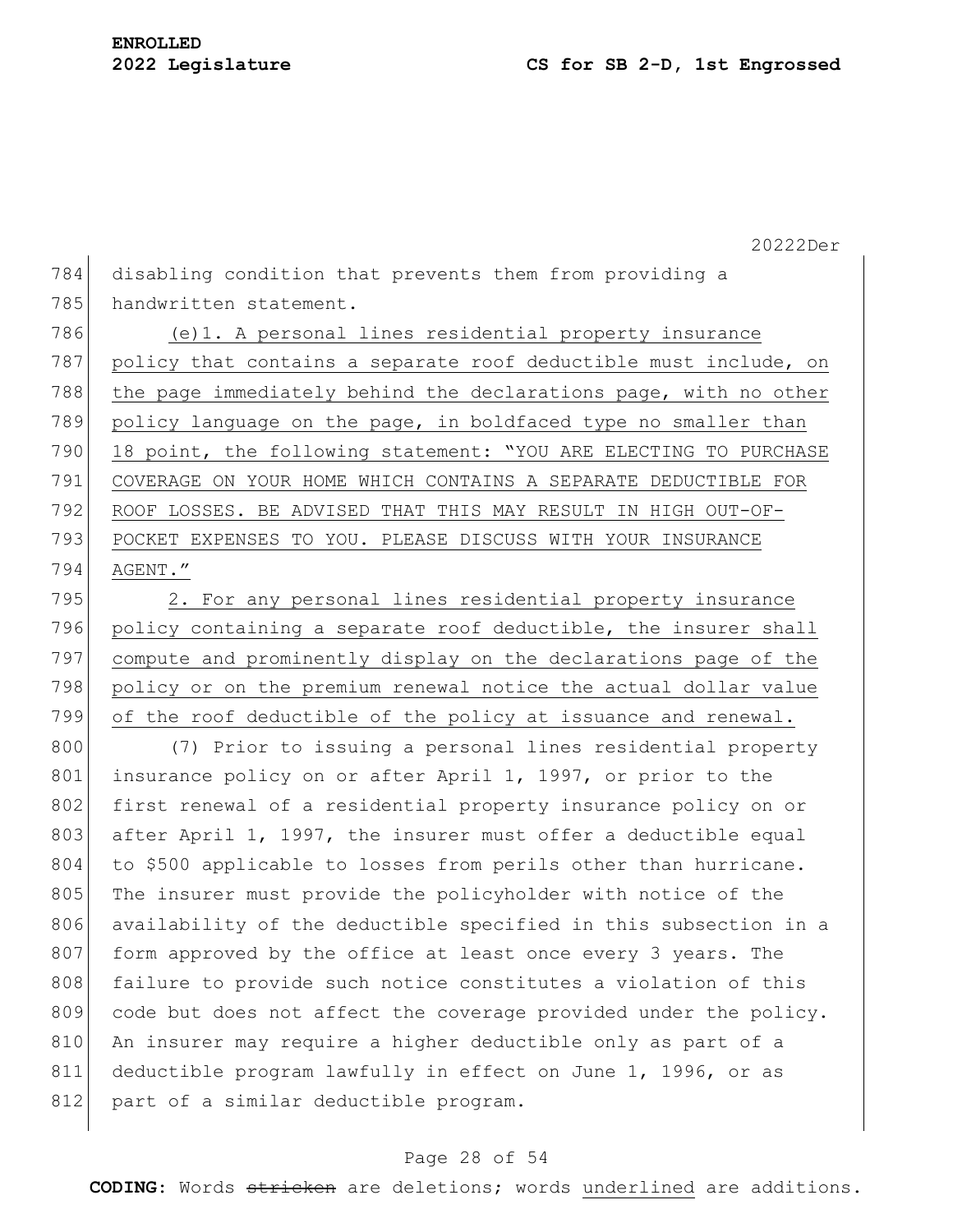|     | 20222Der                                                         |
|-----|------------------------------------------------------------------|
| 813 | (10) (a) Notwithstanding any other provision of law, an          |
| 814 | insurer issuing a personal lines residential property insurance  |
| 815 | policy may include in such policy a separate roof deductible     |
| 816 | that meets all of the following requirements:                    |
| 817 | 1. The insurer has complied with the offer requirements          |
| 818 | under subsection (7) regarding a deductible applicable to losses |
| 819 | from perils other than a hurricane.                              |
| 820 | 2. The roof deductible may not exceed the lesser of 2            |
| 821 | percent of the coverage A limit of the policy or 50 percent of   |
| 822 | the cost to replace the roof.                                    |
| 823 | 3. The premium that a policyholder is charged for the            |
| 824 | policy includes an actuarially sound credit or premium discount  |
| 825 | for the roof deductible.                                         |
| 826 | 4. The roof deductible applies only to a claim adjusted on       |
| 827 | a replacement cost basis.                                        |
| 828 | 5. The roof deductible does not apply to any of the              |
| 829 | following events:                                                |
| 830 | a. A total loss to a primary structure in accordance with        |
| 831 | the valued policy law under s. 627.702 which is caused by a      |
| 832 | covered peril.                                                   |
| 833 | b. A roof loss resulting from a hurricane as defined in s.       |
| 834 | $627.4025(2)(c)$ .                                               |
| 835 | c. A roof loss resulting from a tree fall or other hazard        |
| 836 | that damages the roof and punctures the roof deck.               |
| 837 | d. A roof loss requiring the repair of less than 50 percent      |
| 838 | of the roof.                                                     |
| 839 |                                                                  |
| 840 | If a roof deductible is applied, no other deductible under the   |
| 841 | policy may be applied to the loss.                               |
|     |                                                                  |

# Page 29 of 54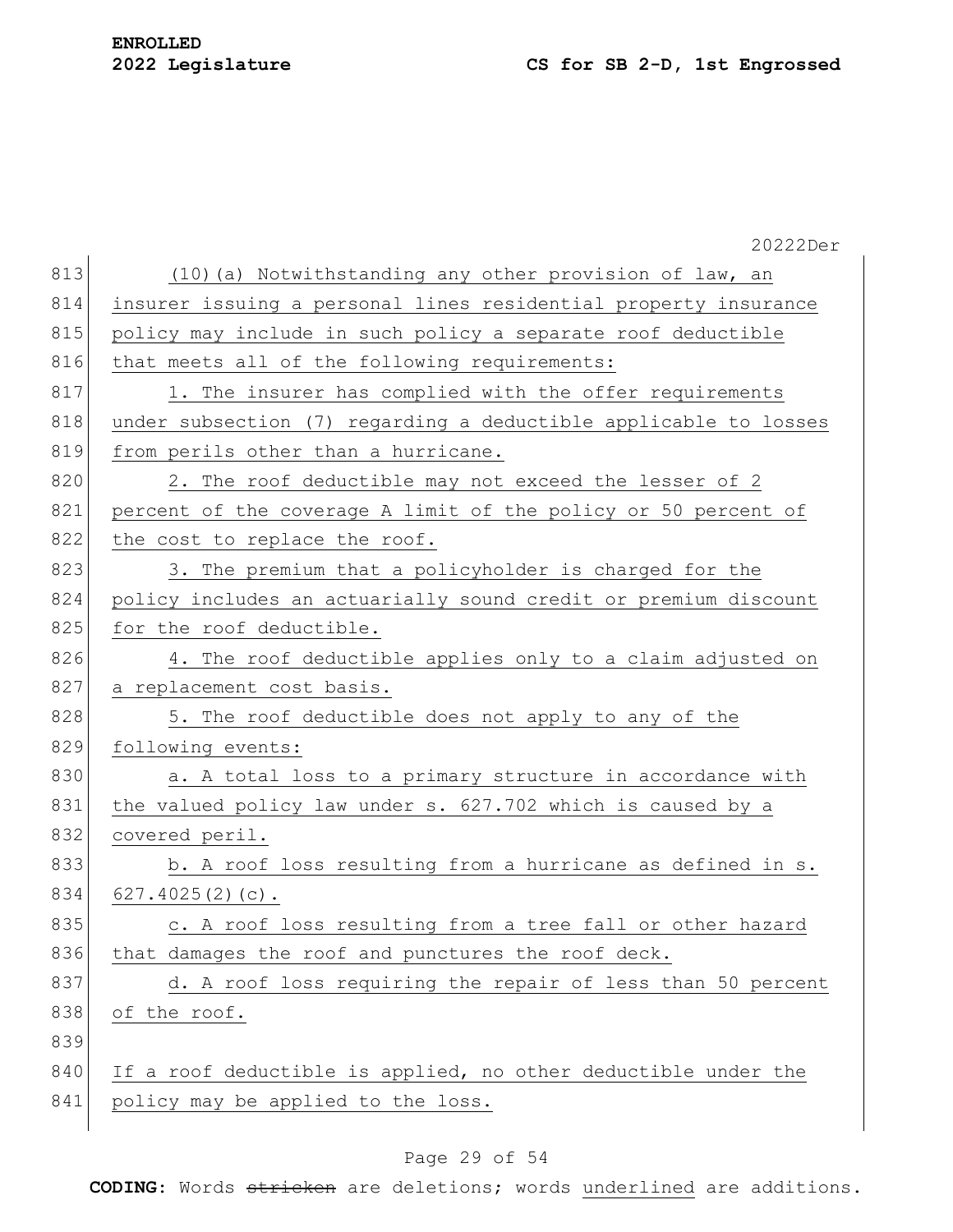# **ENROLLED**

#### **2022 Legislature CS for SB 2-D, 1st Engrossed**

20222Der 842 (b) At the time of initial issuance of a personal lines 843 residential property insurance policy, an insurer may offer the 844 policyholder a separate roof deductible with the ability to opt-845 out and reject the separate roof deductible. To reject a 846 separate roof deductible, the policyholder shall sign a form 847 approved by the office. 848 (c) At the time of renewal, an insurer may add a separate 849 roof deductible to a personal lines residential property 850 insurance policy if the insurer provides a notice of change in 851 policy terms pursuant to s. 627.43141. The insurer must also 852 offer the policyholder the ability to opt-out and reject the 853 separate roof deductible. To reject a separate roof deductible, 854 the policyholder shall sign a form approved by the office. 855 (d) The office shall expedite the review of any filing of 856 insurance forms that only contain a separate roof deductible 857 pursuant to this subsection. The commission may adopt model 858 forms or guidelines that provide options for roof deductible 859 language which may be used for filing by insurers. If an insurer 860 makes a filing pursuant to a model form or quideline issued by 861 the office, the office must review the filing within the initial 862 30-day review period authorized by s.  $627.410(2)$ , and the roof 863 deductible portion of the filing is not subject to the 15-day 864 extension for review under that subsection. 865 Section 14. Present subsection (5) of section 627.7011, 866 Florida Statutes, is redesignated as subsection (6), a new 867 subsection (5) is added to that section, and paragraph (a) of 868 subsection (3) of that section is amended, to read: 869 627.7011 Homeowners' policies; offer of replacement cost 870 coverage and law and ordinance coverage.-

### Page 30 of 54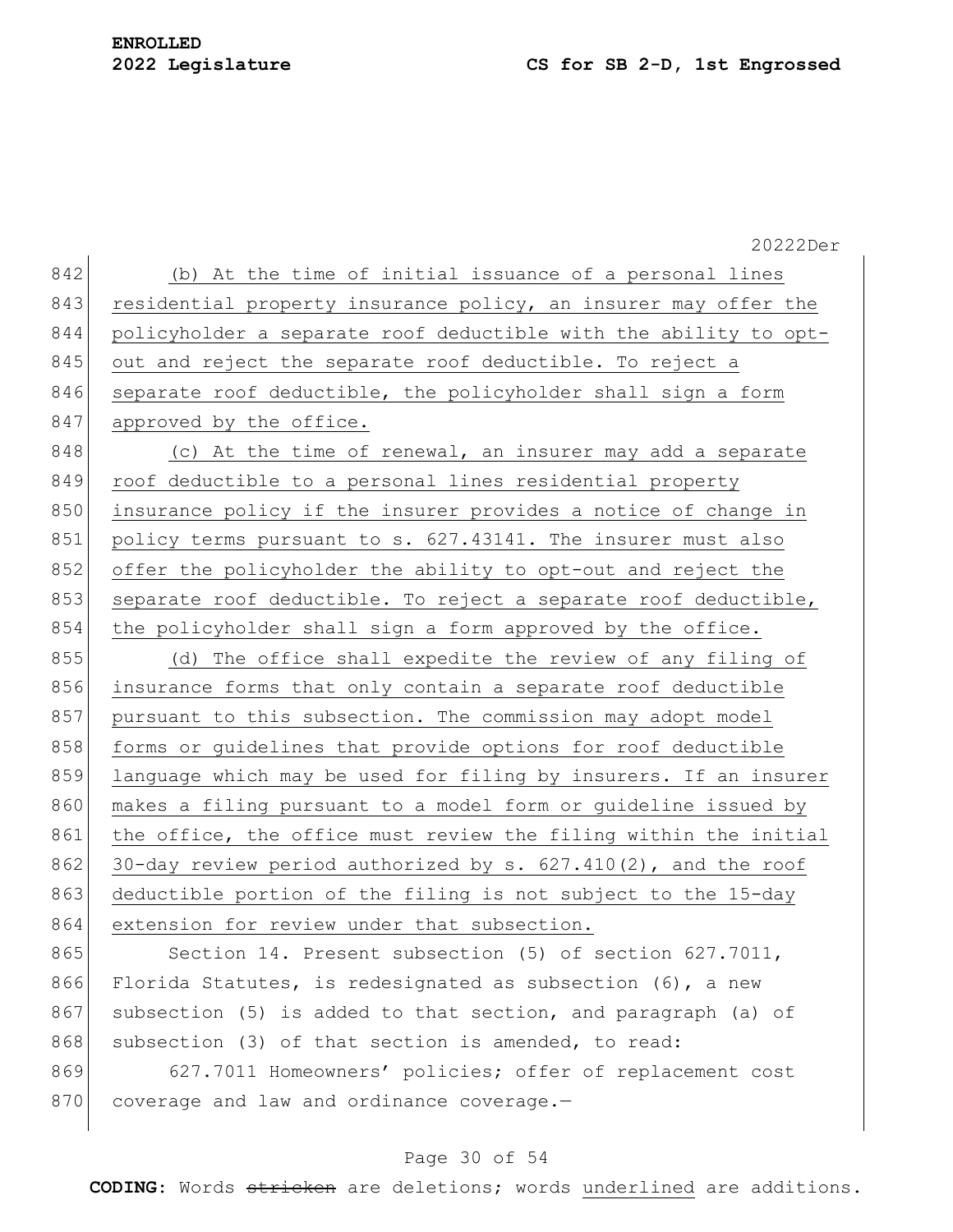# **ENROLLED**

## **2022 Legislature CS for SB 2-D, 1st Engrossed**

|     | 20222Der                                                         |
|-----|------------------------------------------------------------------|
| 871 | (3) In the event of a loss for which a dwelling or personal      |
| 872 | property is insured on the basis of replacement costs:           |
| 873 | (a) For a dwelling, the insurer must initially pay at least      |
| 874 | the actual cash value of the insured loss, less any applicable   |
| 875 | deductible. The insurer shall pay any remaining amounts          |
| 876 | necessary to perform such repairs as work is performed and       |
| 877 | expenses are incurred. However, if a roof deductible under s.    |
| 878 | 627.701(10) is applied to the insured loss, the insurer may      |
| 879 | limit the claim payment as to the roof to the actual cash value  |
| 880 | of the loss to the roof until the insurer receives reasonable    |
| 881 | proof of payment by the policyholder of the roof deductible.     |
| 882 | Reasonable proof of payment includes a canceled check, money     |
| 883 | order receipt, credit card statement, or copy of an executed     |
| 884 | installment plan contract or other financing arrangement that    |
| 885 | requires full payment of the deductible over time. If a total    |
| 886 | loss of a dwelling occurs, the insurer must shall pay the        |
| 887 | replacement cost coverage without reservation or holdback of any |
| 888 | depreciation in value, pursuant to s. 627.702.                   |
| 889 | $(5)$ (a) As used in this subsection, the term "authorized       |
| 890 | inspector" means an inspector who is approved by the insurer and |
| 891 | who is:                                                          |
| 892 | 1. A home inspector licensed under s. 468.8314;                  |
| 893 | 2. A building code inspector certified under s. 468.607;         |
| 894 | 3. A general, building, or residential contractor licensed       |
| 895 | under s. 489.111;                                                |
| 896 | 4. A professional engineer licensed under s. 471.015;            |
| 897 | 5. A professional architect licensed under s. 481.213; or        |
| 898 | 6. Any other individual or entity recognized by the insurer      |
| 899 | as possessing the necessary qualifications to properly complete  |

# Page 31 of 54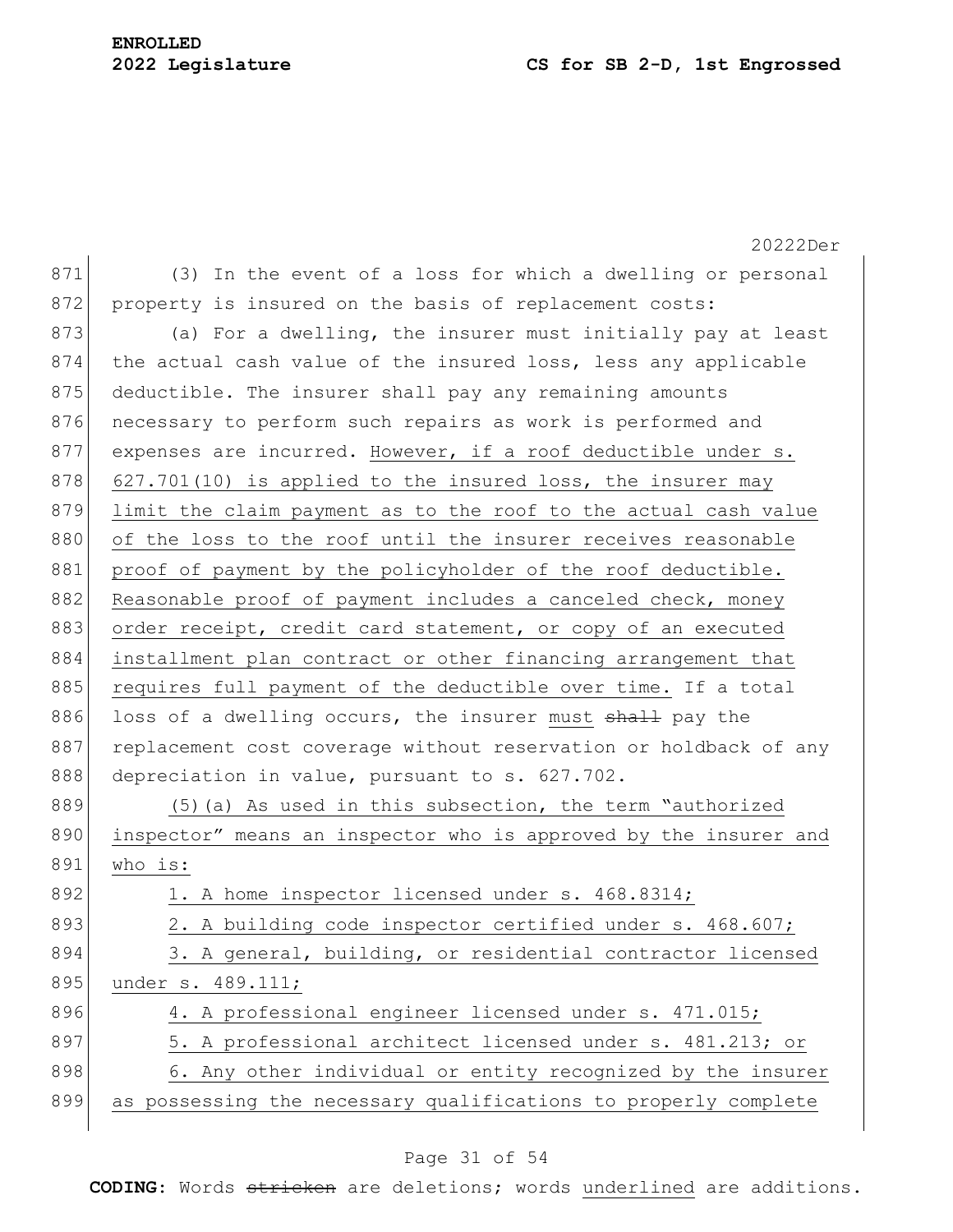|     | 20222Der                                                         |
|-----|------------------------------------------------------------------|
| 900 | a general inspection of a residential structure insured with a   |
| 901 | homeowner's insurance policy.                                    |
| 902 | (b) An insurer may not refuse to issue or refuse to renew a      |
| 903 | homeowner's policy insuring a residential structure with a roof  |
| 904 | that is less than 15 years old solely because of the age of the  |
| 905 | roof.                                                            |
| 906 | (c) For a roof that is at least 15 years old, an insurer         |
| 907 | must allow a homeowner to have a roof inspection performed by an |
| 908 | authorized inspector at the homeowner's expense before requiring |
| 909 | the replacement of the roof of a residential structure as a      |
| 910 | condition of issuing or renewing a homeowner's insurance policy. |
| 911 | The insurer may not refuse to issue or refuse to renew a         |
| 912 | homeowner's insurance policy solely because of roof age if an    |
| 913 | inspection of the roof of the residential structure performed by |
| 914 | an authorized inspector indicates that the roof has 5 years or   |
| 915 | more of useful life remaining.                                   |
| 916 | (d) For purposes of this subsection, a roof's age shall be       |
| 917 | calculated using the last date on which 100 percent of the       |
| 918 | roof's surface area was built or replaced in accordance with the |
| 919 | building code in effect at that time or the initial date of a    |
| 920 | partial roof replacement when subsequent partial roof builds or  |
| 921 | replacements were completed that resulted in 100 percent of the  |
| 922 | roof's surface area being built or replaced.                     |
| 923 | (e) This subsection applies to homeowners' insurance             |
| 924 | policies issued or renewed on or after July 1, 2022.             |
| 925 | Section 15. Effective January 1, 2023, subsection (3) and        |
| 926 | paragraph (a) of subsection (7) of section 627.70131, Florida    |
| 927 | Statutes, are amended to read:                                   |
| 928 | 627.70131 Insurer's duty to acknowledge communications           |
|     |                                                                  |

# Page 32 of 54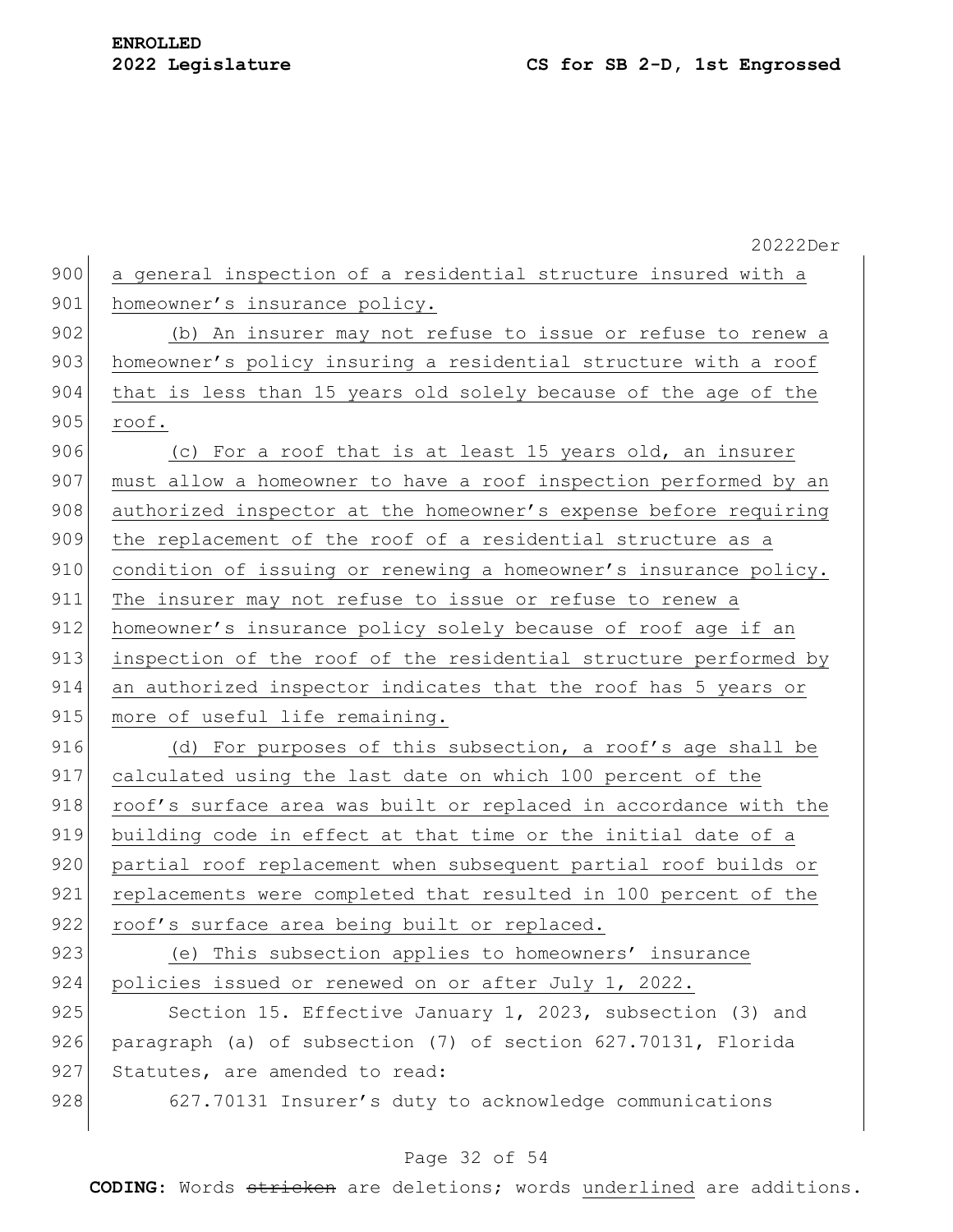929 regarding claims; investigation.-

930 (3)(a) Unless otherwise provided by the policy of insurance 931 or by law, within 14 days after an insurer receives proof of 932 loss statements, the insurer shall begin such investigation as 933 is reasonably necessary unless the failure to begin such 934 investigation is caused by factors beyond the control of the 935 insurer which reasonably prevent the commencement of such 936 investigation.

937 (b) If such investigation involves a physical inspection of 938 the property, the licensed adjuster assigned by the insurer must 939 provide the policyholder with a printed or electronic document 940 containing his or her name and state adjuster license number. 941 For claims other than those subject to a hurricane deductible, 942 an insurer must conduct any such physical inspection within 45 943 days after its receipt of the proof of loss statements.

944 (c) Any subsequent communication with the policyholder 945 regarding the claim must also include the name and license 946 number of the adjuster communicating about the claim. 947 Communication of the adjuster's name and license number may be 948 included with other information provided to the policyholder.

949 (d) Within 7 days after the insurer's assignment of an 950 adjuster to the claim, the insurer must notify the policyholder 951 that he or she may request a copy of any detailed estimate of 952 the amount of the loss generated by an insurer's adjuster. After 953 receiving such a request from the policyholder, the insurer must 954 send any such detailed estimate to the policyholder within the 955 later of 7 days after the insurer received the request or 7 days 956 after the detailed estimate of the amount of the loss is 957 completed. This paragraph does not require that an insurer

### Page 33 of 54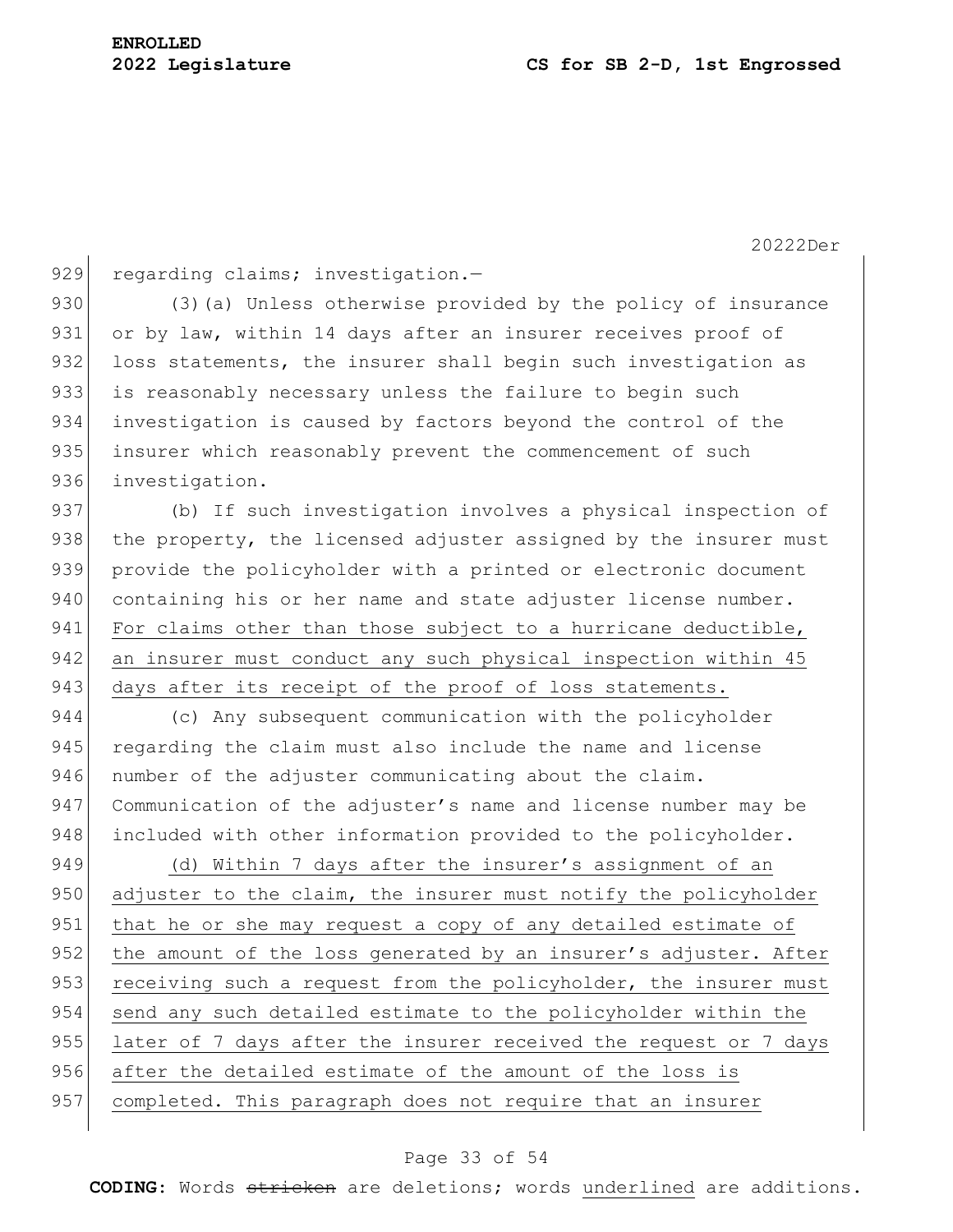| 958 create a detailed estimate of the amount of the loss if such |
|------------------------------------------------------------------|
| 959 estimate is not reasonably necessary as part of the claim    |
| 960 investigation.                                               |

961 (7) (a) Within 90 days after an insurer receives notice of 962 an initial, reopened, or supplemental property insurance claim 963 from a policyholder, the insurer shall pay or deny such claim or 964 a portion of the claim unless the failure to pay is caused by 965 factors beyond the control of the insurer which reasonably 966 prevent such payment. The insurer shall provide a reasonable 967 explanation in writing to the policyholder of the basis in the 968 insurance policy, in relation to the facts or applicable law, 969 for the payment, denial, or partial denial of a claim. If the 970 insurer's claim payment is less than specified in any insurer's 971 detailed estimate of the amount of the loss, the insurer must 972 provide a reasonable explanation in writing of the difference to 973 the policyholder. Any payment of an initial or supplemental 974 claim or portion of such claim made 90 days after the insurer 975 receives notice of the claim, or made more than 15 days after 976 there are no longer factors beyond the control of the insurer 977 which reasonably prevented such payment, whichever is later, 978 bears interest at the rate set forth in s. 55.03. Interest 979 begins to accrue from the date the insurer receives notice of 980 the claim. The provisions of this subsection may not be waived, 981 voided, or nullified by the terms of the insurance policy. If 982 there is a right to prejudgment interest, the insured must shall 983 select whether to receive prejudgment interest or interest under 984 this subsection. Interest is payable when the claim or portion 985 of the claim is paid. Failure to comply with this subsection 986 constitutes a violation of this code. However, failure to comply

#### Page 34 of 54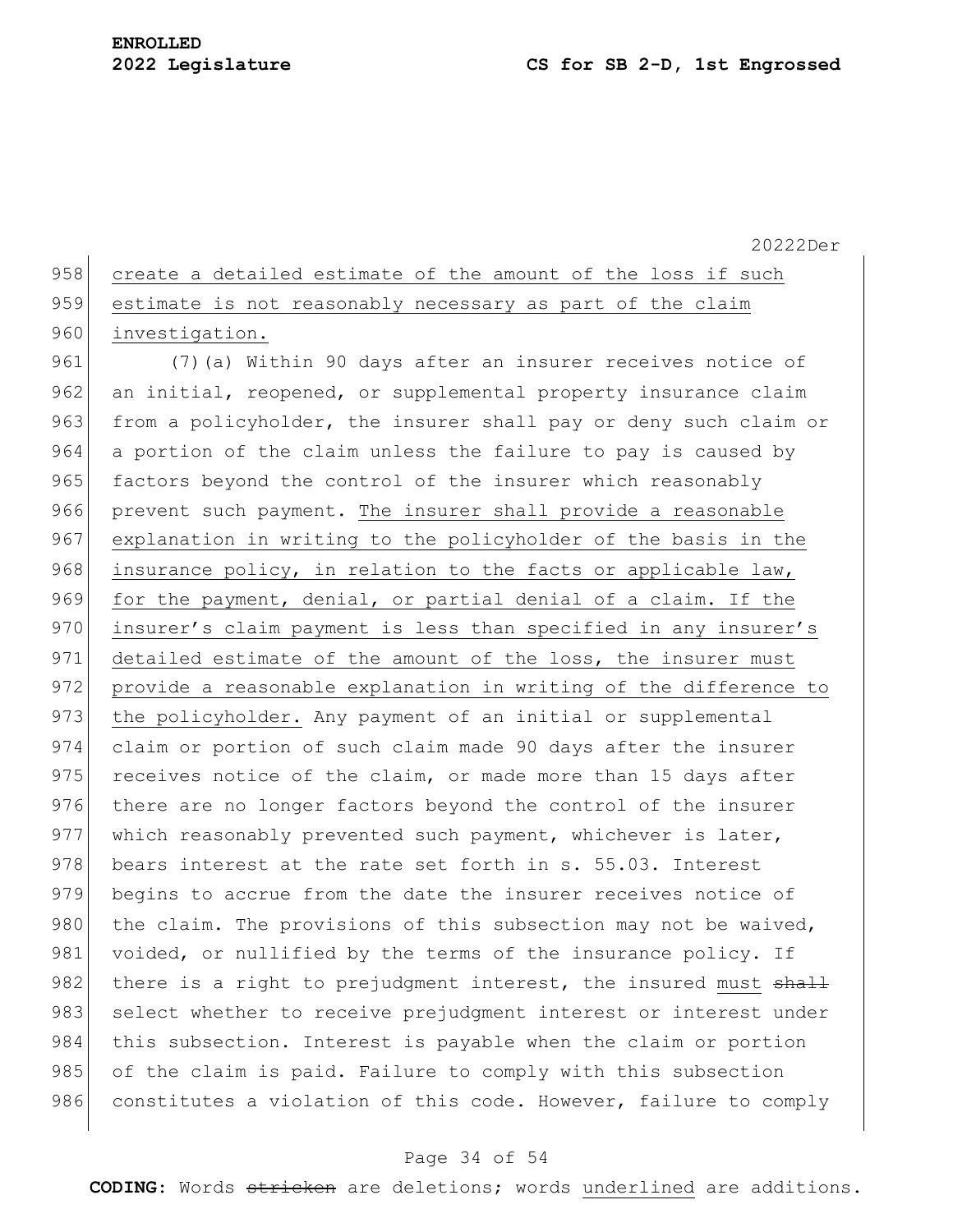20222Der 987 with this subsection does not form the sole basis for a private 988 cause of action. 989 Section 16. Paragraph (d) of subsection (2) and subsection 990 (8) of section 627.70152, Florida Statutes, are amended to read: 991 627.70152 Suits arising under a property insurance policy. 992 (2) DEFINITIONS. —As used in this section, the term: 993 (d) "Presuit settlement demand" means the demand made by 994 the claimant in the written notice of intent to initiate 995 litigation as required by paragraph (3)(a)  $\left(3\right)$  (e). The demand 996 must include the amount of reasonable and necessary attorney 997 fees and costs incurred by the claimant, to be calculated by 998 multiplying the number of hours actually worked on the claim by 999 the claimant's attorney as of the date of the notice by a 1000 reasonable hourly rate. 1001 (8) ATTORNEY FEES.-1002 (a) In a suit arising under a residential or commercial 1003 property insurance policy not brought by an assignee, the amount 1004 of reasonable attorney fees and costs under s. 626.9373(1) or s. 1005 627.428(1) shall be calculated and awarded as follows: 1006 1. If the difference between the amount obtained by the 1007 claimant and the presuit settlement offer, excluding reasonable 1008 attorney fees and costs, is less than 20 percent of the disputed 1009 amount, each party pays its own attorney fees and costs and a 1010 claimant may not be awarded attorney fees under s. 626.9373(1) 1011 or s. 627.428(1). 1012 2. If the difference between the amount obtained by the 1013 claimant and the presuit settlement offer, excluding reasonable 1014 attorney fees and costs, is at least 20 percent but less than 50

#### Page 35 of 54

1015 percent of the disputed amount, the insurer pays the claimant's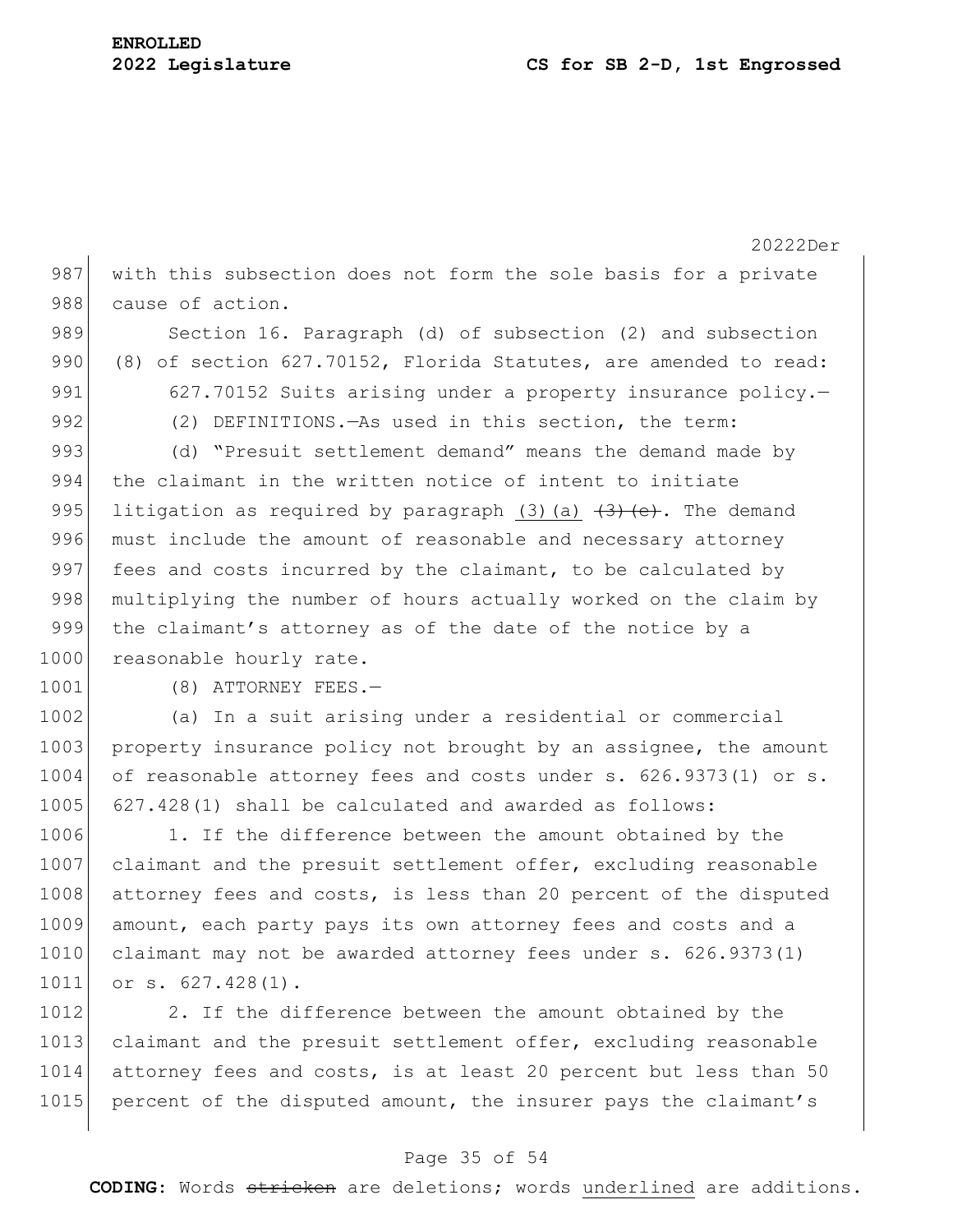1016 attorney fees and costs under s. 626.9373(1) or s. 627.428(1) 1017 equal to the percentage of the disputed amount obtained times 1018 | the total attorney fees and costs.

1019 3. If the difference between the amount obtained by the 1020 claimant and the presuit settlement offer, excluding reasonable 1021 attorney fees and costs, is at least 50 percent of the disputed 1022 amount, the insurer pays the claimant's full attorney fees and 1023 costs under s. 626.9373(1) or s. 627.428(1).

1024 (b) In a suit arising under a residential or commercial 1025 property insurance policy not brought by an assignee, if a court 1026 dismisses a claimant's suit pursuant to subsection (5), the 1027 court may not award to the claimant any incurred attorney fees 1028 for services rendered before the dismissal of the suit. When a 1029 claimant's suit is dismissed pursuant to subsection (5), the 1030 court may award to the insurer reasonable attorney fees and 1031 costs associated with securing the dismissal.

1032 (c) In awarding attorney fees under this subsection, a 1033 strong presumption is created that a lodestar fee is sufficient 1034 and reasonable. Such presumption may be rebutted only in a rare 1035 and exceptional circumstance with evidence that competent 1036 counsel could not be retained in a reasonable manner.

1037 Section 17. Section 627.7142, Florida Statutes, is amended 1038 to read:

1039 627.7142 Homeowner Claims Bill of Rights.—An insurer 1040 issuing a personal lines residential property insurance policy 1041 in this state must provide a Homeowner Claims Bill of Rights to 1042 a policyholder within 14 days after receiving an initial 1043 communication with respect to a claim. The purpose of the bill 1044 of rights is to summarize, in simple, nontechnical terms,

#### Page 36 of 54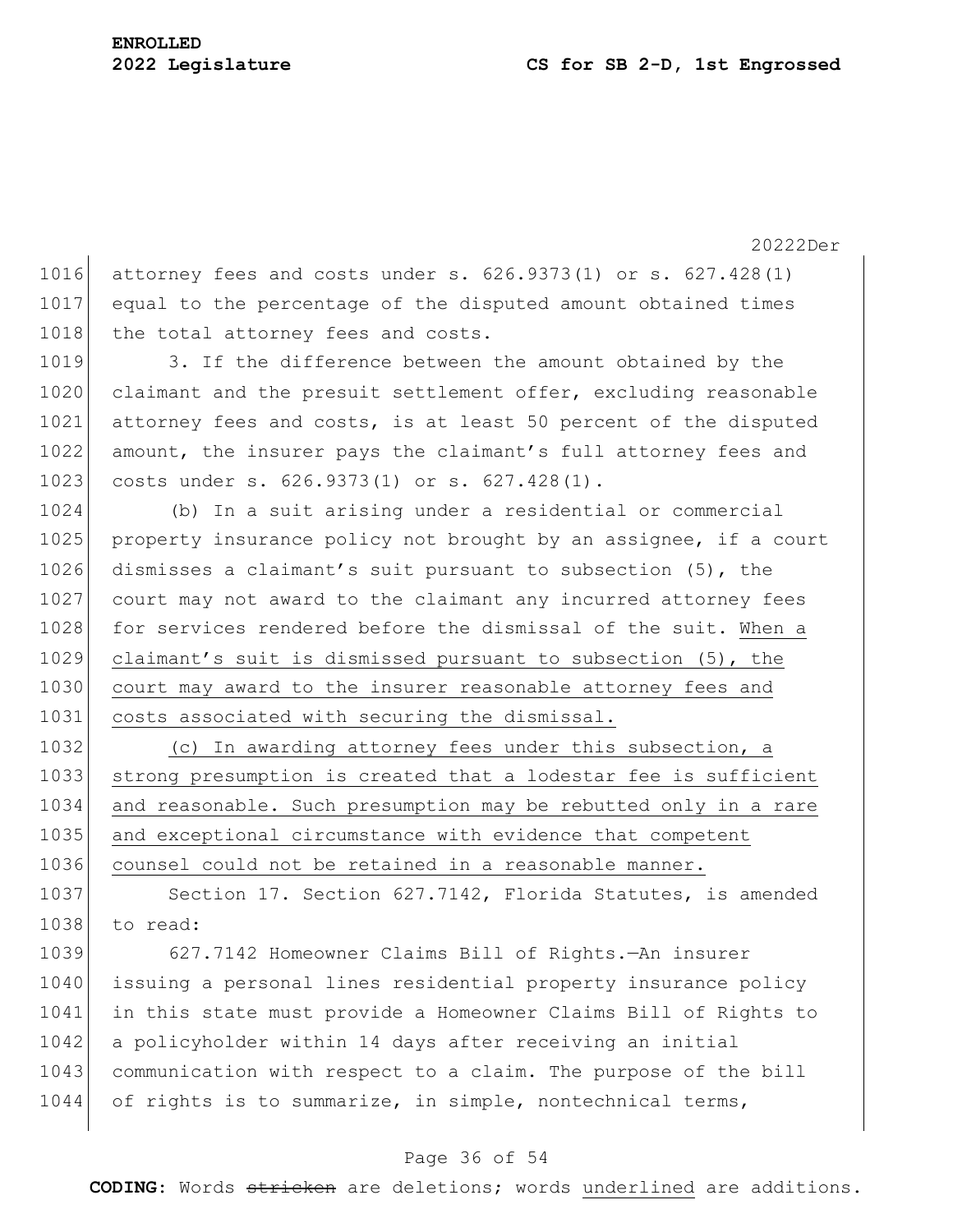20222Der

1045 existing Florida law regarding the rights of a personal lines 1046 residential property insurance policyholder who files a claim of 1047 loss. The Homeowner Claims Bill of Rights is specific to the 1048 claims process and does not represent all of a policyholder's 1049 rights under Florida law regarding the insurance policy. The 1050 Homeowner Claims Bill of Rights does not create a civil cause of 1051 action by any individual policyholder or class of policyholders 1052 against an insurer or insurers. The failure of an insurer to 1053 properly deliver the Homeowner Claims Bill of Rights is subject 1054 to administrative enforcement by the office but is not 1055 admissible as evidence in a civil action against an insurer. The 1056 Homeowner Claims Bill of Rights does not enlarge, modify, or 1057 contravene statutory requirements, including, but not limited 1058 to, ss. 626.854, 626.9541, 627.70131, 627.7015, and 627.7074, 1059 and does not prohibit an insurer from exercising its right to 1060 repair damaged property in compliance with the terms of an 1061 applicable policy or ss. 627.7011(6)(e)  $627.7011(5)$  (e) and 1062 627.702(7). The Homeowner Claims Bill of Rights must state: 1063

#### 1064 HOMEOWNER CLAIMS

1065 BILL OF RIGHTS

1066 This Bill of Rights is specific to the claims process 1067 and does not represent all of your rights under 1068 Florida law regarding your policy. There are also 1069 exceptions to the stated timelines when conditions are 1070 beyond your insurance company's control. This document 1071 does not create a civil cause of action by an 1072 individual policyholder, or a class of policyholders, 1073 against an insurer or insurers and does not prohibit

#### Page 37 of 54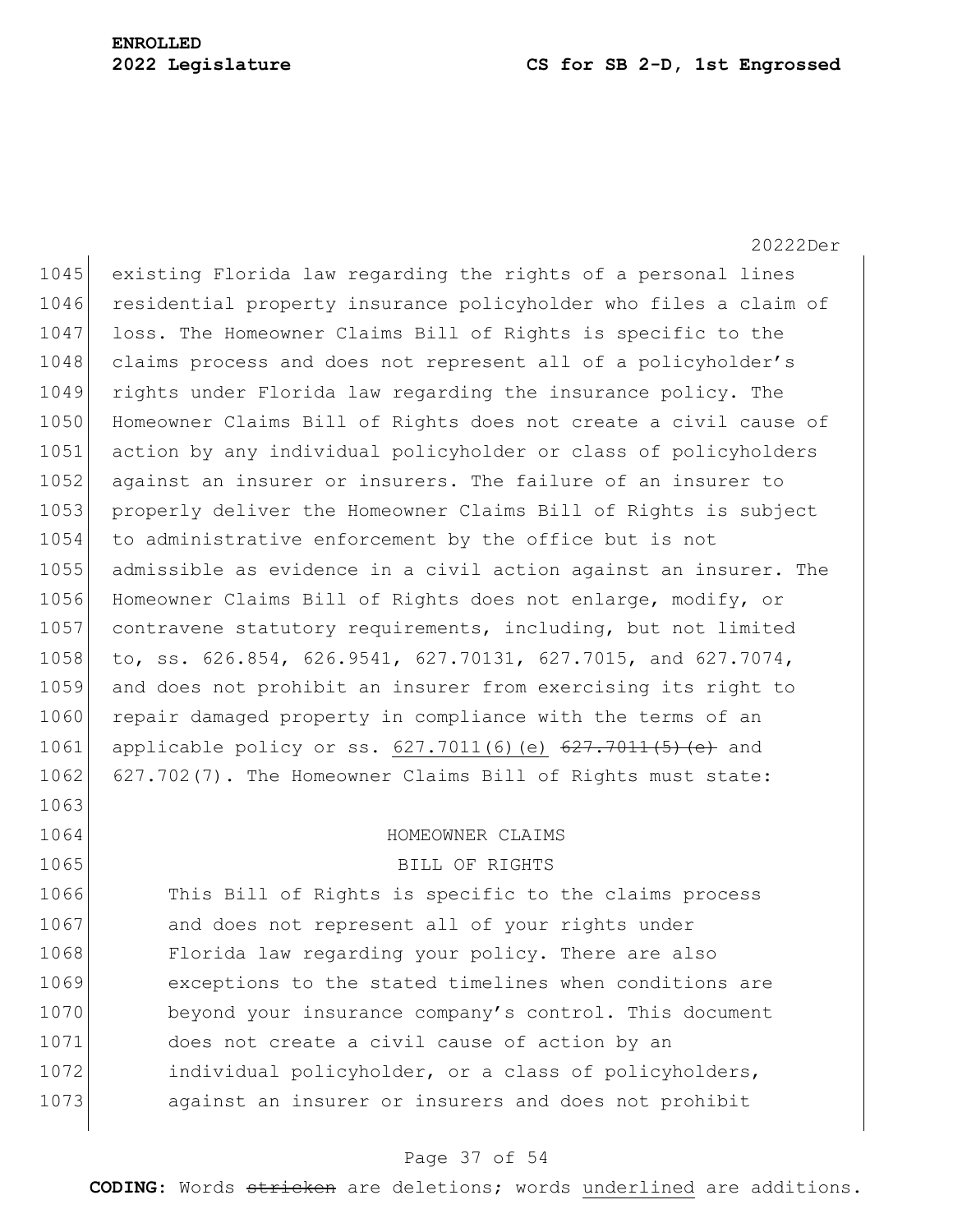1074 an insurer from exercising its right to repair damaged 1075 **property** in compliance with the terms of an applicable 1076 policy.

1078 YOU HAVE THE RIGHT TO:

1077

1079 1. Receive from your insurance company an 1080 acknowledgment of your reported claim within 14 days 1081 after the time you communicated the claim.

1082 2. Upon written request, receive from your 1083 insurance company within 30 days after you have 1084 submitted a complete proof-of-loss statement to your 1085 insurance company, confirmation that your claim is 1086 covered in full, partially covered, or denied, or 1087 receive a written statement that your claim is being 1088 investigated.

1089 3. Within 90 days, subject to any dual interest 1090 noted in the policy, receive full settlement payment 1091 for your claim or payment of the undisputed portion of 1092 your claim, or your insurance company's denial of your 1093 claim.

1094 4. Receive payment of interest, as provided in s. 1095 627.70131, Florida Statutes, from your insurance 1096 company, which begins accruing from the date your 1097 claim is filed if your insurance company does not pay 1098 full settlement of your initial, reopened, or 1099 supplemental claim or the undisputed portion of your 1100 claim or does not deny your claim within 90 days after 1101 your claim is filed. The interest, if applicable, must 1102 be paid when your claim or the undisputed portion of

#### Page 38 of 54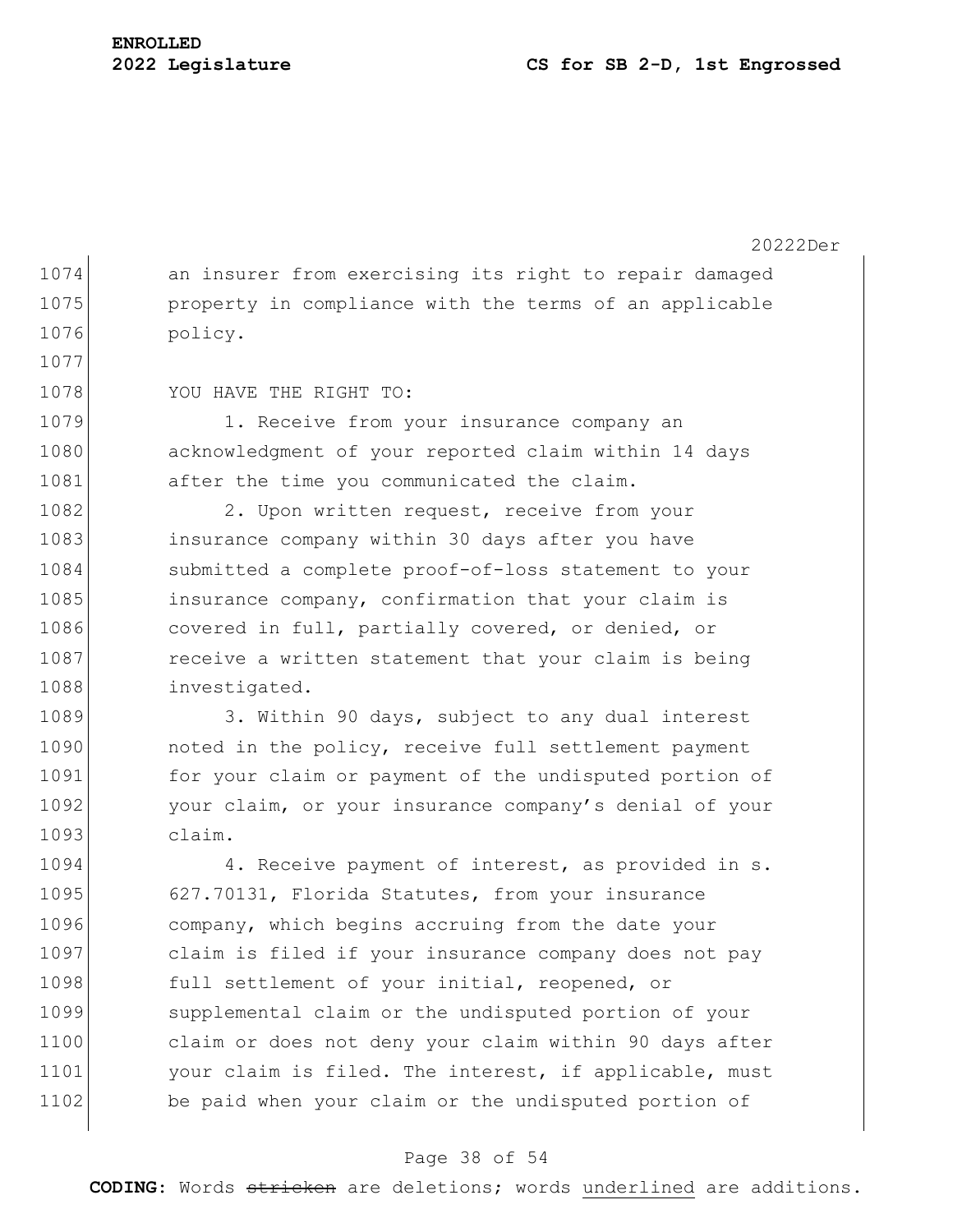20222Der

1103 your claim is paid.

1104 5. Free mediation of your disputed claim by the 1105 Florida Department of Financial Services, Division of 1106 Consumer Services, under most circumstances and 1107 subject to certain restrictions.

1108 6. Neutral evaluation of your disputed claim, if 1109 your claim is for damage caused by a sinkhole and is 1110 covered by your policy.

1111 7. Contact the Florida Department of Financial 1112 Services, Division of Consumer Services' toll-free 1113 helpline for assistance with any insurance claim or 1114 questions pertaining to the handling of your claim. 1115 You can reach the Helpline by phone at ... (toll-free 1116 **phone number)..., or you can seek assistance online at** 1117 the Florida Department of Financial Services, Division 1118 of Consumer Services' website at ... (website 1119 address)....

1121 YOU ARE ADVISED TO:

1120

1122 1. File all claims directly with your insurance 1123 company.

1124 2. Contact your insurance company before entering 1125 into any contract for repairs to confirm any managed 1126 **repair policy provisions or optional preferred** 1127 vendors.

1128 3. Make and document emergency repairs that are 1129 **necessary to prevent further damage.** Keep the damaged 1130 property, if feasible, keep all receipts, and take 1131 **budgee** photographs or video of damage before and after any

## Page 39 of 54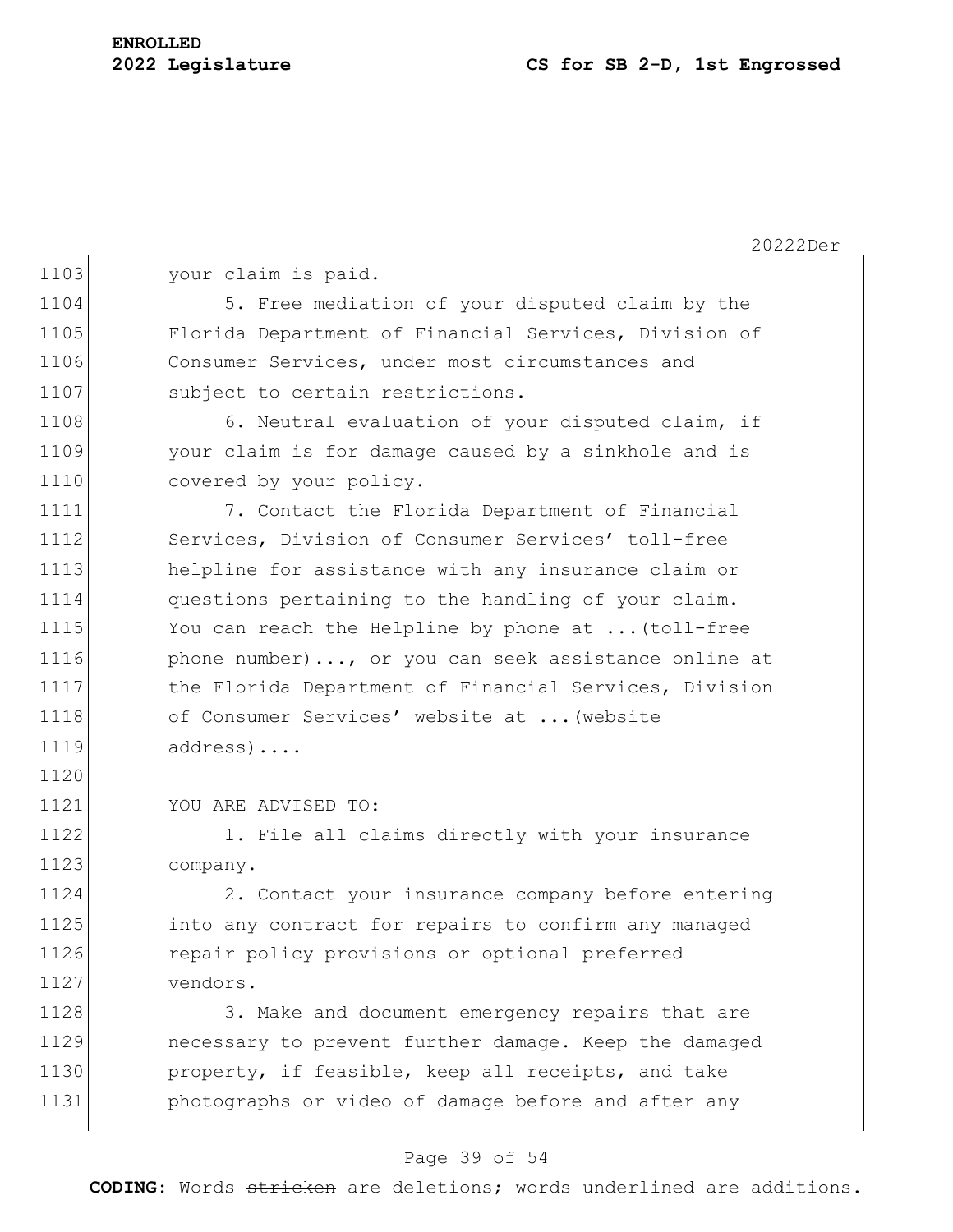1132 repairs to provide to your insurer.

 4. Carefully read any contract that requires you to pay out-of-pocket expenses or a fee that is based on a percentage of the insurance proceeds that you will receive for repairing or replacing your property.

1137 5. Confirm that the contractor you choose is 1138 licensed to do business in Florida. You can verify a 1139 contractor's license and check to see if there are any 1140 complaints against him or her by calling the Florida 1141 Department of Business and Professional Regulation. 1142 You should also ask the contractor for references from 1143 previous work.

1144 6. Require all contractors to provide proof of 1145 insurance before beginning repairs.

1146 7. Take precautions if the damage requires you to 1147 leave your home, including securing your property and 1148 turning off your gas, water, and electricity, and 1149 contacting your insurance company and provide a phone 1150 number where you can be reached.

1151 Section 18. Subsection (1), paragraph (a) of subsection 1152  $(2)$ , subsection  $(8)$ , paragraph  $(a)$  of subsection  $(9)$ , and 1153 subsection (10) of section 627.7152, Florida Statutes, are 1154 amended to read:

1155 627.7152 Assignment agreements.-

1156 (1) As used in this section, the term:

1157 (a) "Assignee" means a person who is assigned post-loss 1158 benefits through an assignment agreement.

1159 (b) "Assignment agreement" means any instrument by which 1160 post-loss benefits under a residential property insurance policy

#### Page 40 of 54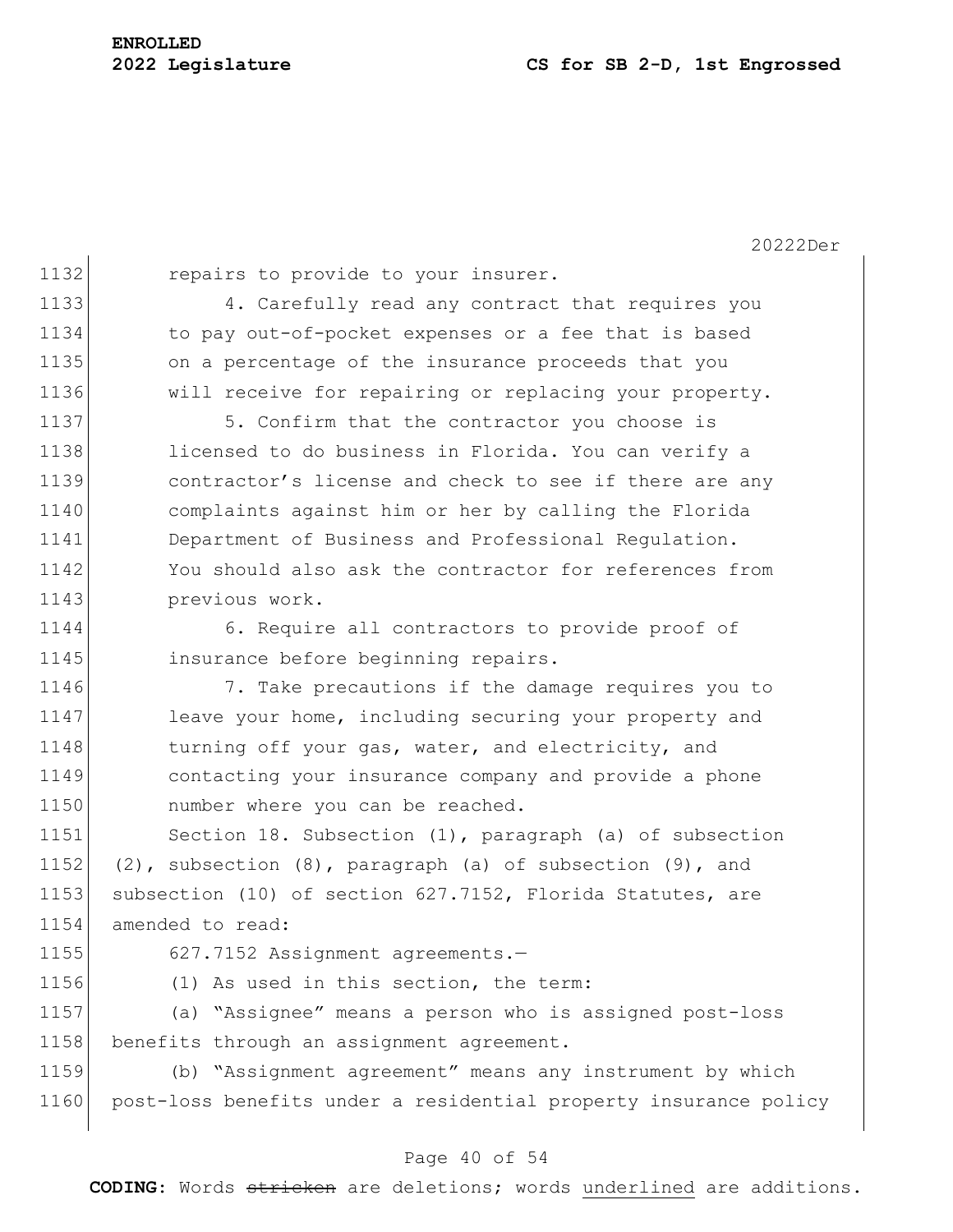|      | 20222Der                                                                |
|------|-------------------------------------------------------------------------|
| 1161 | or commercial property insurance policy, as that term is defined        |
| 1162 | in s. 627.0625(1), are assigned or transferred, or acquired in          |
| 1163 | any manner, in whole or in part, to or from a person providing          |
| 1164 | services, including, but not limited to, inspecting, protecting,        |
| 1165 | repairing, restoring, or replacing the to protect, repair,              |
| 1166 | restore, or replace property or mitigating to mitigate against          |
| 1167 | further damage to the property. The term does not include fees          |
| 1168 | collected by a public adjuster as defined in $s. 626.854(1)$ .          |
| 1169 | (c) "Assignor" means a person who assigns post-loss                     |
| 1170 | benefits under a residential property insurance policy or               |
| 1171 | commercial property insurance policy to another person through          |
| 1172 | an assignment agreement.                                                |
| 1173 | (d) "Disputed amount" means the difference between the                  |
| 1174 | assignee's presuit settlement demand and the insurer's presuit          |
| 1175 | settlement offer.                                                       |
| 1176 | (e) "Judgment obtained" means damages recovered, if any,                |
| 1177 | but does not include any amount awarded for attorney fees,              |
| 1178 | costs, or interest.                                                     |
| 1179 | $\overline{f}$ "Presuit settlement demand" means the demand made by     |
| 1180 | the assignee in the written notice of intent to initiate                |
| 1181 | litigation as required by paragraph (9) (a).                            |
| 1182 | (e) $\overline{(e)}$ "Presuit settlement offer" means the offer made by |
| 1183 | the insurer in its written response to the notice of intent to          |
| 1184 | initiate litigation as required by paragraph (9) (b).                   |
| 1185 | (2) (a) An assignment agreement must:                                   |
| 1186 | 1. Be in writing and executed by and between the assignor               |
| 1187 | and the assignee.                                                       |
| 1188 | 2. Contain a provision that allows the assignor to rescind              |
| 1189 | the assignment agreement without a penalty or fee by submitting         |
|      |                                                                         |

# Page 41 of 54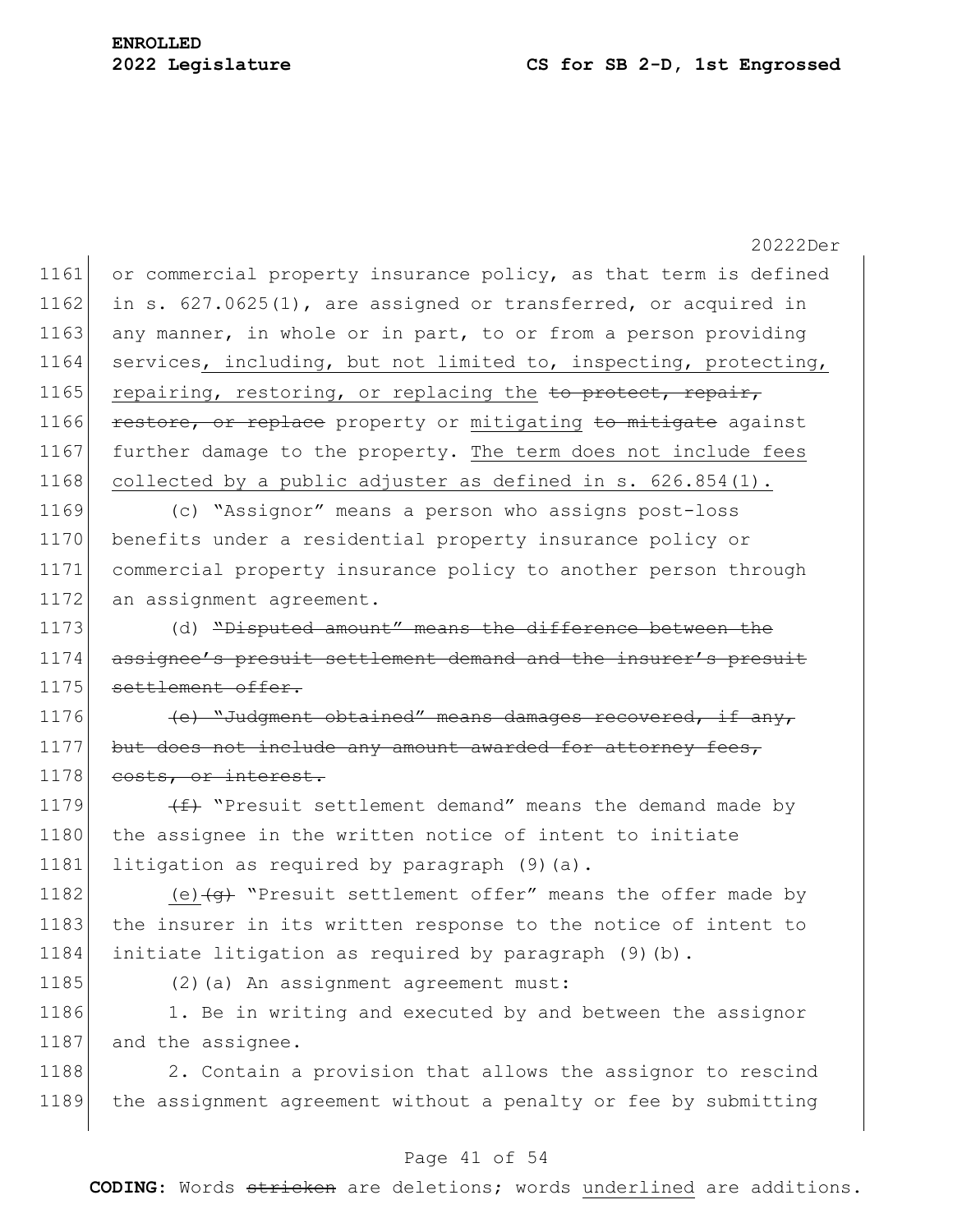1216

20222Der

1190 a written notice of rescission signed by the assignor to the assignee within 14 days after the execution of the agreement, at 1192 least 30 days after the date work on the property is scheduled to commence if the assignee has not substantially performed, or at least 30 days after the execution of the agreement if the agreement does not contain a commencement date and the assignee has not begun substantial work on the property.

1197 3. Contain a provision requiring the assignee to provide a 1198 copy of the executed assignment agreement to the insurer within 1199 3 business days after the date on which the assignment agreement 1200 is executed or the date on which work begins, whichever is 1201 earlier. Delivery of the copy of the assignment agreement to the 1202 insurer may be made:

1203 a. By personal service, overnight delivery, or electronic 1204 transmission, with evidence of delivery in the form of a receipt 1205 or other paper or electronic acknowledgment by the insurer; or

1206 b. To the location designated for receipt of such 1207 agreements as specified in the policy.

1208 4. Contain a written, itemized, per-unit cost estimate of 1209 the services to be performed by the assignee.

1210 5. Relate only to work to be performed by the assignee for 1211 services to protect, repair, restore, or replace a dwelling or 1212 structure or to mitigate against further damage to such 1213 property.

1214 6. Contain the following notice in 18-point uppercase and 1215 boldfaced type:

1217 YOU ARE AGREEING TO GIVE UP CERTAIN RIGHTS YOU HAVE 1218 UNDER YOUR INSURANCE POLICY TO A THIRD PARTY, WHICH

### Page 42 of 54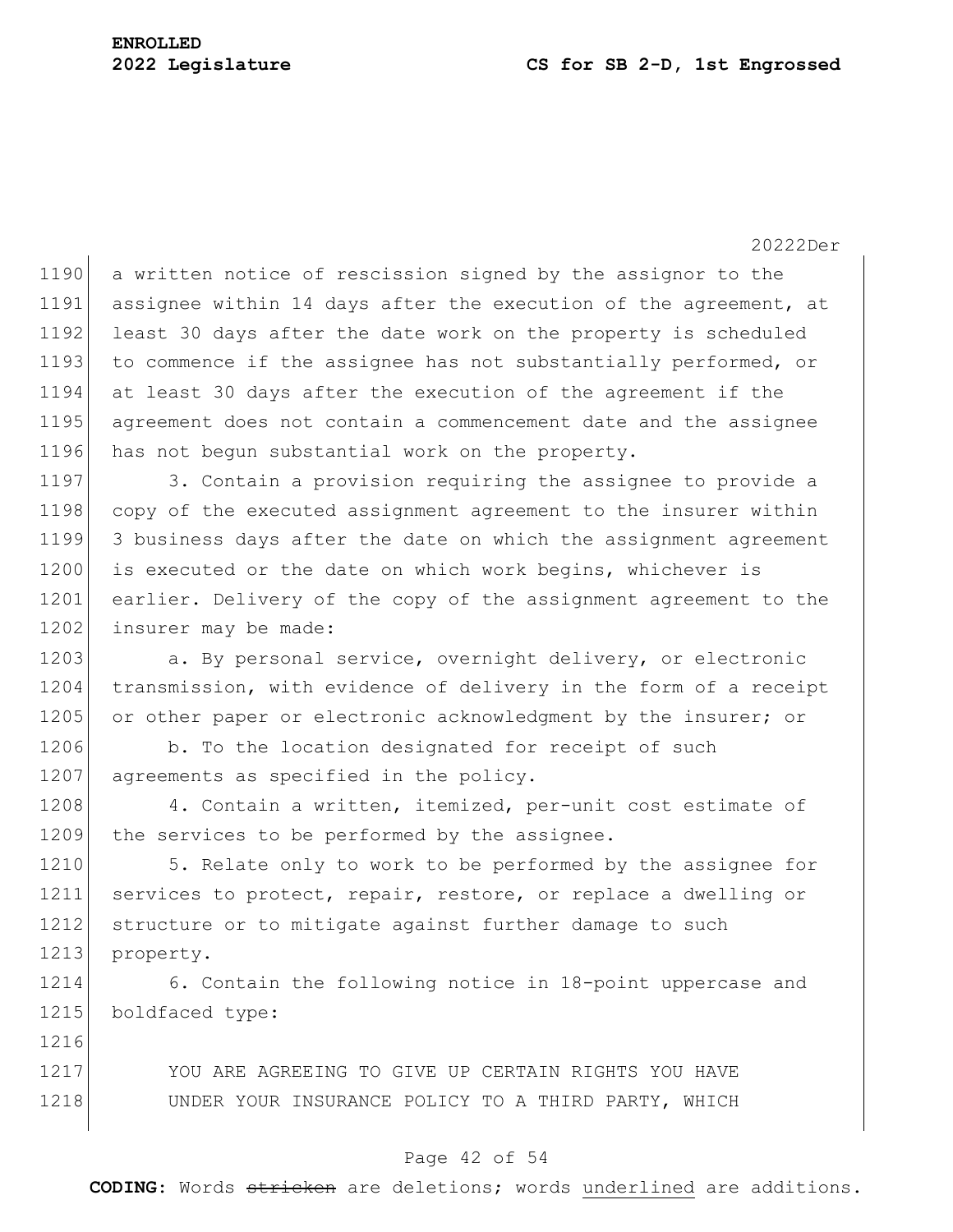1234

20222Der

1219 MAY RESULT IN LITIGATION AGAINST YOUR INSURER. PLEASE 1220 READ AND UNDERSTAND THIS DOCUMENT BEFORE SIGNING IT. 1221 YOU HAVE THE RIGHT TO CANCEL THIS AGREEMENT WITHOUT 1222 PENALTY WITHIN 14 DAYS AFTER THE DATE THIS AGREEMENT 1223 IS EXECUTED, AT LEAST 30 DAYS AFTER THE DATE WORK ON 1224 THE PROPERTY IS SCHEDULED TO COMMENCE IF THE ASSIGNEE 1225 HAS NOT SUBSTANTIALLY PERFORMED, OR AT LEAST 30 DAYS 1226 AFTER THE EXECUTION OF THE AGREEMENT IF THE AGREEMENT 1227 DOES NOT CONTAIN A COMMENCEMENT DATE AND THE ASSIGNEE 1228 HAS NOT BEGUN SUBSTANTIAL WORK ON THE PROPERTY. 1229 HOWEVER, YOU ARE OBLIGATED FOR PAYMENT OF ANY 1230 CONTRACTED WORK PERFORMED BEFORE THE AGREEMENT IS 1231 RESCINDED. THIS AGREEMENT DOES NOT CHANGE YOUR 1232 OBLIGATION TO PERFORM THE DUTIES REQUIRED UNDER YOUR 1233 PROPERTY INSURANCE POLICY.

1235 7. Contain a provision requiring the assignee to indemnify 1236 and hold harmless the assignor from all liabilities, damages, 1237 losses, and costs, including, but not limited to, attorney fees $\tau$ 1238 should the policy subject to the assignment agreement prohibit, 1239 in whole or in part, the assignment of benefits.

1240 (8) The assignee shall indemnify and hold harmless the 1241 assignor from all liabilities, damages, losses, and costs, 1242 including, but not limited to, attorney fees $\tau$  should the policy 1243 subject to the assignment agreement prohibit, in whole or in 1244 part, the assignment of benefits.

1245 (9)(a) An assignee must provide the named insured, insurer, 1246 and the assignor, if not the named insured, with a written 1247 notice of intent to initiate litigation before filing suit under

## Page 43 of 54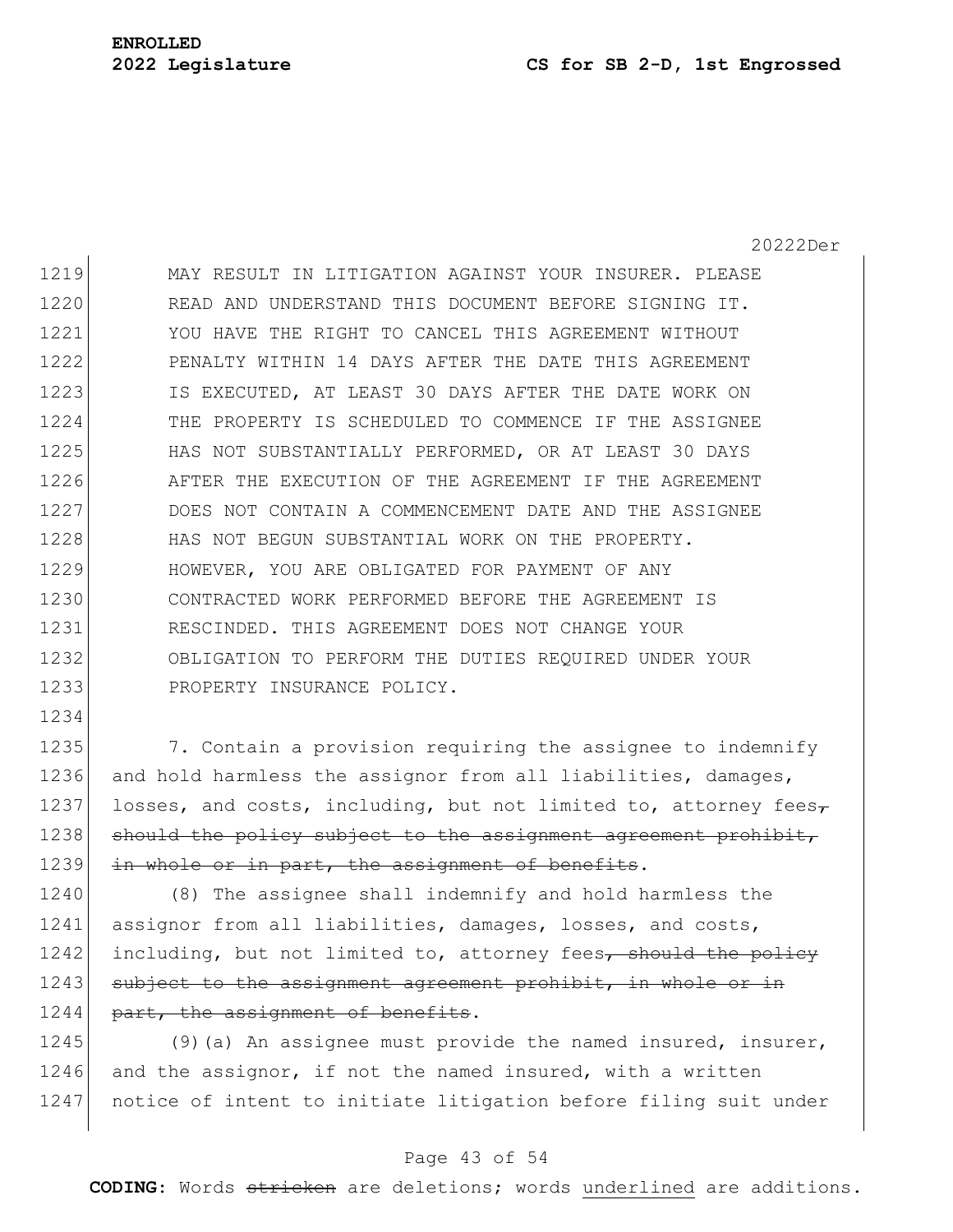20222Der 1248 the policy. Such notice must be served at least 10 business days 1249 before filing suit, but not before the insurer has made a 1250 determination of coverage under s. 627.70131. The notice must be 1251 served by certified mail, return receipt requested, to the name 1252 and mailing address designated by the insurer in the policy 1253 forms or by electronic delivery to the e-mail address designated 1254 by the insurer in the policy forms  $at$  least 10 business days 1255 before filing suit, but may not be served before the insurer has 1256 made a determination of coverage under s. 627.70131. The notice 1257 must specify the damages in dispute, the amount claimed, and a 1258 presuit settlement demand. Concurrent with the notice, and as a 1259 precondition to filing suit, the assignee must provide the named 1260 insured, insurer, and the assignor, if not the named insured, a 1261 detailed written invoice or estimate of services, including 1262 itemized information on equipment, materials, and supplies; the 1263 number of labor hours; and, in the case of work performed, proof 1264 that the work has been performed in accordance with accepted 1265 industry standards.

1266 (10) Notwithstanding any other provision of law, in a suit 1267 related to an assignment agreement for post-loss claims arising 1268 under a residential or commercial property insurance policy, 1269 attorney fees and costs may be recovered by an assignee only 1270 under s.  $57.105$  and this subsection.

1271 (a) If the difference between the judgment obtained by the 1272 assignee and the presuit settlement offer is:

 $1273$  1. Less than 25 percent of the disputed amount, the insurer 1274 is entitled to an award of reasonable attorney fees.

 $1275$  2. At least 25 percent but less than 50 percent of the 1276 disputed amount, no party is entitled to an award of attorney

#### Page 44 of 54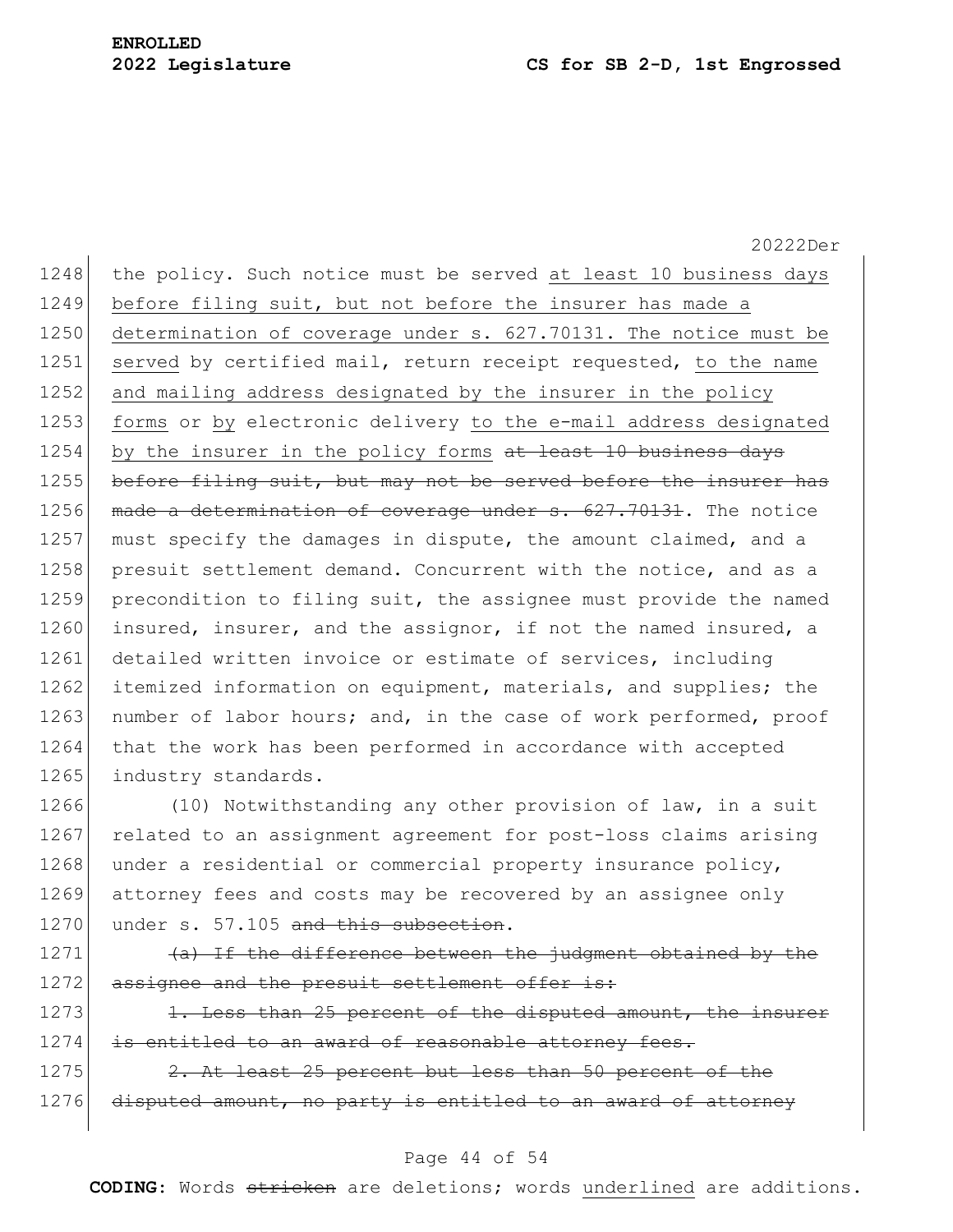| 1277 | fees.                                                            |
|------|------------------------------------------------------------------|
| 1278 | 3. At least 50 percent of the disputed amount, the assignee      |
| 1279 | is entitled to an award of reasonable attorney fees.             |
| 1280 | (b) If the insurer fails to inspect the property or provide      |
| 1281 | written or oral authorization for repairs within 7 calendar days |
| 1282 | after the first notice of loss, the insurer waives its right to  |
| 1283 | an award of attorney fees under this subsection. If the failure  |
| 1284 | to inspect the property or provide written or oral authorization |
| 1285 | for repairs is the result of an event for which the Governor had |
| 1286 | declared a state of emergency under s. 252.36, factors beyond    |
| 1287 | the control of the insurer which reasonably prevented an         |
| 1288 | inspection or written or oral authorization for repairs, or the  |
| 1289 | named insured's failure or inability to allow an inspection of   |
| 1290 | the property after a request by the insurer, the insurer does    |
| 1291 | not waive its right to an award of attorney fees under this      |
| 1292 | subsection.                                                      |
| 1293 | (e) If an assignee commences an action in any court of this      |
| 1294 | state based upon or including the same claim against the same    |
| 1295 | adverse party that such assignee has previously voluntarily      |
| 1296 | dismissed in a court of this state, the court may order the      |
| 1297 | assignee to pay the attorney fees and costs of the adverse party |
| 1298 | resulting from the action previously voluntarily dismissed. The  |
| 1299 | court shall stay the proceedings in the subsequent action until  |
| 1300 | the assignee has complied with the order.                        |
| 1301 | Section 19. Section 627.7154, Florida Statutes, is created       |
| 1302 | to read:                                                         |
| 1303 | 627.7154 Property Insurer Stability Unit; duties and             |
| 1304 | required reports.-                                               |
| 1305 | (1) A property insurer stability unit is created within the      |
|      |                                                                  |

## Page 45 of 54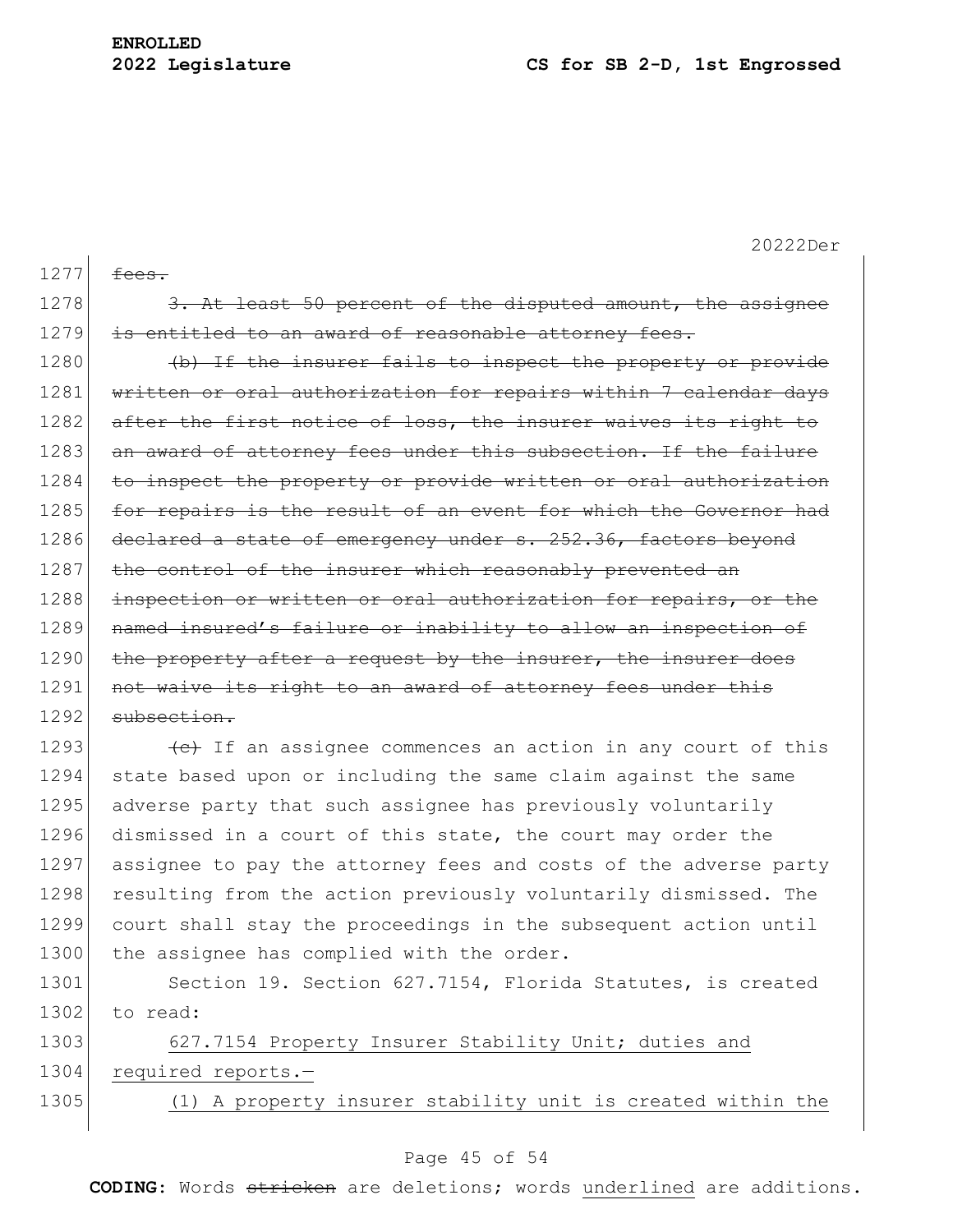|      | 20222Der                                                         |
|------|------------------------------------------------------------------|
| 1306 | office to aid in the detection and prevention of insurer         |
| 1307 | insolvencies in the homeowners' and condominium unit owners'     |
| 1308 | insurance market. The following responsibilities are limited     |
| 1309 | only to matters related to homeowners' and condominium unit      |
| 1310 | owners' insurance.                                               |
| 1311 | (2) The insurer stability unit shall provide enhanced            |
| 1312 | monitoring whenever the office identifies significant concerns   |
| 1313 | about an insurer's solvency, rates, proposed contracts,          |
| 1314 | underwriting rules, market practices, claims handling, consumer  |
| 1315 | complaints, litigation practices and outcomes, and any other     |
| 1316 | issue related to compliance with the insurance code.             |
| 1317 | (3) The insurer stability unit shall, at a minimum:              |
| 1318 | (a) Conduct a target market exam when there is reason to         |
| 1319 | believe that an insurer's claims practices, rate requirements,   |
| 1320 | investment activities, or financial statements suggest that the  |
| 1321 | insurer may be in an unsound financial condition.                |
| 1322 | (b) Closely monitor all risk-based capital reports, own-         |
| 1323 | risk solvency assessments, reinsurance agreements, and financial |
| 1324 | statements filed by insurers selling homeowners' and condominium |
| 1325 | unit owners' insurance policies in this state.                   |
| 1326 | (c) Have primary responsibility to conduct annual                |
| 1327 | catastrophe stress tests of all domestic insurers and insurers   |
| 1328 | that are commercially domiciled in this state.                   |
| 1329 | 1. The insurer stability unit shall cooperate with the           |
| 1330 | Florida Commission on Hurricane Loss Projection Methodology to   |
| 1331 | select the hurricane scenarios that are used in the annual       |
| 1332 | catastrophe stress test.                                         |
| 1333 | 2. Catastrophe stress testing must determine:                    |
| 1334 | a. Whether an individual insurer can survive a one in 130-       |
|      |                                                                  |

# Page 46 of 54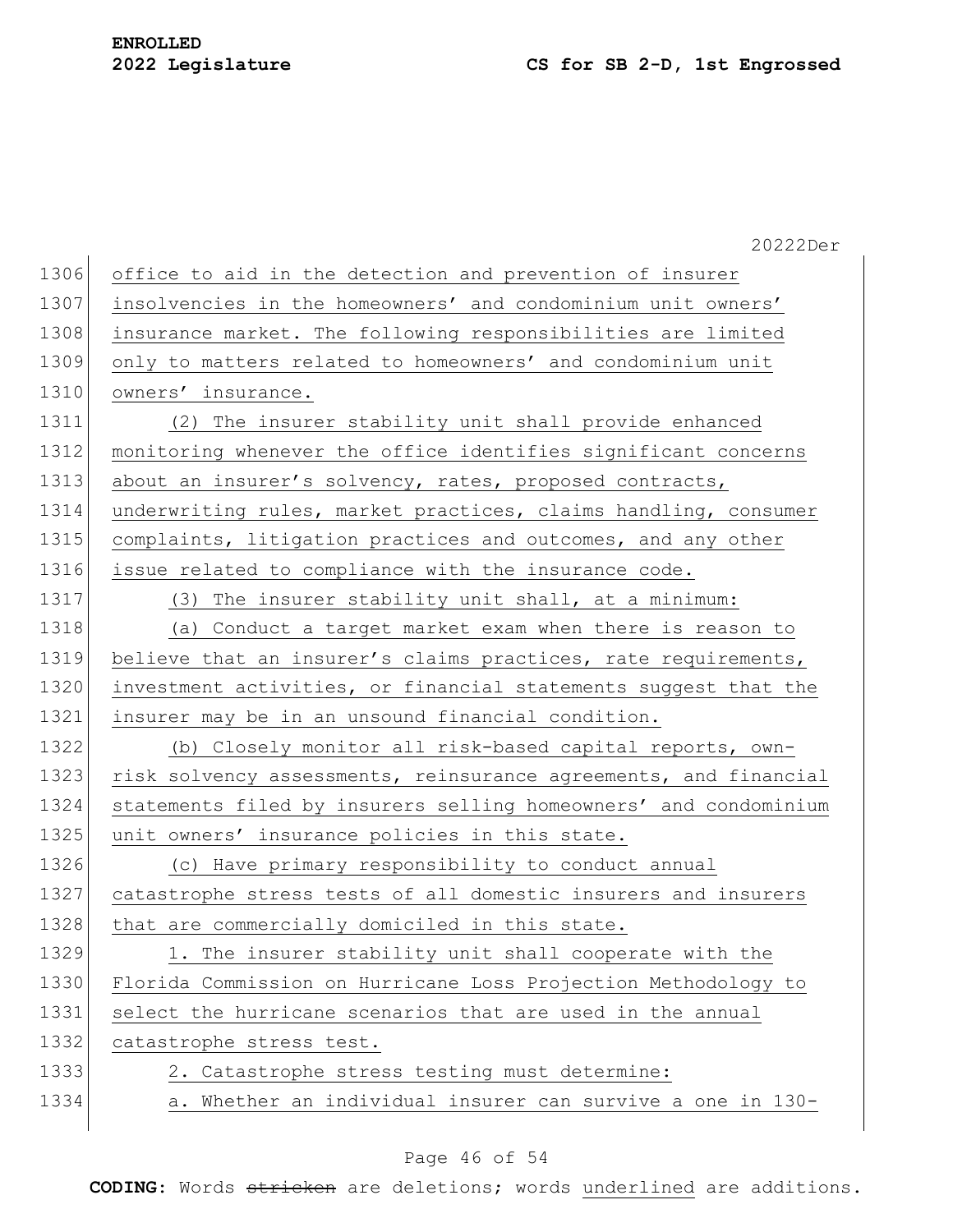|      | 20222Der                                                         |
|------|------------------------------------------------------------------|
| 1335 | year probable maximum loss (PML), and a second event 50-year     |
| 1336 | return PML following a first event that exceeds a 100-year       |
| 1337 | return PML; and                                                  |
| 1338 | b. The impact of the selected hurricane scenarios on the         |
| 1339 | Citizens Property Insurance Corporation, the Florida Hurricane   |
| 1340 | Catastrophe Fund, the Florida Insurance Guaranty Association,    |
| 1341 | and taxpayers.                                                   |
| 1342 | (d) Update wind mitigation credits required by s. 627.711        |
| 1343 | and associated rules.                                            |
| 1344 | (e) Review the causes of insolvency and business practices       |
| 1345 | of insurers that have been referred to the department's Division |
| 1346 | of Rehabilitation and Liquidation and make recommendations to    |
| 1347 | prevent similar failures in the future.                          |
| 1348 | (f) On January 1 and July 1 of each year, provide a report       |
| 1349 | on the status of the homeowners' and condominium unit owners'    |
| 1350 | insurance market to the Governor, the President of the Senate,   |
| 1351 | the Speaker of the House of Representatives, the Minority Leader |
| 1352 | of the Senate, the Minority Leader of the House of               |
| 1353 | Representatives, and the chairs of the legislative committees    |
| 1354 | with jurisdiction over matters of insurance showing:             |
| 1355 | 1. Litigation practices and outcomes of insurance                |
| 1356 | companies.                                                       |
| 1357 | 2. Percentage of homeowners and condominium unit owners who      |
| 1358 | obtain insurance in the voluntary market.                        |
| 1359 | 3. Percentage of homeowners and condominium unit owners who      |
| 1360 | obtain insurance from the Citizens Property Insurance            |
| 1361 | Corporation.                                                     |
| 1362 | 4. Profitability of the homeowners' and condominium unit         |
| 1363 | owners' lines of insurance in this state, including a comparison |
|      |                                                                  |

# Page 47 of 54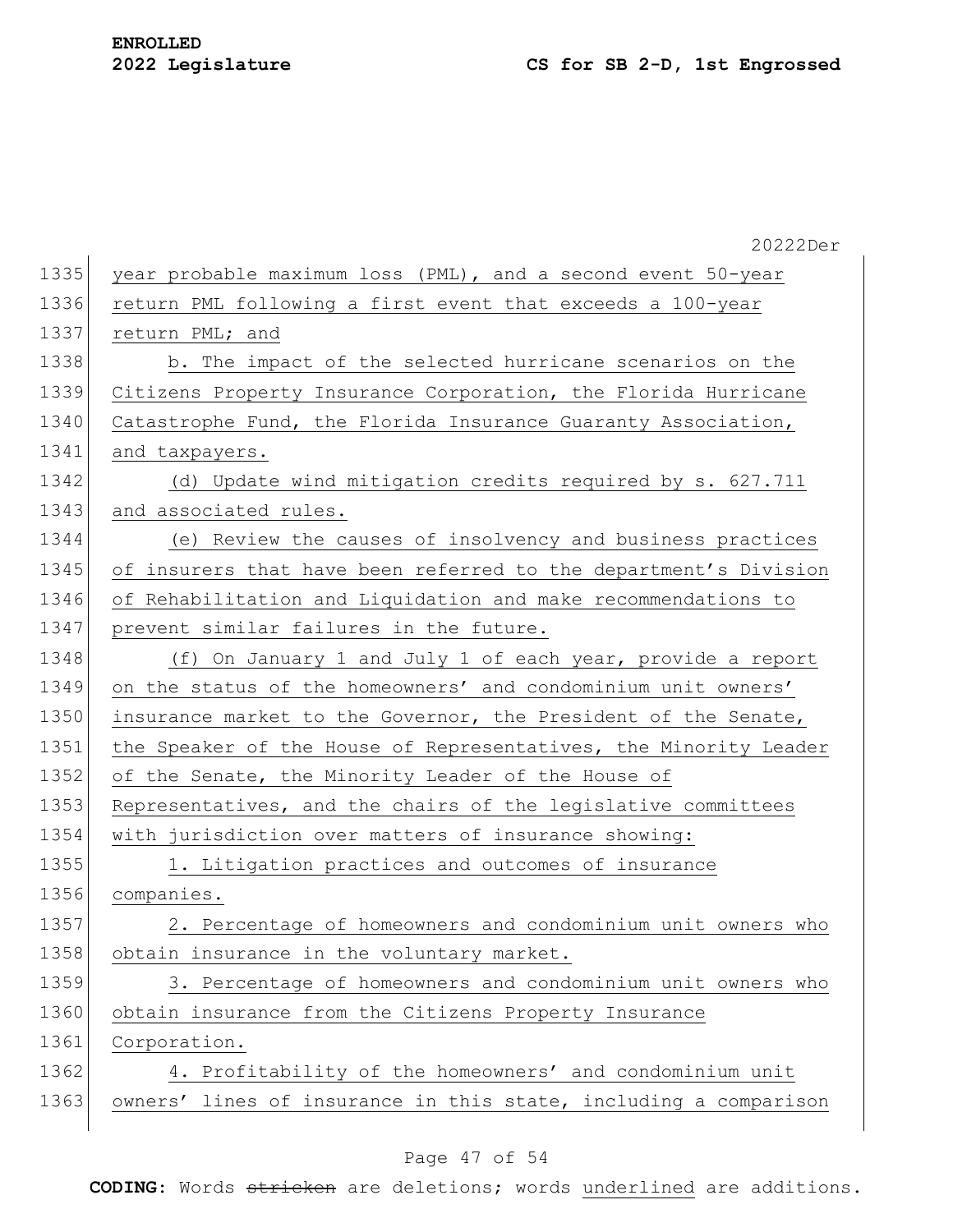|      | 20222Der                                                         |
|------|------------------------------------------------------------------|
| 1364 | with similar lines of insurance in other hurricane-prone states  |
| 1365 | and with the national average.                                   |
| 1366 | 5. Average premiums charged for homeowners' and condominium      |
| 1367 | unit owners' insurance in each of the 67 counties in this state. |
| 1368 | 6. Results of the latest annual catastrophe stress tests of      |
| 1369 | all domestic insurers and insurers that are commercially         |
| 1370 | domiciled in this state.                                         |
| 1371 | 7. The availability of reinsurance in the personal lines         |
| 1372 | insurance market.                                                |
| 1373 | 8. The number of property and casualty insurance carriers        |
| 1374 | referred to the insurer stability unit for enhanced monitoring,  |
| 1375 | including the reason for the referral.                           |
| 1376 | 9. The number of referrals to the insurer stability unit         |
| 1377 | which were deemed appropriate for enhanced monitoring, including |
| 1378 | the reason for the monitoring.                                   |
| 1379 | 10. The name of any insurer against which delinquency            |
| 1380 | proceedings were instituted, including the grounds for           |
| 1381 | rehabilitation pursuant to s. 631.051 and the date that each     |
| 1382 | insurer was deemed impaired of capital or surplus, as the terms  |
| 1383 | impairment of capital and impairment of surplus are defined in   |
| 1384 | s. 631.011, or insolvent, as the term insolvency is defined in   |
| 1385 | s. 631.011; a concise statement of the circumstances that led to |
| 1386 | the insurer's delinquency; and a summary of the actions taken by |
| 1387 | the insurer and the office to avoid delinquency.                 |
| 1388 | 11. Recommendations for improvements to the regulation of        |
| 1389 | the homeowners' and condominium unit owners' insurance market    |
| 1390 | and an indication of whether such improvements require any       |
| 1391 | change to existing laws or rules.                                |
| 1392 | 12. Identification of any trends that may warrant attention      |
|      |                                                                  |

# Page 48 of 54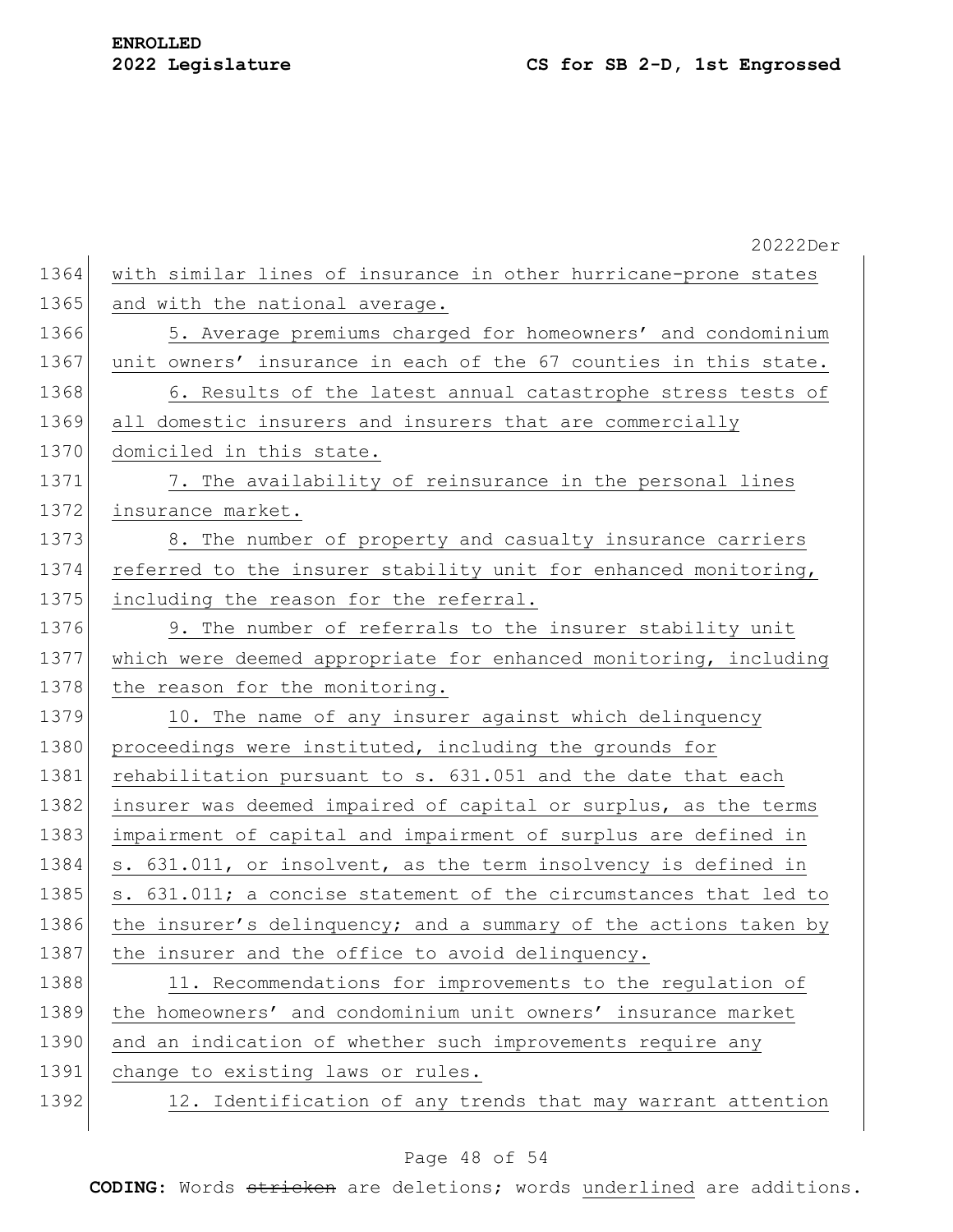|      | 20222Der                                                         |
|------|------------------------------------------------------------------|
| 1393 | in the future.                                                   |
| 1394 | (4) Any of the following events must trigger a referral to       |
| 1395 | the insurer stability unit:                                      |
| 1396 | (a) Consumer complaints related to homeowners' insurance or      |
| 1397 | condominium unit owners' insurance under s. 624.307(10), if the  |
| 1398 | complaints, in the aggregate, suggest a trend within the         |
| 1399 | marketplace and are not an isolated incident.                    |
| 1400 | (b) There is reason to believe that an insurer who is            |
| 1401 | authorized to sell homeowners' or condominium unit owners'       |
| 1402 | insurance in this state has engaged in an unfair trade practice  |
| 1403 | under part IX of chapter 626.                                    |
| 1404 | (c) A market conduct examination determines that an insurer      |
| 1405 | has exhibited a pattern or practice of willful violations of an  |
| 1406 | unfair insurance trade practice related to claims-handling which |
| 1407 | caused harm to policyholders, as prohibited by s.                |
| 1408 | $626.9541(1)(i)$ .                                               |
| 1409 | (d) An insurer authorized to sell homeowners' or                 |
| 1410 | condominium unit owners' insurance in this state requests a rate |
| 1411 | increase that exceeds 15 percent, in accordance with s.          |
| 1412 | $627.0629(6)$ .                                                  |
| 1413 | (e) An insurer authorized to sell homeowners' or                 |
| 1414 | condominium unit owners' insurance in this state violates the    |
| 1415 | ratio of actual or projected annual written premiums required by |
| 1416 | s. $624.4095(4)(a)$ .                                            |
| 1417 | (f) An insurer authorized to sell homeowners' or                 |
| 1418 | condominium unit owners' insurance in this state files a notice  |
| 1419 | pursuant to s. 624.4305 advising the office that it intends to   |
| 1420 | nonrenew more than 10,000 residential property insurance         |
| 1421 | policies in this state within a 12-month period.                 |
|      |                                                                  |

# Page 49 of 54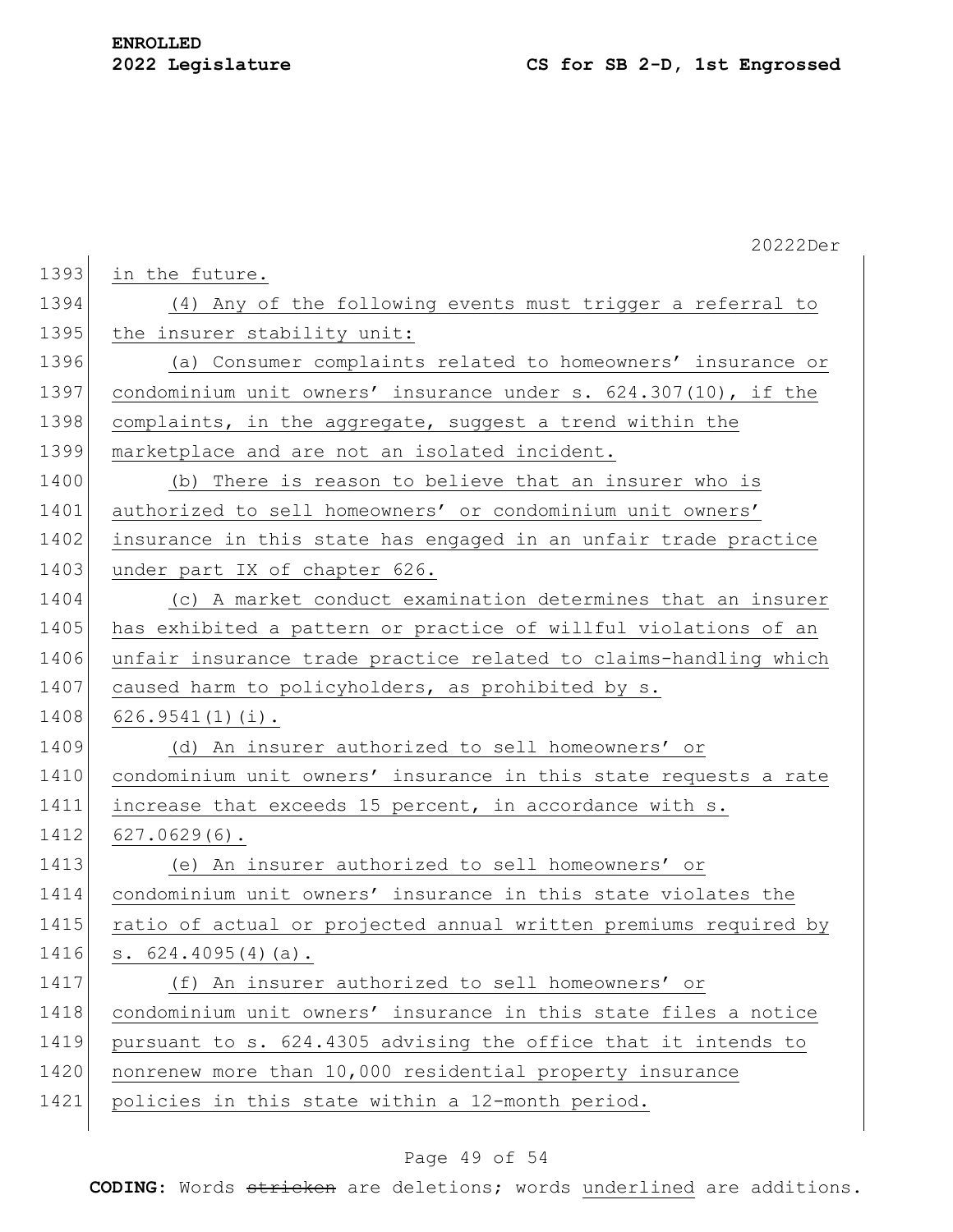|      | 20222Der                                                                 |
|------|--------------------------------------------------------------------------|
| 1422 | (g) A quarterly or annual financial statement required by                |
| 1423 | ss. 624.424 and 627.915 demonstrates that an insurer authorized          |
| 1424 | to sell homeowners' or condominium unit owners' insurance in             |
| 1425 | this state is in an unsound condition, as defined in s.                  |
| 1426 | $624.80(2)$ ; has exceeded its powers in a manner as described in        |
| 1427 | s. $624.80(3)$ ; is impaired, as defined in s. $631.011(12)$ or $(13)$ ; |
| 1428 | or is insolvent, as defined in s. 631.011.                               |
| 1429 | (h) An insurer authorized to sell homeowners' or                         |
| 1430 | condominium unit owners' insurance in this state files a                 |
| 1431 | quarterly or annual financial statement required by ss. 624.424          |
| 1432 | and 627.915 which is misleading or contains material errors.             |
| 1433 | (i) An insurer authorized to sell homeowners' or                         |
| 1434 | condominium unit owners' insurance in this state fails to timely         |
| 1435 | file a quarterly or annual financial statement required by ss.           |
| 1436 | 624.424 and 627.915.                                                     |
| 1437 | (j) An insurer authorized to sell homeowners' or                         |
| 1438 | condominium unit owners' insurance in this state files a risk-           |
| 1439 | based capital report that triggers a company action level event,         |
| 1440 | regulatory action level event, authorized control level event,           |
| 1441 | or mandatory control level event, as those terms are defined in          |
| 1442 | s. 624.4085.                                                             |
| 1443 | (k) An insurer selling homeowners' or condominium unit                   |
| 1444 | owners' insurance in this state that is subject to the own-risk          |
| 1445 | solvency assessment requirement of s. 628.8015, and fails to             |
| 1446 | timely file the own-risk solvency assessment.                            |
| 1447 | (1) A reinsurance agreement creates a substantial risk of                |
| 1448 | insolvency for an insurer authorized to sell homeowners' or              |
| 1449 | condominium unit owners' insurance in this state, pursuant to s.         |
| 1450 | $624.610(13)$ .                                                          |
|      |                                                                          |

# Page 50 of 54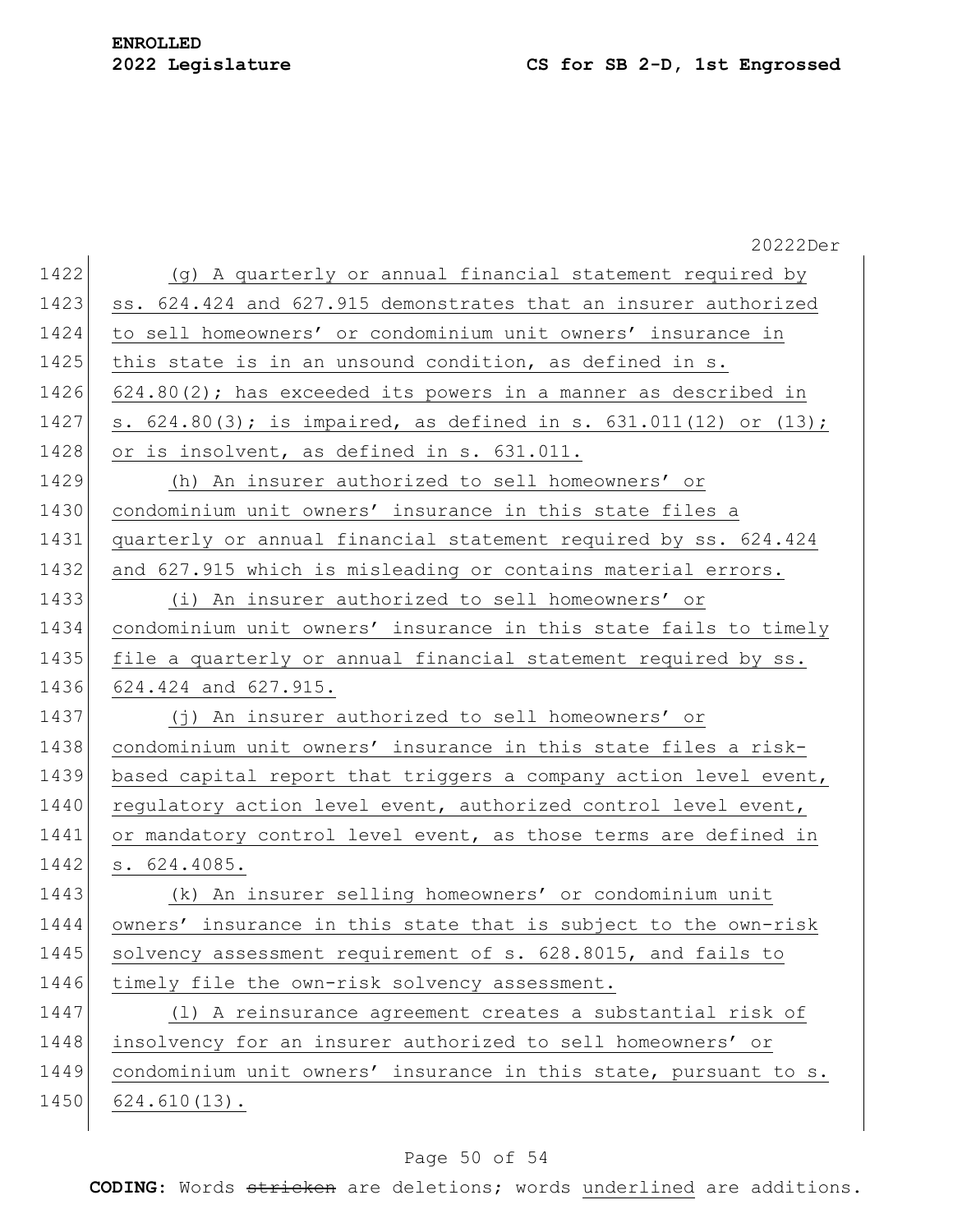# **ENROLLED**

## **Legislature CS for SB 2-D, 1st Engrossed**

|      | 20222Der                                                         |
|------|------------------------------------------------------------------|
| 1451 | (m) An insurer authorized to sell homeowners' or                 |
| 1452 | condominium unit owners' insurance in this state is party to a   |
| 1453 | reinsurance agreement that does not create a meaningful transfer |
| 1454 | of risk of loss to the reinsurer, pursuant to s. 624.610(14).    |
| 1455 | (n) Citizens Property Insurance Corporation is required to       |
| 1456 | absorb policies from an insurer that participated in the         |
| 1457 | corporation's depopulation program authorized by s. 627.3511     |
| 1458 | within 3 years after the insurer takes policies out of the       |
| 1459 | corporation.                                                     |
| 1460 |                                                                  |
| 1461 | The insurer stability unit's supervisors shall review all        |
| 1462 | referrals triggered by the statutory provisions to determine     |
| 1463 | whether enhanced scrutiny of the insurer is appropriate.         |
| 1464 | (5) Expenses of the insurer stability unit shall be paid         |
| 1465 | from moneys allocated to the Insurance Regulatory Trust Fund.    |
| 1466 | However, if the unit recommends that a market conduct exam or    |
| 1467 | targeted market exam be conducted, the reasonable cost of the    |
| 1468 | examination shall be paid by the person examined, in accordance  |
| 1469 | with s. 624.3161.                                                |
| 1470 | Section 20. Subsection (1) of section 631.031, Florida           |
| 1471 | Statutes, is amended to read:                                    |
| 1472 | 631.031 Initiation and commencement of delinquency               |
| 1473 | proceeding.-                                                     |
| 1474 | (1) Upon a determination by the office that one or more          |
| 1475 | grounds for the initiation of delinquency proceedings exist      |
| 1476 | pursuant to this chapter and that delinquency proceedings must   |
| 1477 | be initiated, the Director of the Office of Insurance Regulation |
| 1478 | shall notify the department of such determination and shall      |
| 1479 | provide the department with all necessary documentation and      |
|      |                                                                  |

# Page 51 of 54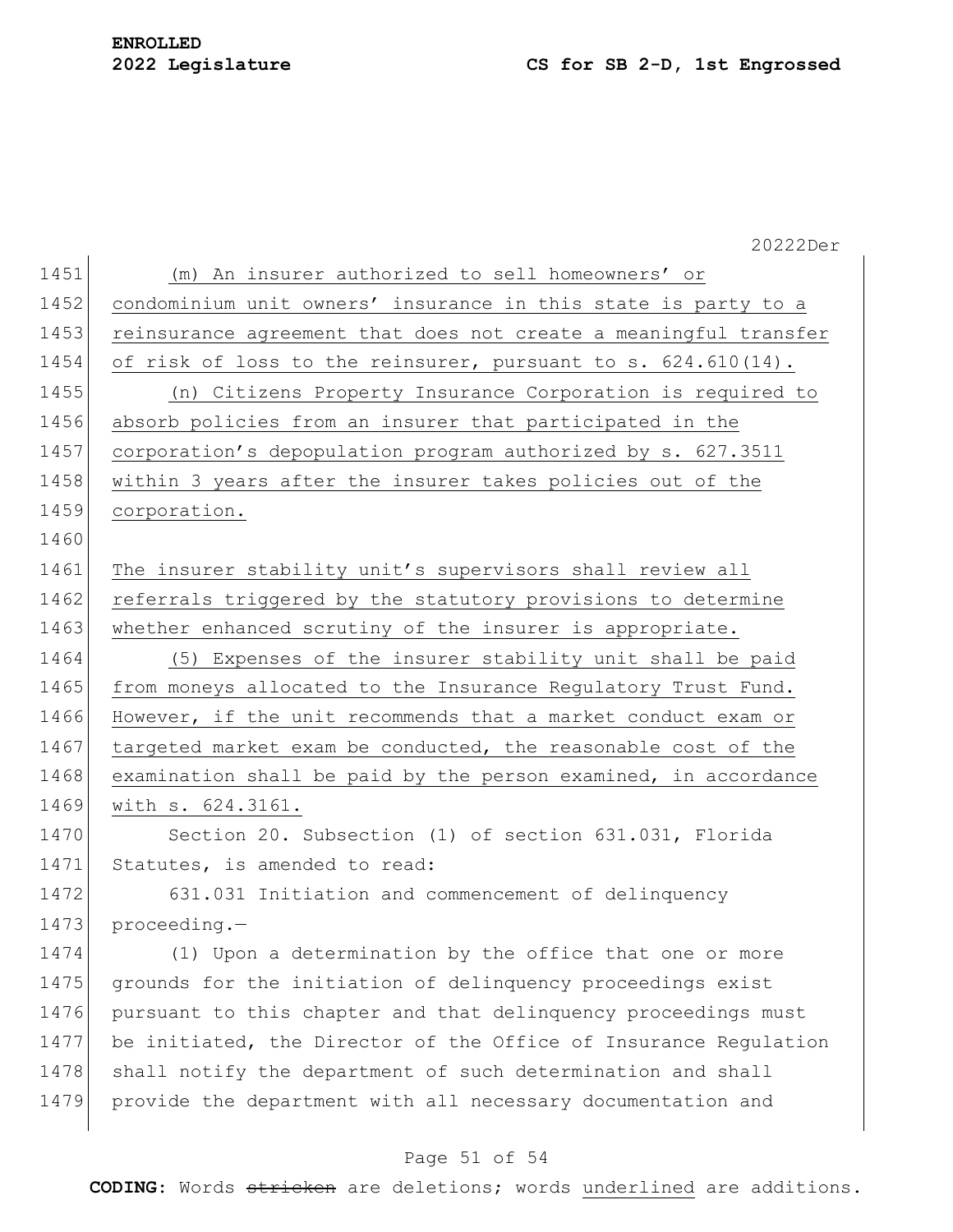|      | 20222Der                                                         |
|------|------------------------------------------------------------------|
| 1480 | evidence. If the director must notify the department of a        |
|      | determination regarding a property insurer, the notification     |
|      | must include an affidavit that identifies the grounds for        |
|      | rehabilitation pursuant to s. 631.051; the date that each        |
|      | insurer was deemed impaired of capital or surplus, as the terms  |
|      | impairment of capital and impairment of surplus are defined in   |
|      | s. 631.011, or insolvent, as the term insolvency is defined in   |
|      | s. 631.011; a concise statement of the circumstances that led to |
|      | the insurer's delinquency; and a summary of the actions taken by |
|      | the insurer and the office to avoid delinquency. The department  |
|      | shall then initiate such delinquency proceedings.                |
|      | Section 21. Subsection (3) of section 631.398, Florida           |
|      | Statutes, is amended to read:                                    |
|      | 631.398 Prevention of insolvencies. To aid in the detection      |
|      | and prevention of insurer insolvencies or impairments:           |
|      | (3) (a) The department shall, no later than the conclusion       |
|      | of any domestic insurer insolvency proceeding, prepare a summary |
|      | report containing such information as is in its possession       |
|      | relating to the history and causes of such insolvency, including |
|      | a statement of the business practices of such insurer which led  |
|      | to such insolvency.                                              |
|      | (b) For an insolvency involving a domestic property              |
|      | insurer, the department shall:                                   |
|      | 1. Begin an analysis of the history and causes of the            |
|      | insolvency once the department is appointed by the court as      |
|      | receiver.                                                        |
|      | 2. Submit an initial report analyzing the history and            |
|      | causes of the insolvency to the Governor, the President of the   |
|      | Senate, the Speaker of the House of Representatives, and the     |

## Page 52 of 54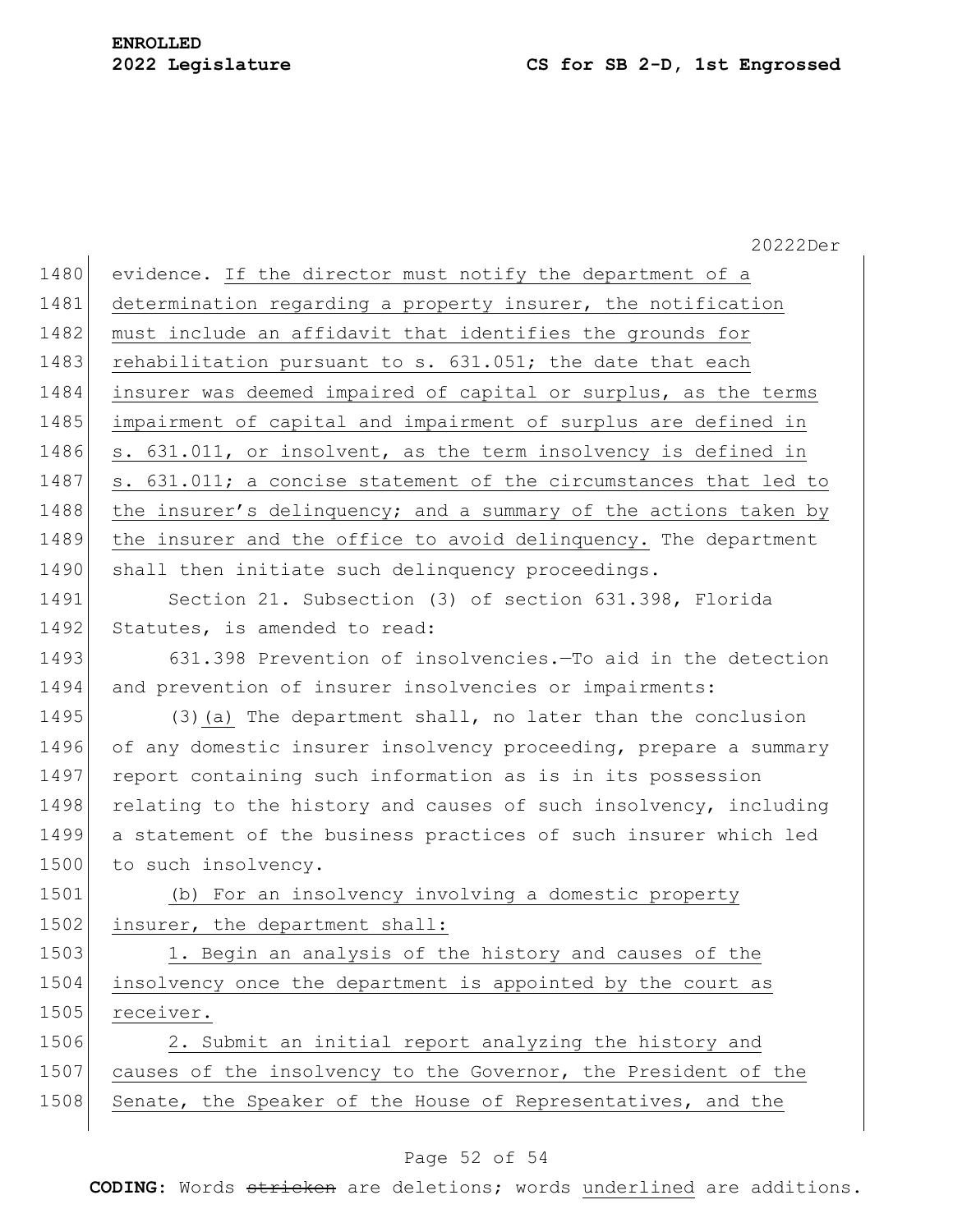|      | 20222Der                                                        |
|------|-----------------------------------------------------------------|
| 1509 | office. The initial report must be submitted no later than 4    |
| 1510 | months after the department is appointed as receiver. The       |
| 1511 | initial report shall be updated at least annually until the     |
| 1512 | submission of the final report. The report may not be used as   |
| 1513 | evidence in any proceeding brought by the department or others  |
| 1514 | to recover assets on behalf of the receivership estate as part  |
| 1515 | of its duties under s. 631.141(8). The submission of a report   |
| 1516 | under this subparagraph shall not be considered a waiver of any |
| 1517 | evidentiary privilege the department may assert under state or  |
| 1518 | federal law.                                                    |
| 1519 | 3. Provide a special report to the Governor, the President      |
| 1520 | of the Senate, the Speaker of the House of Representatives, and |
| 1521 | the office, within 10 days upon identifying any condition or    |
| 1522 | practice that may lead to insolvency in the property insurance  |
| 1523 | marketplace.                                                    |
| 1524 | 4. Submit a final report analyzing the history and causes       |
| 1525 | of the insolvency and the review of the Office of Insurance     |
| 1526 | Regulation's regulatory oversight of the insurer to the         |
| 1527 | Governor, the President of the Senate, the Speaker of the House |
| 1528 | of Representatives, and the office within 30 days of the        |
| 1529 | conclusion of the insolvency proceeding.                        |
| 1530 | 5. Review the Office of Insurance Regulation's regulatory       |
| 1531 | oversight of the insurer.                                       |
| 1532 | Section 22. If any law amended by this act was also amended     |
| 1533 | by a law enacted during the 2022 Regular Session of the         |
| 1534 | Legislature, such laws shall be construed as if enacted during  |
| 1535 | the same session of the Legislature, and full effect shall be   |
| 1536 | given to each if possible.                                      |
| 1537 | Section 23. Except as otherwise expressly provided in this      |
|      |                                                                 |

## Page 53 of 54